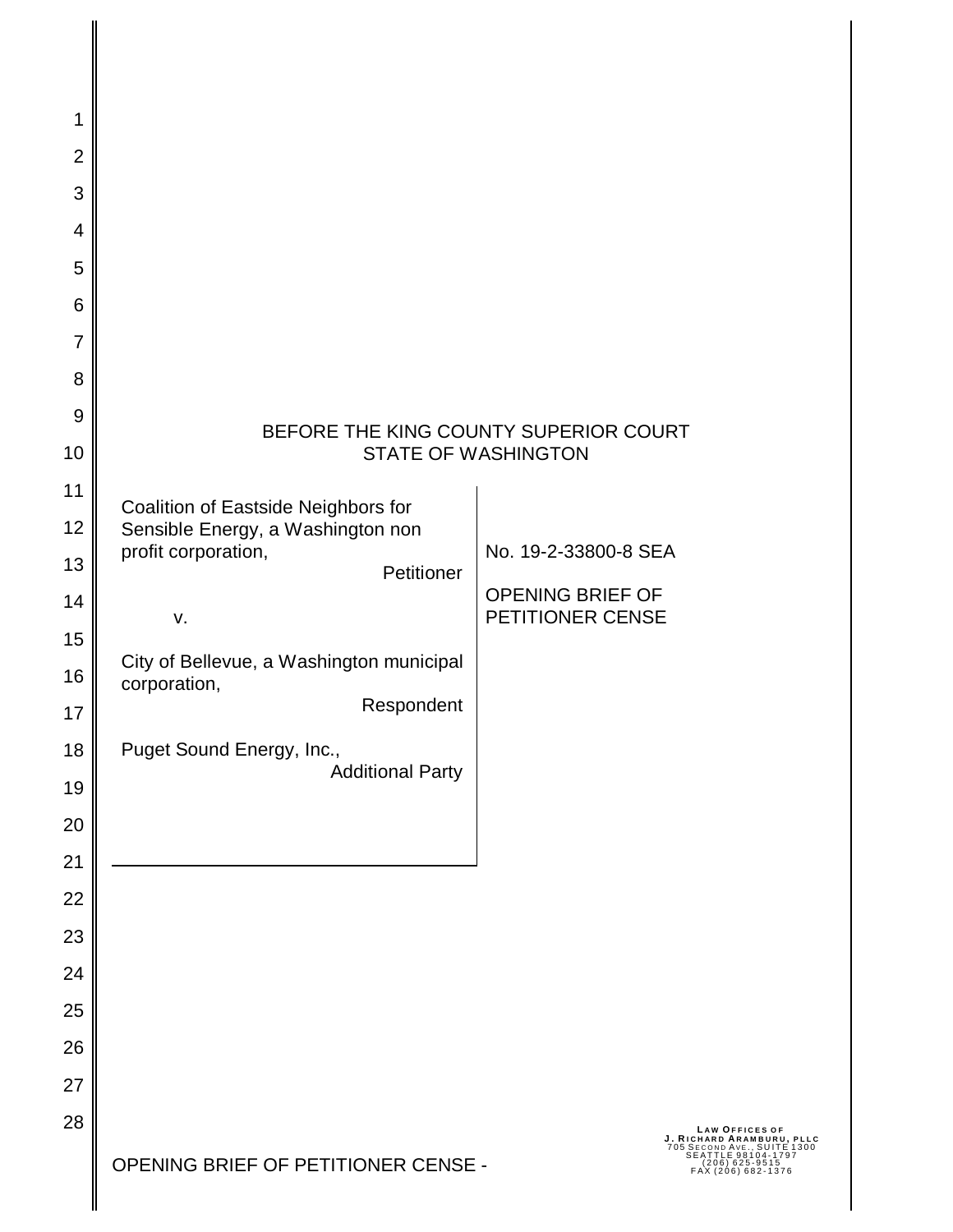| 1              |    | <b>TABLE OF CONTENTS</b>                                                                                                                           |
|----------------|----|----------------------------------------------------------------------------------------------------------------------------------------------------|
| $\overline{2}$ |    |                                                                                                                                                    |
| 3              | 1. |                                                                                                                                                    |
| 4              | 2. |                                                                                                                                                    |
| 5              | 3. |                                                                                                                                                    |
| 6              | 4. | SECTION 255 REQUIRES AN APPLICANT TO DEMONSTRATE PROJECT                                                                                           |
| $\overline{7}$ |    | NEED, CONSIDER APPROPRIATE ALTERNATIVES AND TECHNOLOGIES,<br>AND PASS A "LOCATION SELECTION HIERARCHY" ALL TO                                      |
| 8              |    |                                                                                                                                                    |
| 9              |    |                                                                                                                                                    |
| 10             |    | CONSIDERATION OF ALTERNATIVES, INCLUDING THE<br>4.2.                                                                                               |
| 11             |    |                                                                                                                                                    |
| 12             | 5. | THE HEARING EXAMINER FAILED TO REQUIRE THE APPLICANT TO<br>PROVIDE SIGNIFICANT INFORMATION RELEVANT TO MANDATORY                                   |
| 13             |    |                                                                                                                                                    |
| 14             | 6. | THE CITY'S DECISIONS FAILED TO COMPLY WITH SECTION 255.  21                                                                                        |
| 15             | 7. | ENVIRONMENTAL IMPACT STATEMENTS PREPARED FOR THE PROJECT                                                                                           |
| 16             |    | ARE INADEQUATE AND INSUFFICIENT BECAUSE THEY DID NOT<br>CONSIDER THE SOUTH BELLEVUE SEGMENT.  34                                                   |
| 17             |    |                                                                                                                                                    |
| 18             | 8. | -38                                                                                                                                                |
| 19             |    | <b>ATTACHMENTS</b>                                                                                                                                 |
| 20             |    |                                                                                                                                                    |
| 21             |    | <b>Bellevue Ordinance 5802</b><br>Attachment A:<br>Attachment B:<br>Bellevue Ordinance 5805                                                        |
| 22             |    | Attachment C:<br>Bellevue Land Use Code 20.20.255<br>Attachment D:<br>Bellevue Comprehensive Plan Map UT7                                          |
| 23             |    | Attachment E:<br>Court of Appeals Opinion, 74464-0-1, Puget Sound Energy                                                                           |
| 24             |    | v. East Bellevue Community Council<br>Attachment F:<br>2015 Cities' Interagency Agreement                                                          |
| 25             |    |                                                                                                                                                    |
| 26             |    |                                                                                                                                                    |
| 27             |    |                                                                                                                                                    |
| 28             |    | LAW OFFICES OF<br>J. RICHARD ARAMBURU, PLLC                                                                                                        |
|                |    | 705 SECOND AVE., SUITE 1300<br><b>SEATTLE 98104-1797</b><br><b>OPENING BRIEF OF PETITIONER CENSE - i</b><br>$(206)$ 625-9515<br>FAX (206) 682-1376 |
|                |    |                                                                                                                                                    |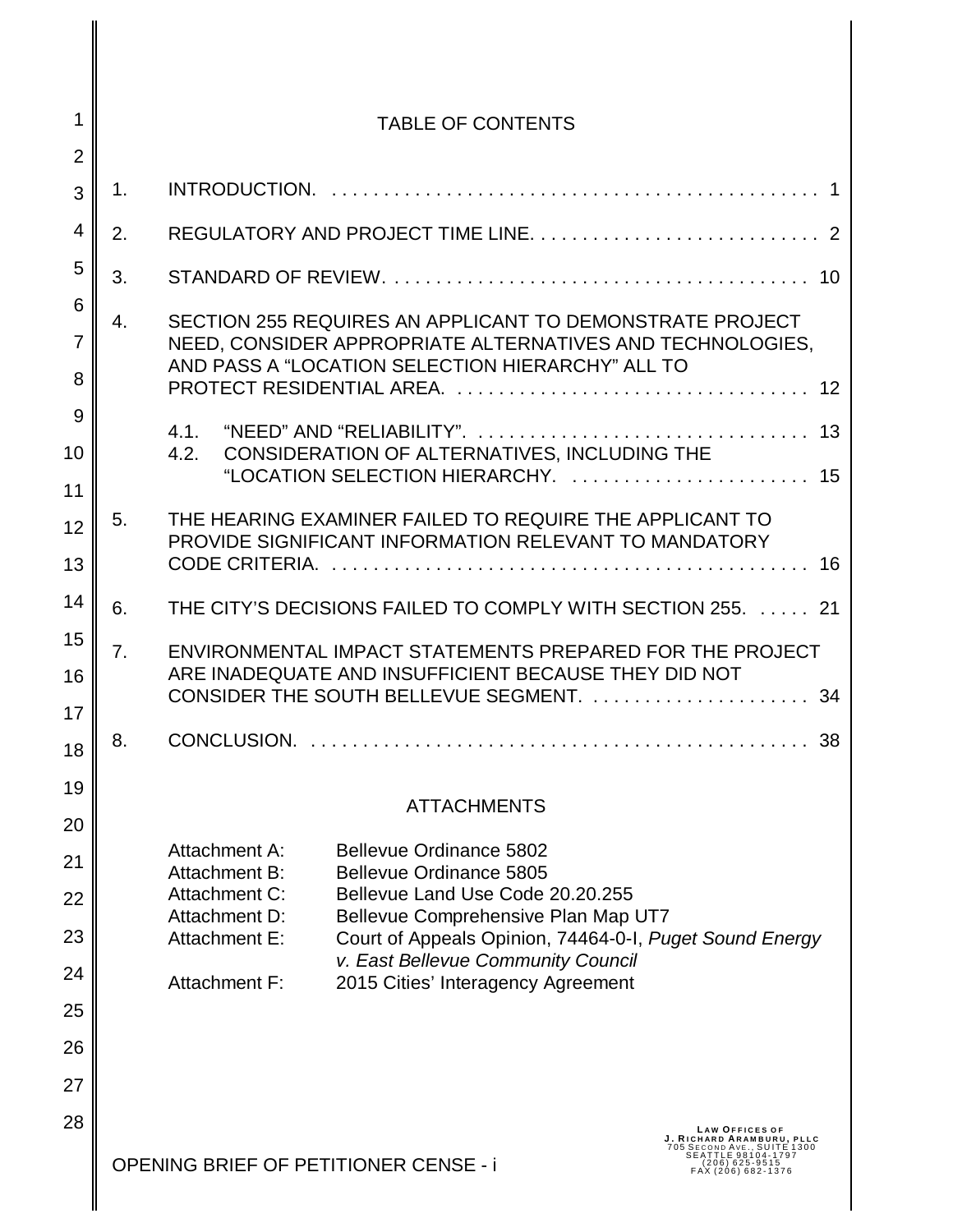1 2 3

4

5

6

7

8

9

10

11

12

13

14

15

16

17

18

19

20

21

22

23

24

25

26

27

28

#### **1. INTRODUCTION.**

Puget Sound Energy ("PSE") has applied to the City of Bellevue to build and operate a 3.3 mile electric transmission project from the south city limit north to a new substation just north of Interstate 90 (I-90), referenced here as the "South Bellevue Segment." The proposal is a shorter version of PSE's original plan to construct an 8.5 mile transmission line through the city and includes both new poles and high-tension lines through long established residential areas in South Bellevue previously designated by the City as a "sensitive site."

The Coalition of Eastside Neighbors for Sensible Energy (CENSE), a Washington non-profit corporation, was founded in 2014 to protect and preserve the natural, environmental and residential values of Eastside neighborhoods, particularly those in "sensitive sites" adjacent to the proposed PSE transmission lines. CENSE has continuously participated in all available processes and proceedings regarding the proposal.

Bellevue has adopted a unique ordinance that requires special and individualized treatment for electric transmission proposals that pass through "sensitive sites," including those that traverse neighborhoods in which CENSE members reside. Unlike typical zoning regulations that address just issues such as size, height and appearance, the special ordinance adopted by the city requires a showing that the proposal is needed and will provide useful service to those within the project area, including detailed studies of both physical and technological alternatives, with special provisions to avoid residential areas.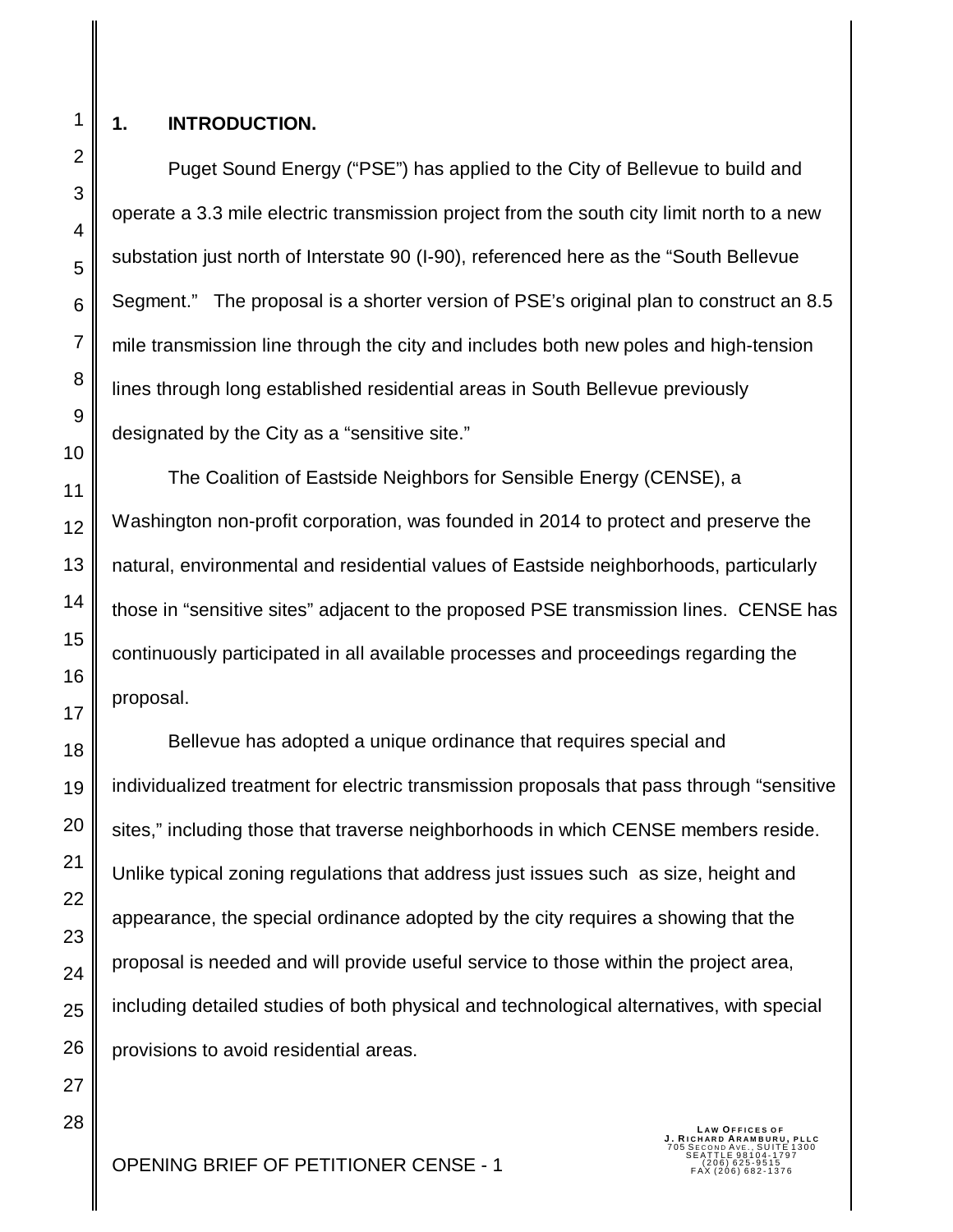Ignoring the terms of the city's own ordinance and the State Environmental Policy Act, the Bellevue Hearing Examiner and City Council approved the PSE proposal. This approval should be reversed and remanded by this court for three reasons.

First, though need for the project is the cornerstone of the application, neither PSE nor the city would provide CENSE, or other interested citizens, with information concerning the actual and projected usage of electricity in Eastside neighborhoods on which to gage the allegation of need claimed by PSE.

Second, the City failed to consider and review the specific project at issue - the 3.3 mile South Bellevue Segment - under the criteria established by Section 255 of the Bellevue Land Use code, instead accepting that the proposal was simply part of a larger transmission line proposal.

Third, though voluminous, the environmental impact statements for the proposal failed to consider the South Bellevue Segment, either as the project proposal or as a reasonable alternative as required by SEPA.

Based on the foregoing, the court should reverse the land use decision made by Bellevue and remand for further proceedings.

#### **2. REGULATORY AND PROJECT TIME LINE.**

Given the extended histories of both the regulatory background and proposal background, the factual background of this proposal will be best considered as a time line.

2.1. **Pre 2003**. PSE is a publicly owned company providing electricity and

**LAW OFFICES OF<br><b>J. RICHARD ARAMBURU, PLLC**<br>705 SECOND AVE., SUITE 1300<br>SEATTLE 98104-1797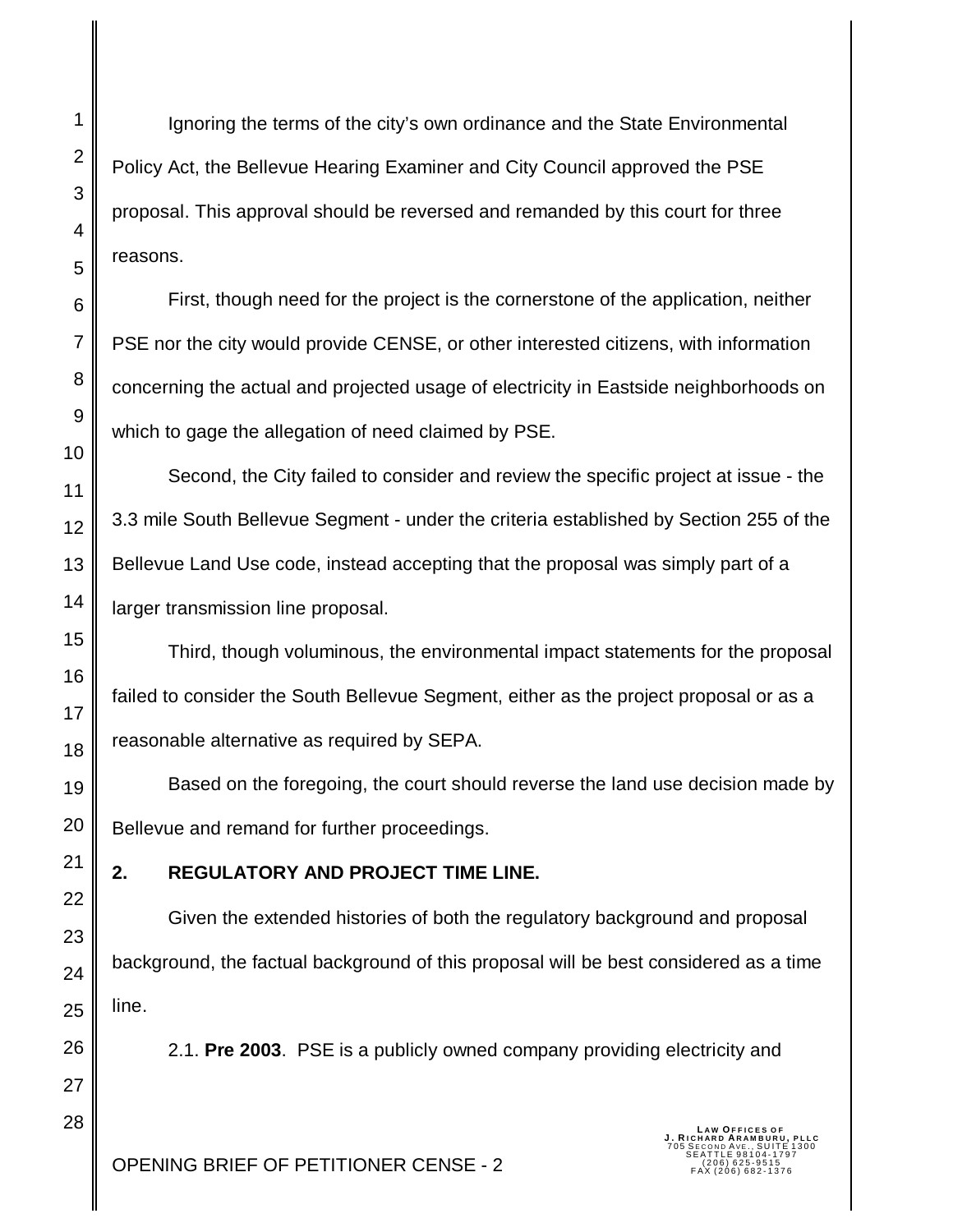natural gas to customers in Western Washington.

2.2. **Pre 2008**. The comprehensive plan of the City of Bellevue, in its utility element, describes an existing electrical transmission line through the City. It identifies an 18 mile proposal to connect two substations, Sammamish (in Redmond) to the north and Talbot Hill (in Renton) to the south with potential new transmission lines. Under the Bellevue land use code in effect at the time, the proposal would require a simple conditional use permit.

2.3. **December 2007**. Puget Holdings, owner of PSE, files an application with the Washington Utilities and Transportation Commission to transfer ownership to private investors, which would result in PSE no longer being a publicly traded company. AR 13650.

2.4. **March 3, 2008**. The Bellevue City Council adopts two ordinances relating to PSE electrical system.

Ordinance 5802 (Attachment A hereto<sup>1</sup>) amended the Utility Element of the Bellevue Comprehensive Plan as it related to PSE transmission lines, providing new text and changing maps describing the electric transmission system. It provided that "it is important to insure that new and expanding electrical facilities are sensitive to neighborhood character." The Ordinance also included a new map (FIGURE UT.5a, Att.A page 7) that identified the "Lakeside -Talbot 230 KV" as "Planned transmission line upgrade to 230KV." Figure UT.5a designated "Sensitive Sites" requiring special review, however the area adjacent to the "Lakeside -Talbot 230 KV" line was not

<sup>1</sup> The Court is request to take judicial notice of ordinances related to the project at issue here.

**LAW OFFICES OF<br><b>J. RICHARD ARAMBURU, PLLC**<br>705 SECOND AVE., SUITE 1300<br>SEATTLE 98104-1797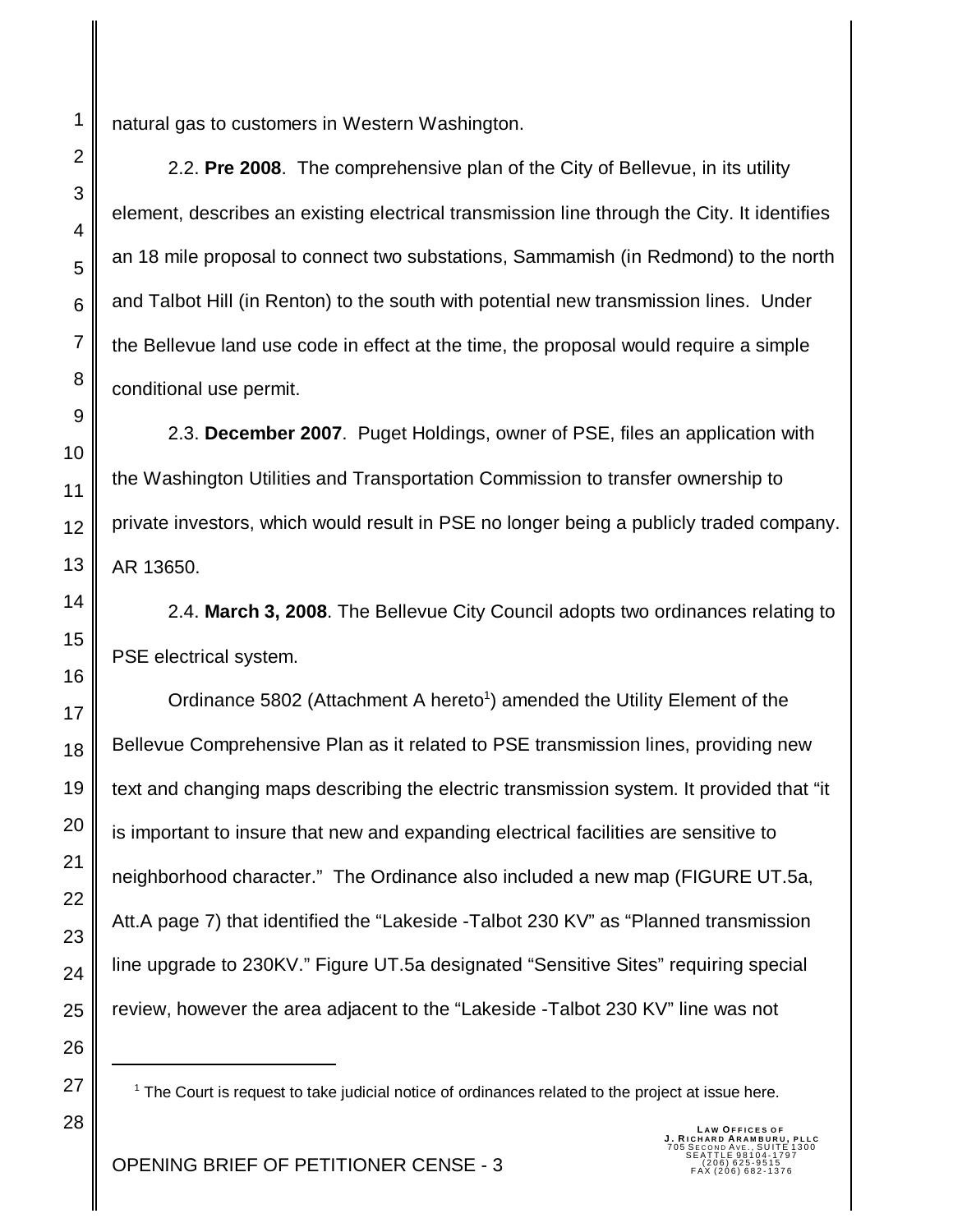designated as a sensitive site.

 Ordinance 5805 amended the Bellevue Land Use Code ("LUC") consistent with Ordinance 5802. See Attachment B. Ordinance 5805 enacted a new and unique set of standards for new or expanded "electric utility facilities" that was codified in the LUC at 20.20.255 (hereinafter "Section 255"). The full text of Section 255 is found in Attachment C to this brief. As will be discussed in more detail below, Section 255 distinguished between projects on "Sensitive Sites" and those not on sensitive sites. Projects on non-sensitive sites required only an administrative conditional use permit, while those on Sensitive Sites required compliance with the "Alternative Siting Analysis" ("the ASA") in Subsection D. The ASA required a) consideration of a minimum of three alternative site options (with at least one in the district "primarily served" by the project), b) consideration of whether the project was "needed" where the facility was proposed, c) a detailed "location selection criteria" preferring non residential areas, and d) a detailed analysis of the "range of technologies" considered in the alternatives review. Section 255 specifically referred to Figure UT-5a of the comprehensive plan, showing locations of PSE's facilities.

2.5. **December, 2013.** PSE announces it will apply for permits to build an 8.5 mile 230 kV electric transmission line in Bellevue, as part of a 16 mile line connecting the Talbot Hill and Sammamish substations.

2.6. **January 2015 - 2015.** PSE convenes a Community Advisory Group to address community values. Its final report was made public in January, 2015 (AR 1875) and identified the project under consideration as follows: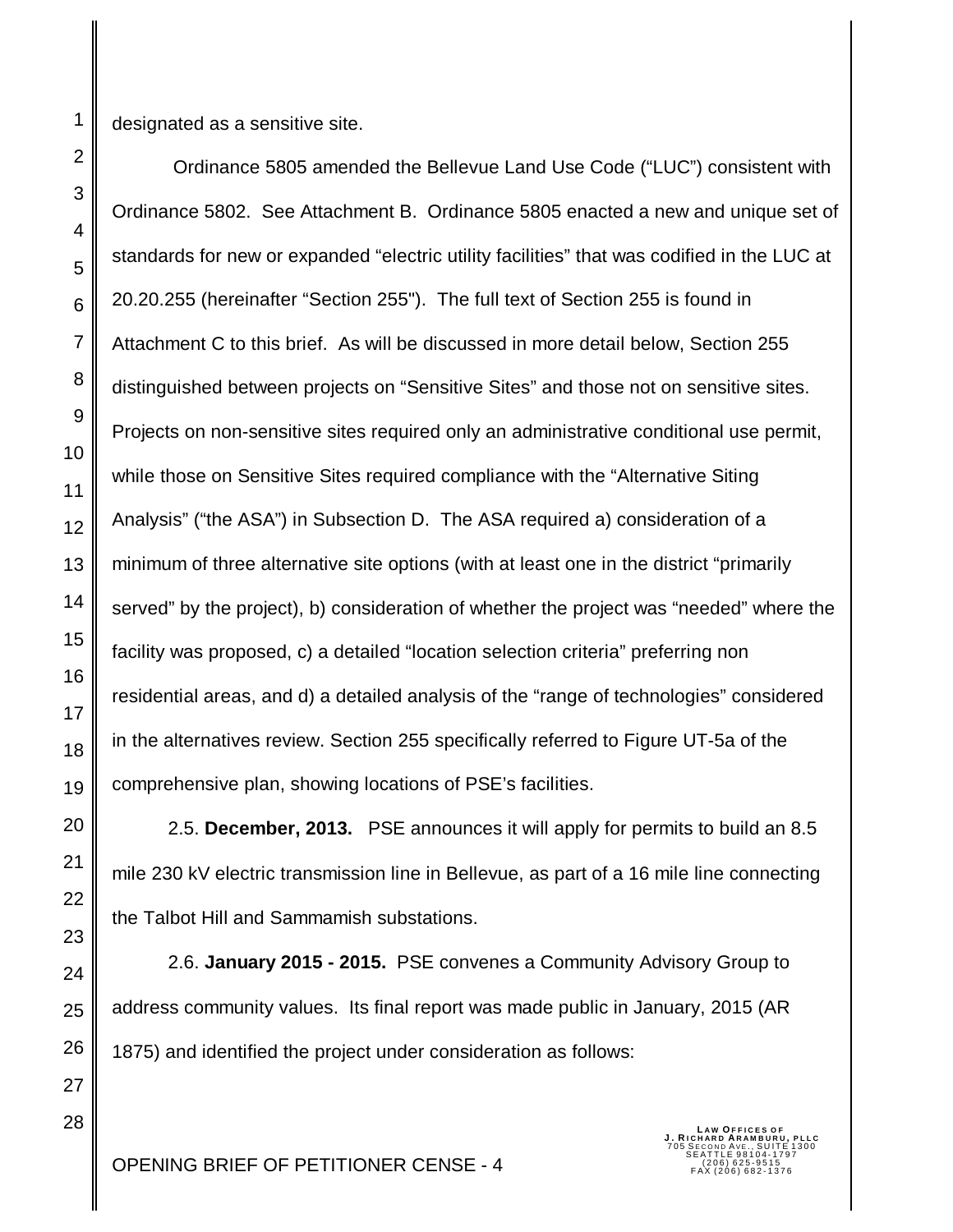The Energize Eastside project will build a new electric substation and higher capacity (230 kV) transmission line on the Eastside. The new 230 kV transmission line will extend from the existing Sammamish substation in Redmond to the existing Talbot Hill substation in Renton, connecting with a new substation site in between.

AR 1879. The South Bellevue Segment was not offered as an alternative during these meetings.

2.7. **February 20, 2015.** PSE and the cities of Renton, Kirkland, Bellevue, Newcastle and Redmond ("the cities") sign an "Interagency Agreement" (See Attachment F) for SEPA analysis for the PSE transmission line identified as the "most viable solution type [which] was a combination of adding a new substation with a 230 kV transformer and connecting it with the Talbot and Sammamish substation via a new 230 kV transmission line." However, no application for said proposed transmission line was filed, leaving the actual plan for the line undefined.

2.8. **August 3, 2015.** The Bellevue City Council passes Ordinance 6251 which updates the Bellevue Comprehensive Plan. The updated plan amends the previous Utilities Element by deleting Figure UT-5a. In its place, a new map of electric facilities (Map UT7) was adopted which "shows the general locations and conceptual alignments of Puget Sound Energy's planned facilities together with the City's sensitive siting classifications." See Attachment D. Significantly, the proposed PSE 230 kV transmission line was changed from a non-sensitive site to "Sensitive Siting," requiring alternative siting analysis. The change in designation is described at page 131 of the comprehensive plan:

> Map UT7 identifies planned electrical facilities that have the potential to create significant incompatibilities with Bellevue neighborhoods. It reflects an analysis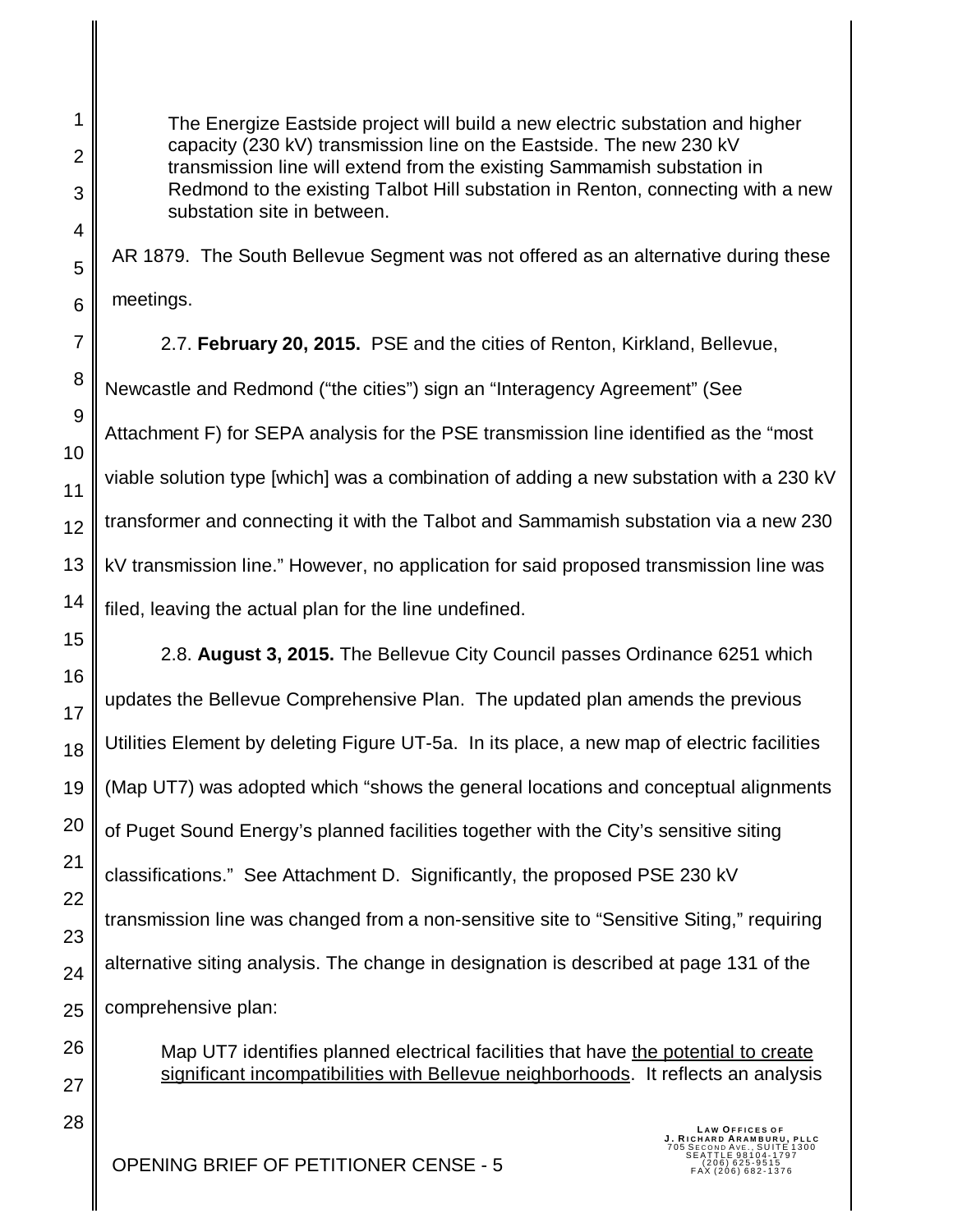of planned facility locations and manner of expansion anticipated by Puget Sound Energy's system plan. Such sensitivity factors as proximity to residential neighborhoods, visual access, and expansion within or beyond an existing facility border were considered in identifying potential incompatibilities. The early screening represented in Figure UT7 identifies a list of facilities that will require special regulatory siting scrutiny. This is intended to increase transparency of the siting process for Puget Sound Energy and the public, while also ensuring the utility's ability to meet system needs.

(Emphasis supplied.)

1

2

3

4

5

6

7

8

9

11

10 12 13 14 15 2.9. **January, 2016.** PSE and the cities issue the Phase 1, Draft Environmental Impact Statement (EIS).<sup>2</sup> (AR 012465). The document considers only the full 16 mile transmission line and does not mention a possible permit application for only a portion of the line. Comments are solicited and submitted by agencies and private citizens, including CENSE. 2.10. **March 14, 2016.** The comment period for the Phase 1 DEIS ends. 2.11. **May 8, 2017.** PSE and the cities issue the Phase 2 DEIS, which once again

16 17 18 considers only the full 16 mile transmission line and does not mention a possible permit application for a shorter line. AR 11619. Again, comments are submitted by numerous agencies, groups and individuals.

2.12. **June 21, 2017.** The comment period on the Phase 2 DEIS ends.

2.13. **September 8 , 2017.** PSE for the first time files an actual application for a project. Instead of applying for the 18 mile transmission line - the exclusive object of study since 2013 - the application is only for the short 3.3 mile South Bellevue

25 26

27

28

19

20

21

22

23

24

 $2$  Preparing two draft impact statements before issuing a final impact statement is not contemplated by the SEPA rules. Standard practice is that the final EIS will be issued within sixty days of the end of the comment period for the DEIS. WAC 197-11-460(6).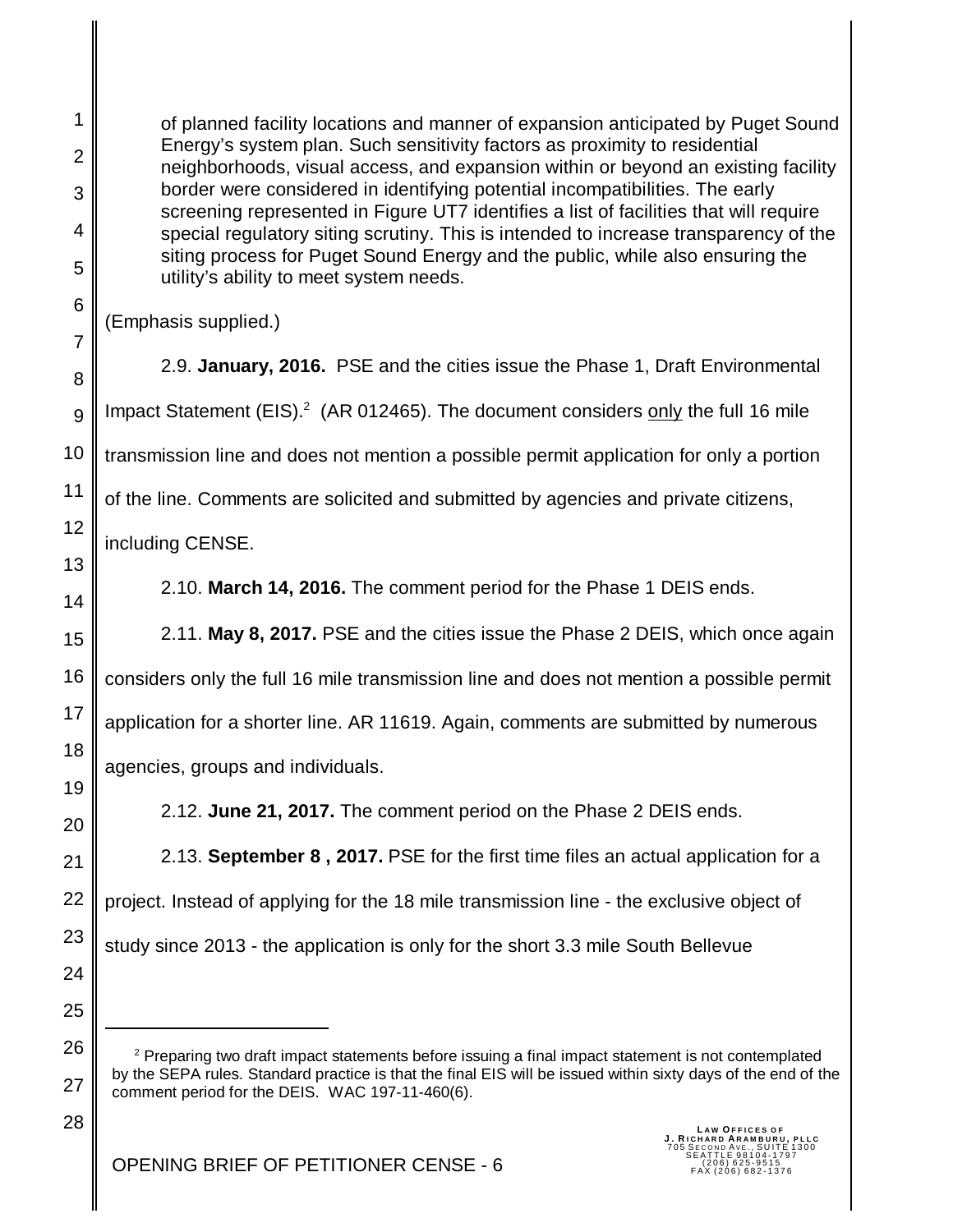Segment.<sup>3</sup> AR 1.

1

28

2 3 4 5 6 7 8 9 10 11 12 13 14 15 16 17 18 19 20 21 22 23 24 25 26 27 2.14. **September, 2017.** PSE submits its "Alternate Siting Analysis" as required by Section 255. AR 1535. In the introduction, the ASA says the project will be "constructed in two phases," which "will allow PSE to keep the existing 115 kV facilities partially in service during construction." AR 1539. However, the ASA itself does not provide alternative siting review for the South Bellevue Segment, but only for the whole 16 mile project. Indeed the ASA states, at page 23, (AR 1561): The ideal location for the new transformer is in close proximity to PSE's existing Lakeside 115 kV substation, which provides the connection to the existing 115 kV electrical system that serves the surrounding distribution substations. The new 230 kV to 115 kV transformer is the principal component that will allow the Eastside electrical system to reliably operate and meet Federal Planning standards. To operate the new transformer it must be served by approximately 18 miles of new high-capacity electric transmission lines (230 kV) extending from Redmond in the north and Renton to the south. 2.15. **September 17, 2017.** In response to questions regarding the permitting for the remaining (5.2 mile) segment lying within the city of Bellevue (hereinafter the "North Bellevue Segment") PSE says: "PSE anticipates submitting permits for the north portion in Bellevue and Redmond in late 2017-early 2018." DSD 13689 (the North and South Bellevue Segments are shown on maps in the FEIS, AR 6900, 6902, 6904, 7125, 7126). 2.16. **December 17, 2017.** In response to an email, PSE states "we do not have a projected submittal date for the north elements of the project." AR 1107. 2.17. **March, 2018.** The final EIS for the proposal is published. AR 6793. Once <sup>3</sup> Unlike a private business, PSE may apply to the Washington Utilities and Transportation Commission to include all costs in the rate base of the utility together with a 9.8% return on investment.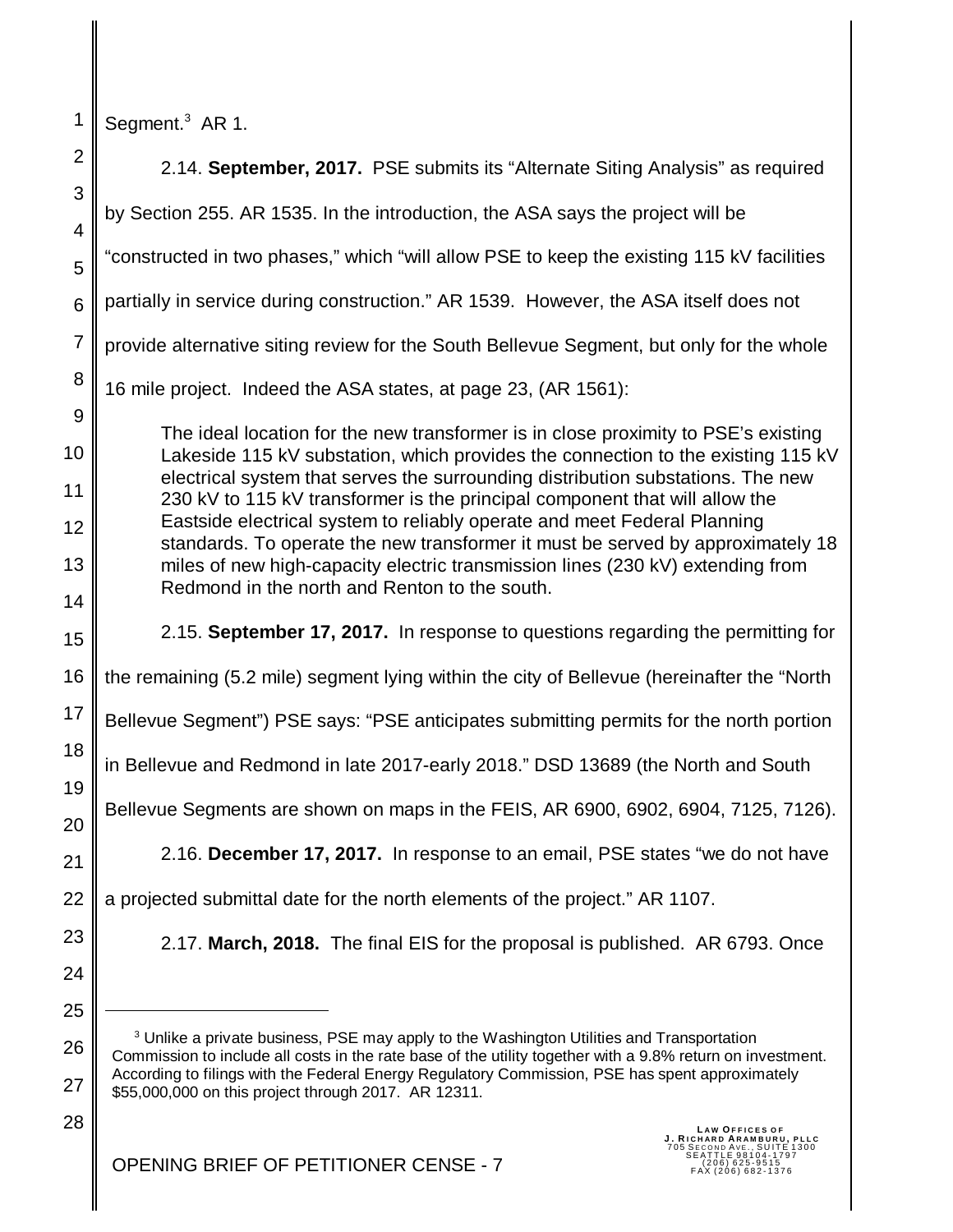| 1                          | again the document does not discuss segmented permitting for the project and does not                                                                                                                                                                                       |
|----------------------------|-----------------------------------------------------------------------------------------------------------------------------------------------------------------------------------------------------------------------------------------------------------------------------|
| $\overline{2}$             | discuss the South Bellevue Segment as a separate project or as an alternative.                                                                                                                                                                                              |
| 3<br>4                     | 2.18. January, 2019. Bellevue publishes its Staff Report (AR 1314) for the                                                                                                                                                                                                  |
| 5                          | upcoming hearings before the Bellevue Hearing Examiner on the South Bellevue                                                                                                                                                                                                |
| 6                          | Segment, addressing at pages 86-103 comments received from the public. In response                                                                                                                                                                                          |
| $\overline{7}$             | to the questions concerning whether the South Bellevue Segment "would be functional if                                                                                                                                                                                      |
| 8                          | only one segment were permitted without the other," the City responded:                                                                                                                                                                                                     |
| $\overline{9}$<br>10<br>11 | The south segment of the Project provides additional capacity that addresses the<br>Project need and could function whether or not the north segment is built. The<br>north segment would provide redundancy in the supply of 230 kV power to the<br>substation.            |
| 12                         | AR 1413 (page 100 of staff report). <sup>4</sup> Similarly at page 111 (AR 1424), after stating that                                                                                                                                                                        |
| 13<br>14                   | PSE has chosen to build its project in phases; Bellevue stated:                                                                                                                                                                                                             |
| 15                         | PSE's analysis supported and demonstrated that operationally, the Project must<br>include the 230 kV transmission lines connecting the Talbot Hill substation in the<br>south to a new transformer in central Bellevue. The full build out of the "Energize"                |
| 16<br>17                   | Eastside" project will include a similar connection form the Sammamish<br>substation to the north to provide redundancy, but the south portion of the Project<br>that is the subject of PSE's current proposal can function independently                                   |
| 18<br>19                   |                                                                                                                                                                                                                                                                             |
| 20                         | <sup>4</sup> PSE ran a major public relations campaign to "sell" its transmission proposal. Described in CENSE                                                                                                                                                              |
| 21                         | Notebook Subsection 5.6 (013821). PSE hired PRW Communications (from Madison, Wisconsin) and its<br>principal Mark Williamson to run this campaign. As reflected on his website, Mr. Williamson's specialty                                                                 |
| 22                         | was utility infrastructure work. Id. As described in the Notebook, his website references his proffered<br>ability to overcome "significant opposition" to get permits for transmission projects. Id. Mr. Williamson's<br>strategy is summarized on the website as follows: |
| 23                         | These projects have been successful because they were approached from the beginning as<br>political campaigns.                                                                                                                                                              |
| 24                         | "Electing transmission lines, power plants and pipelines to public office" is a metaphor we<br>use at PRW for approaching these projects as an elected candidate would.                                                                                                     |
| 25                         | Using election techniques - polling, town meetings, open houses, advertising, door-to-door<br>visits - can dramatically change the debate about a project's merits. We bring first-hand                                                                                     |
| 26                         | experience to bring the winning play book to these projects.<br>As described in the CENSE notebook, PRW placed dozens of ads in local newspapers promoting the                                                                                                              |
| 27                         | project, using "election techniques," but none discussed that the South Bellevue Segment would have<br>independent functionality.                                                                                                                                           |
| 28                         | LAW OFFICES OF<br>J. RICHARD ARAMBURU, PLLC<br>SECOND AVE., SUITE 1300<br>SEATTLE 98104-1797<br>_(206)625-9515<br>OPENING BRIEF OF PETITIONER CENSE - 8<br>FAX (206) 682-1376                                                                                               |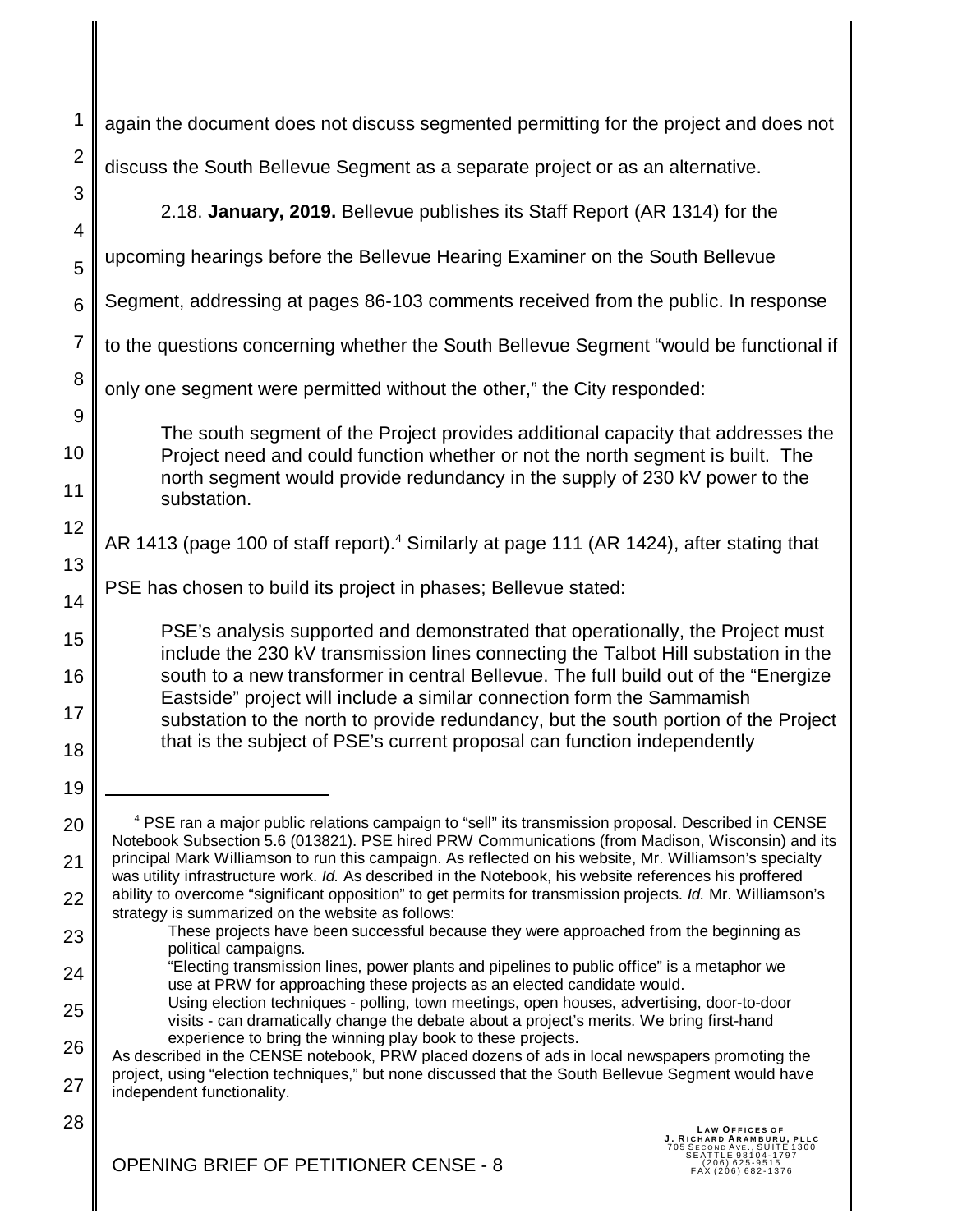2.19. **February 4, 2019.** In light of the statements in the Staff Report above, CENSE files a motion with the Bellevue Hearing Examiner requesting that the hearing on the South Bellevue Segment be continued until it can be consolidated with the application for the North Bellevue Segment. AR 1068. PSE opposes the motion. AR 970.

2.20. **February 12, 2019.** As permitted by the Bellevue Hearing Examiner rules, CENSE files a motion with the Bellevue Hearing Examiner to compel PSE to provide data on actual electricity usage in the service area for the South Bellevue Segment and computer models related to "need" for the proposal. AR 1108. PSE opposes this motion. AR 987.

2.21. **March 5, 2019.** The Bellevue Hearing Examiner denies the CENSE motions to continue and consolidate with the north segment application and the request to compel data on actual electric usage and modeling data. AR 1300. The Hearing Examiner's order does not provide findings or any supporting analysis.

2.22. **March 28, March 29, April 3, April 8, 2019.** The Bellevue Hearing Examiner conducts a public hearing on the PSE proposal.

2.23. **June 25, 2019.** The Hearing Examiner issues his Decision approving PSE's South Bellevue Segment application. AR 850.

2.24. **July 9, 2019.** As provided by code, appeals of the Hearing Examiner's decision are filed by five parties, including CENSE. AR 128.

2.25. **October 16, 2019.** The Bellevue City Council conducts a closed record hearing on the five appeals of the Hearing Examiner's decision, consisting of oral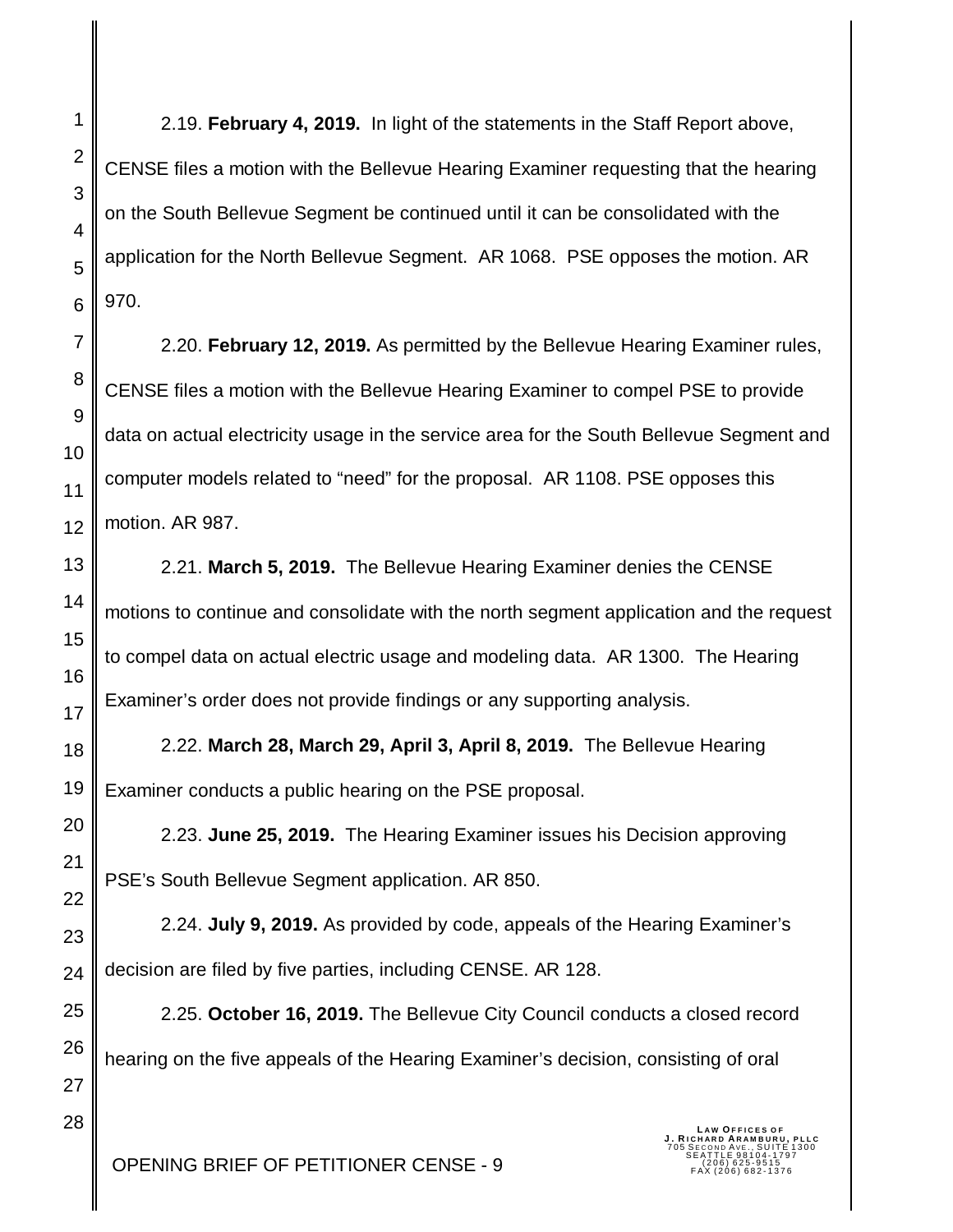1 2 3 4 5 6 7 8 9 10 11 12 13 14 15 16 17 18 19 20 21 22 23 24 25 26 27 28 argument without new evidence. AR 271. 2.26. **November 14, 2019.** The Bellevue Council meets to discuss and deliberate on the appeals and directs staff to draft an ordinance incorporating and adopting the findings of fact and conclusions of law from the Hearing Examiner's decision and approving PSE's conditional use permit application. TR.1170 at 1192-93. 2.27. **December 2, 2019.** The Bellevue City Council adopts Ordinance 6494 (AR 1-3) denying the appeals of CENSE and other appellants and determining that: The City's Land Use Code does not require PSE to submit one CUP<sup>5</sup> application for both the North and South segments and that the only CUP application before the Hearing Examiner was for the South Bellevue Segment. 2.28. **December 23, 2019.** CENSE files this Land Use Petition Act suit challenging the City's decision. **3. STANDARD OF REVIEW.** As described herein, the Examiner's and Council's decisions contained several errors of fact and law, requiring reversal under the Land Use Petition Act. LUPA sets the standards for review of decisions under RCW 36.70C.130(1), indicating reversal is appropriate where: (a) The body or officer that made the land use decision engaged in unlawful procedure or failed to follow a prescribed process, unless the error was harmless; (b) The land use decision is an erroneous interpretation of the law, after allowing for such deference as is due the construction of a law by a local jurisdiction with expertise; (c) The land use decision is not supported by evidence that is substantial when viewed in light of the whole record before the court; (d) The land use decision is a clearly erroneous application of the law to the facts; 5 "CUP" is Conditional Use Permit. See AR 1.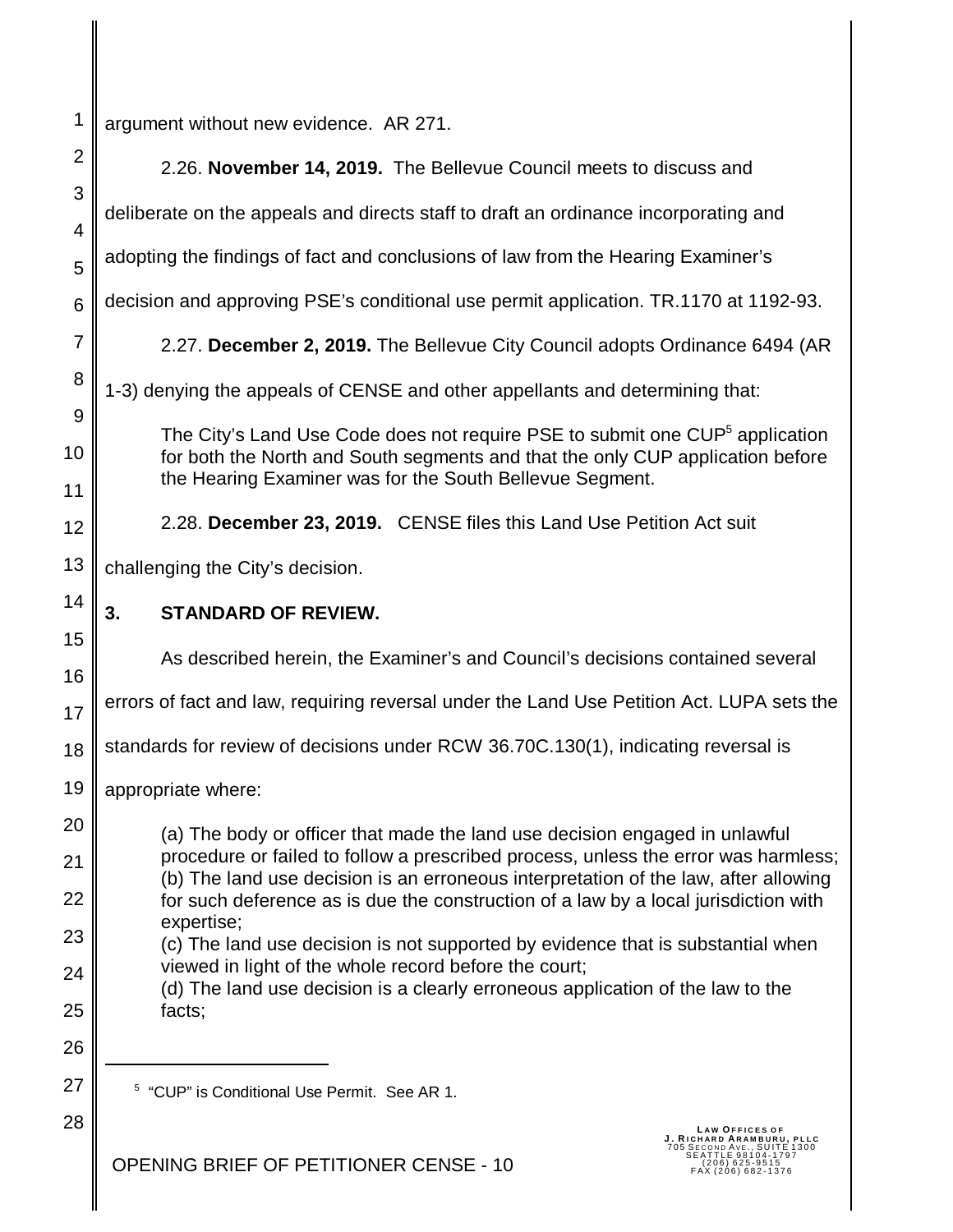| 1        | Particularly as noted in Section 7 of this brief, the City made multiple                                                                                                                                                             |
|----------|--------------------------------------------------------------------------------------------------------------------------------------------------------------------------------------------------------------------------------------|
| 2        | interpretations of the meaning of the State Environmental Policy Act (RCW chapter                                                                                                                                                    |
| 3        | 43.21C) ("SEPA") and the SEPA Rules (WAC Chap. 197-11). However, because SEPA                                                                                                                                                        |
| 4<br>5   | is a state law:                                                                                                                                                                                                                      |
| 6        | [T]he hearing examiner's legal conclusions in this case are not entitled to any                                                                                                                                                      |
| 7        | deference under RCW 36.70C.130(1)(b) because they involve interpretations of<br>state law, rather than Tacoma city ordinances. Accordingly, we review the                                                                            |
| 8        | hearing examiner's legal conclusions de novo, without any special deference.<br>Quality Rock, 139 Wash.App. at 133, 159 P.3d 1.                                                                                                      |
| 9<br>10  | City of Federal Way v. Town & Country Real Estate, LLC, 161 Wn.App. 17, 38, 252 P.3d                                                                                                                                                 |
| 11       | 382 (2011).                                                                                                                                                                                                                          |
| 12       | In the present case, the City interpreted provisions of Bellevue city codes,                                                                                                                                                         |
| 13       | including Section 255, and the provisions of the Bellevue Comprehensive Plan.                                                                                                                                                        |
| 14       | Generally:                                                                                                                                                                                                                           |
| 15       | The interpretation of a municipal ordinance is a question of law reviewed de                                                                                                                                                         |
| 16<br>17 | novo. Ellensburg Cement Prods., Inc., v. Kittitas County, 179 Wn.2d 737, 743,<br>317 P.3d 1037 (2014). We construe a municipal ordinance according to the rules<br>of statutory interpretation. Ellensburg Cement, 179 Wn.2d at 743. |
| 18       | Dep't of Transportation v. City of Seattle, 192 Wn.App. 824, 837, 368 P.3d 251 (2016).                                                                                                                                               |
| 19<br>20 | When the meaning of statutory code language is plain on its face, the court must give                                                                                                                                                |
| 21       | effect to that plain meaning as an expression of legislative intent. City of Spokane v.                                                                                                                                              |
| 22       | Spokane County, 158 Wn.2d 661, 673, 146 P.3d 893 (2006). A municipal ordinance is                                                                                                                                                    |
| 23       | presumed to mean exactly what it says, and these regulatory provisions are given their                                                                                                                                               |
| 24       | plain and ordinary meaning. See Ockerman v. King County Dept. of Development and                                                                                                                                                     |
| 25       | Environmental Services, 102 Wn.App. 212, 216, 6 P.3d 1214 (2000).                                                                                                                                                                    |
| 26<br>27 | While RCW 36.70C.130(1) provides that some deference ought to be given to                                                                                                                                                            |
| 28       |                                                                                                                                                                                                                                      |
|          | <b>OPENING BRIEF OF PETITIONER CENSE - 11</b><br>:06)625-9515<br>206)682-1376                                                                                                                                                        |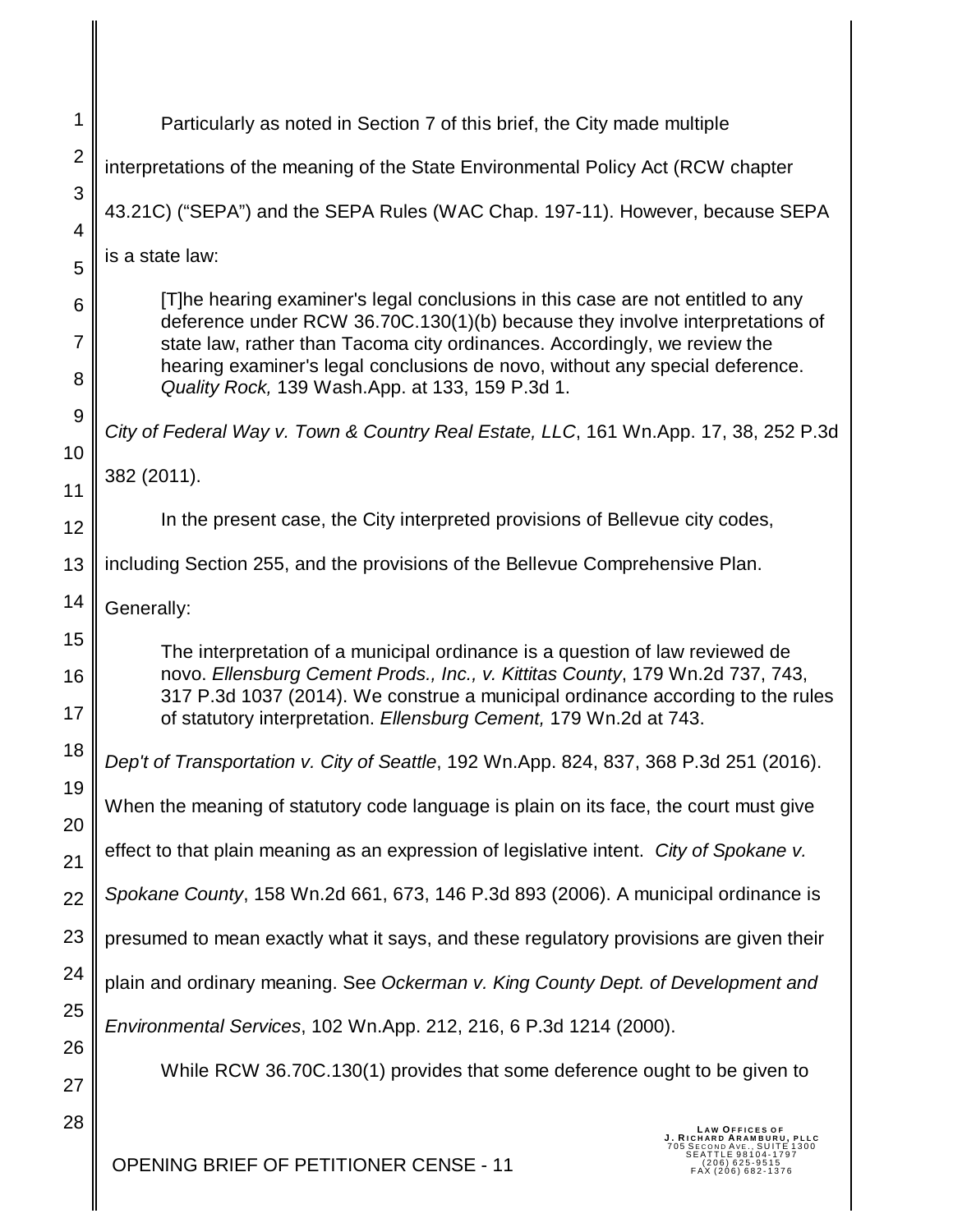| 1              | the City's legal interpretations of its codes, such deference is limited:                                                                                                                                                         |
|----------------|-----------------------------------------------------------------------------------------------------------------------------------------------------------------------------------------------------------------------------------|
| $\overline{2}$ | ¶ 7 Under RCW 36.70C.130(1)(b), a court may overturn a land use decision that                                                                                                                                                     |
| 3              | is "an erroneous interpretation of the law, after allowing for such deference as is<br>due the construction of a law by a local jurisdiction with expertise." This standard                                                       |
| 4<br>5         | does not require a court to give complete deference, but rather, " 'such deference<br>as is due." Ellensburg Cement, 179 Wn.2d at 753 (quoting RCW                                                                                |
| 6              | 36.70C.130(1)(b)). We do not defer to an interpretation that conflicts with the<br>plain language of the grading code exemption. Waste Mgmt. of Seattle v. Utils. &<br>Transp. Comm'n, 123 Wn.2d 621, 628, 869 P.2d 1034 (1994)). |
| $\overline{7}$ |                                                                                                                                                                                                                                   |
| 8              | Dep't of Transportation, 192 Wn.App. at 838-39.                                                                                                                                                                                   |
| 9              | The record before the Court demonstrates that the City committed multiple errors                                                                                                                                                  |
| 10             | under the foregoing standards of RCW 36.70C.130(1), requiring remand or reversal                                                                                                                                                  |
| 11             | under RCW 36.70C.140.                                                                                                                                                                                                             |
| 12             | <b>SECTION 255 REQUIRES AN APPLICANT TO DEMONSTRATE PROJECT</b><br>4.                                                                                                                                                             |
| 13             | NEED, CONSIDER APPROPRIATE ALTERNATIVES AND TECHNOLOGIES,<br>AND PASS A "LOCATION SELECTION HIERARCHY" ALL TO PROTECT                                                                                                             |
| 14             | <b>RESIDENTIAL AREA.</b>                                                                                                                                                                                                          |
| 15             | It is fair to say that Section 255, adopted in 2008, is a unique piece of land use                                                                                                                                                |
| 16             | legislation. See Attachment C. Section 255 is narrowly focused.                                                                                                                                                                   |
| 17<br>18       | First, it regulates a single activity, "electric utility facilities," which includes electric                                                                                                                                     |
| 19             | substations and transmission lines. LUC 20.50.018(E Definitions).                                                                                                                                                                 |
| 20             |                                                                                                                                                                                                                                   |
| 21             | Second, it regulates a single company, PSE, the holder of a monopoly franchise                                                                                                                                                    |
| 22             | to provide electricity to Bellevue and other Eastside communities.                                                                                                                                                                |
| 23             | Third, Section 255 was adopted at a time (2008) when PSE's plan for the new                                                                                                                                                       |
| 24             | transmission was not only known, but recorded in the Bellevue Comprehensive Plan as                                                                                                                                               |
| 25             | a part of Ordinance 5802. See Attachment A. The redesignation of the line to "Sensitive                                                                                                                                           |
| 26             | Siting" in the 2015 updated Bellevue Comprehensive Plan was made after                                                                                                                                                            |
| 27             |                                                                                                                                                                                                                                   |
| 28             | AW OFFICES OF<br>RD ARAMB                                                                                                                                                                                                         |
|                | OPENING BRIEF OF PETITIONER CENSE - 12<br>206) 625-9515<br>FAX (206) 682-1376                                                                                                                                                     |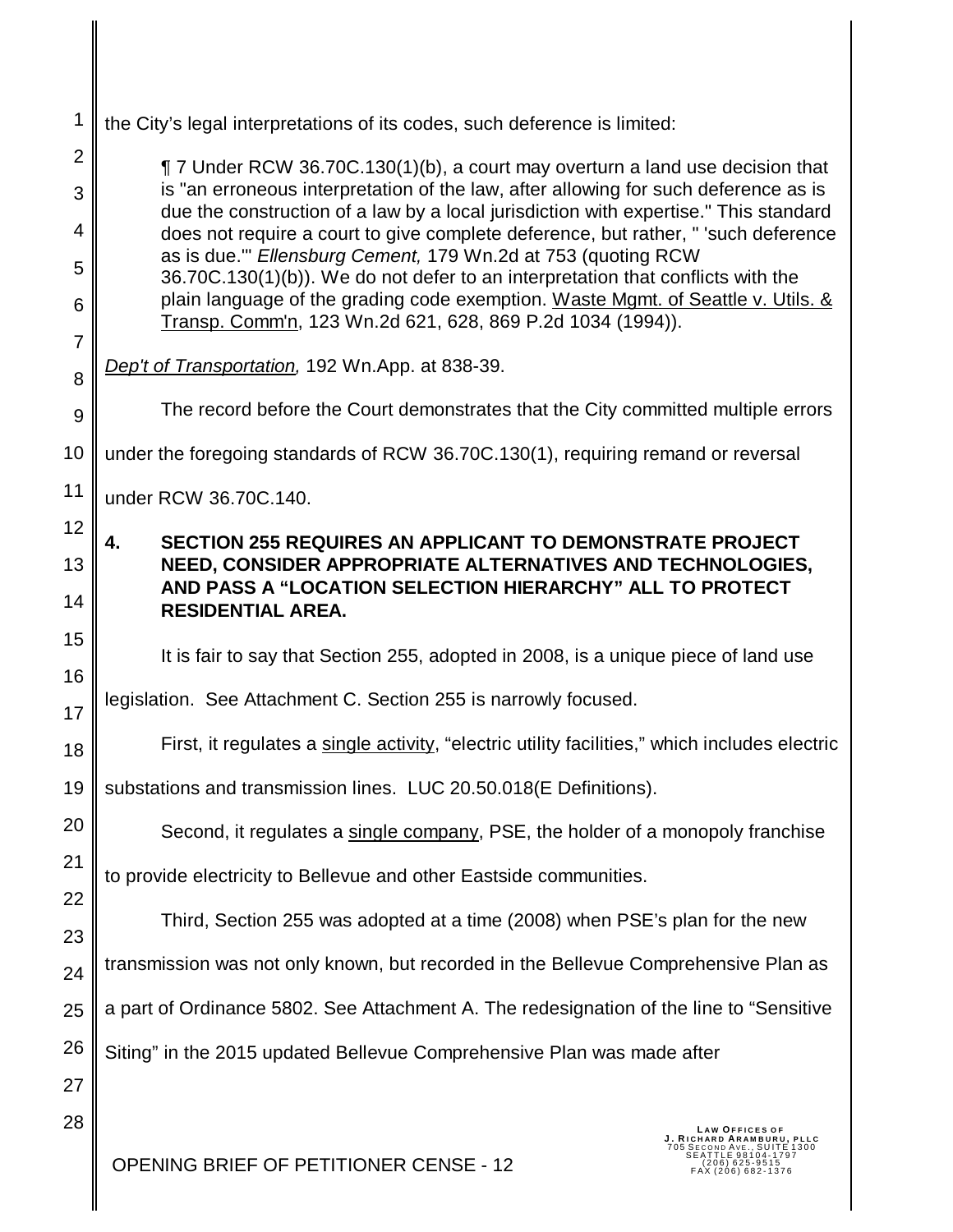environmental review was already underway on the PSE proposal.

Fourth, Section 255 is very site specific, requiring review of the actual proposal presented, including Alternative Siting Analysis.

The specific features and requirements of Section 255 establish criteria unique for zoning regulations.

#### **4.1. "NEED" AND "RELIABILITY".**

8 9 10 11 12 13 14 15 16 17 18 19 20 21 22 23 24 Ordinarily in land use regulation, in Bellevue and elsewhere, the question of need is not a zoning code criterion. For example, the zoning code does not require the developer of a residential high-rise condominium or an office building to demonstrate that the project is "needed", i.e. that there are insufficient apartments or office space to meet "community need."<sup>6</sup> However, for transmission lines covered by Section 255, the code requires the applicant to prove its electrical facility is "needed" and that it will improve electric reliability; this applies both on a site-specific and on a system basis. Thus, one of the "Decision Criteria" in Section 255.E.3 is that: *The applicant shall demonstrate that an operational need exists that requires the location or expansion at the proposed site; 7* (Emphasis supplied.) Use of the term "requires" under the ordinary definition is to "specify;" as Webster's Dictionary defines the term "require[d]" as to "impose a compulsion or command ... to do something." WEBSTER'S THIRD INTERNATIONAL DICTIONARY 1929 (1969). *Asche v. Bloomquist*, 132 Wn.App. 784, 794-95, 133 P.3d

25

26

27

1

2

3

4

5

6

7

<sup>6</sup> In deciding whether to prepare an environmental impact statement, decision makers "shall not balance the beneficial aspects of a proposal outweigh its adverse impacts. . . . WAC 197-11-330(5)

 $7$  "Sites" in the case of transmission lines are linear, being the path of the transmission line.

28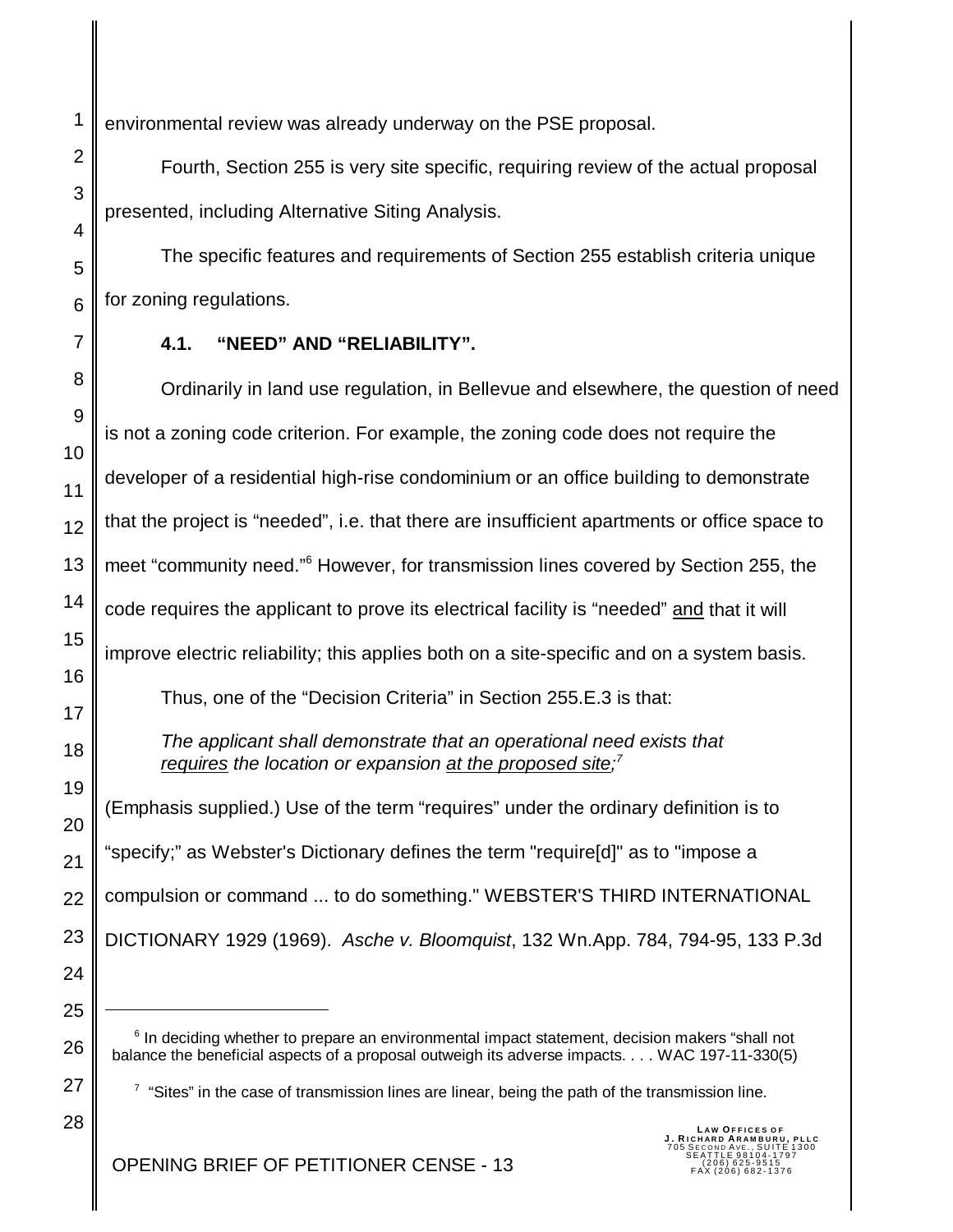| 1                   | 475 (2006). This definition was confirmed in Richards v. City of Pullman, 134 Wn.App.                                                              |
|---------------------|----------------------------------------------------------------------------------------------------------------------------------------------------|
| $\mathbf 2$         | 876, 882, 142 P.3d 1121 (2006). Accordingly, the code requires site specific analysis:                                                             |
| 3                   | review of the application on a specific site. This requirement applies to all applications                                                         |
| 4                   | for electrical utility facilities, not just applications on Sensitive Sites.                                                                       |
| 5                   | In the Alternative Siting Analysis required for Sensitive Sites, such as the South                                                                 |
| 6<br>$\overline{7}$ |                                                                                                                                                    |
| 8                   | Bellevue Segment, Section 255 drills down to the specifics of the application and the                                                              |
| 9                   | zoning district in which it is located. Here special criteria apply based on zoning:                                                               |
| 10                  | For sites located within a Neighborhood Business Land Use District,<br>Residential Land Use District, and/or Transition Area (including the BelRed |
| 11                  | Office/Residential Transition (BR-ORT), the applicant shall:                                                                                       |
| 12                  | (Emphasis supplied.) This obligation follows from the objectives of both Ordinances                                                                |
| 13                  | 5802 and 5805 for the "protection of residential neighborhoods from incompatible                                                                   |
| 14                  | electrical facilities." See Attachments A and B. Thus for proposals such as the South                                                              |
| 15                  | Bellevue Segment, which passes through primarily residential neighborhoods within                                                                  |
| 16                  | Residential Land Use Districts, the following is required:                                                                                         |
| 17                  | <i>i.</i> Describe whether the electrical utility facility location is a consequence of needs                                                      |
| 18                  | or demands from customers located within the district or area; and                                                                                 |
| 19                  | ii. Describe whether the operational needs of the applicant require location of the<br>electrical utility facility in the district or area.        |
| 20                  | The analysis is tailored to the zone. Is there a nexus between the location of the                                                                 |
| 21                  | facilities and the "need or demands" of the customers where the "facility" (here the                                                               |
| 22<br>23            |                                                                                                                                                    |
| 24                  | South Bellevue Segment transmission line) is located? Is there operational need that                                                               |
| 25                  | requires the facility in the Residential area?                                                                                                     |
| 26                  | The "facility" here is the South Bellevue Segment, not the longer line that PSE                                                                    |
| 27                  | may someday construct. However, it is clear from the ASA itself, the South Bellevue                                                                |
| 28                  | <b>LAW OFFICES OF</b>                                                                                                                              |
|                     |                                                                                                                                                    |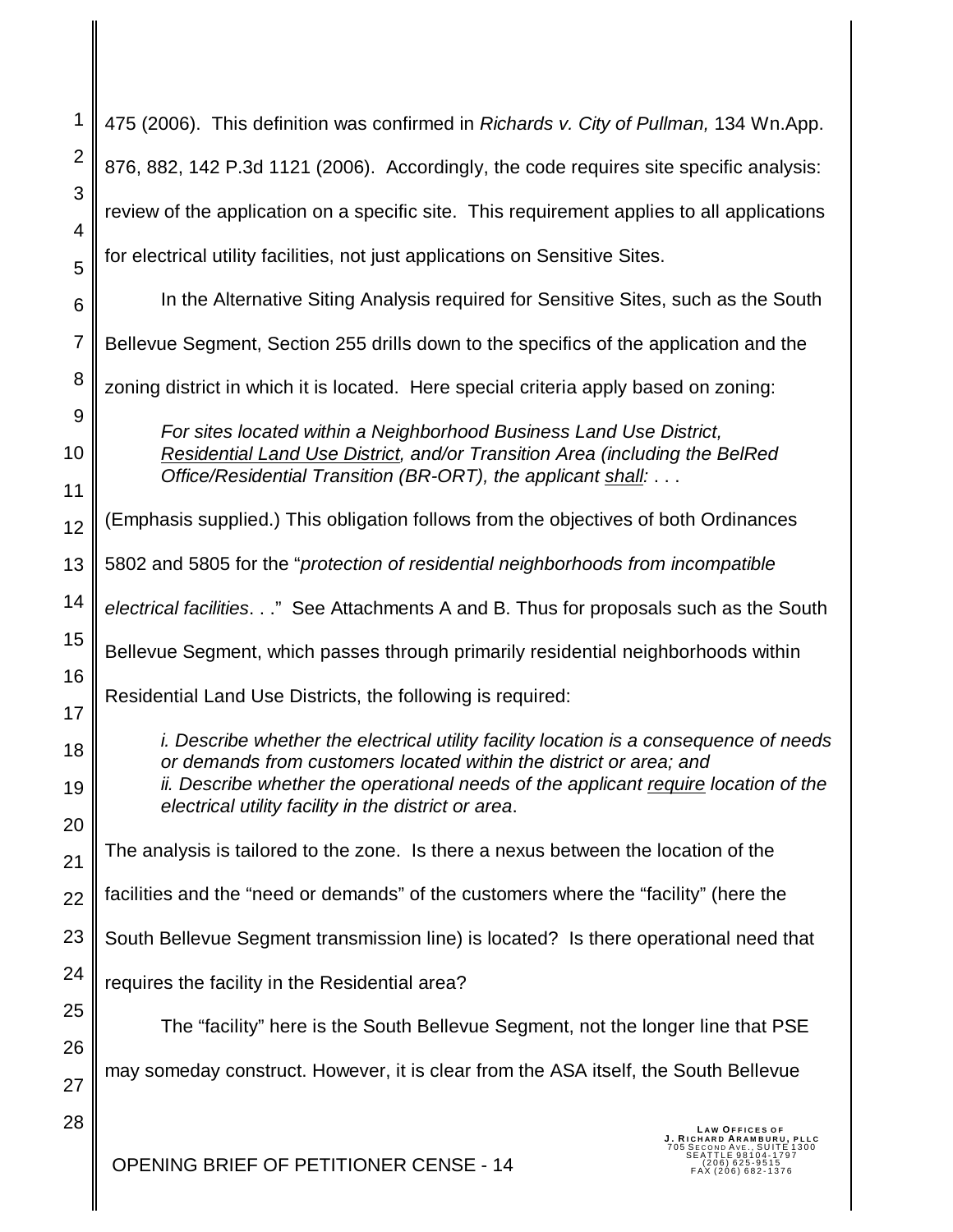Segment was never considered as a standalone project as is required by the code.

1

2

3

# **4.2. CONSIDERATION OF ALTERNATIVES, INCLUDING THE "LOCATION SELECTION HIERARCHY.**

4 5 6 7 8 9 10 11 12 13 14 15 16 17 18 19 20 21 22 23 24 25 26 27 28 The companion criteria to the obligation ("require") to consider when the needs of the impacted population support the location of transmission lines in residential areas is the obligation to consider alternatives found in Section 255.D; this is called the "Alternative Siting Analysis," referenced herein as the "ASA." The ASA criteria clearly state that this requirement is "*[I]n addition to the requirements set forth in Part 20.30B LUC, Part 20.25B LUC (if applicable) and the decision criteria and design standards set forth in this section. . . .* Thus the requirement to consider alternatives is separate and independent of the focused need obligation found in Section 4.1 of this brief. In the ASA, following on the other unique provisions of Section 255, Bellevue established a "*location selection hierarchy"* in subsection D.2.d as follows: *Identify a preferred site from the alternative locations considered for the proposed new or expanding electrical utility facility. The following location selection hierarchy shall be considered during identification of the preferred site alternative: (i) nonresidential land use districts not providing transition, (ii) nonresidential Transition Areas (including the BelRed Office/Residential Transition (BR-ORT), and (iii) residential areas. The applicant may identify a preferred site alternative in a Residential Land Use District or Transition Area (including the BelRed Office/Residential Transition (BR-ORT) upon demonstration that the location has fewer site compatibility impacts than a nonresidential land use district location*. (Emphasis supplied.) The plain intent of this section is the protection of residential areas. In supposed compliance with this section, PSE's "preferred site," the South Bellevue Segment, is actually located almost entirely in residential neighborhoods, and residential land use districts, south of I-90. See Phase 2 DEIS, page 3.1-39 (AR 11741). In the present case, the application is only for the South Bellevue Segment, the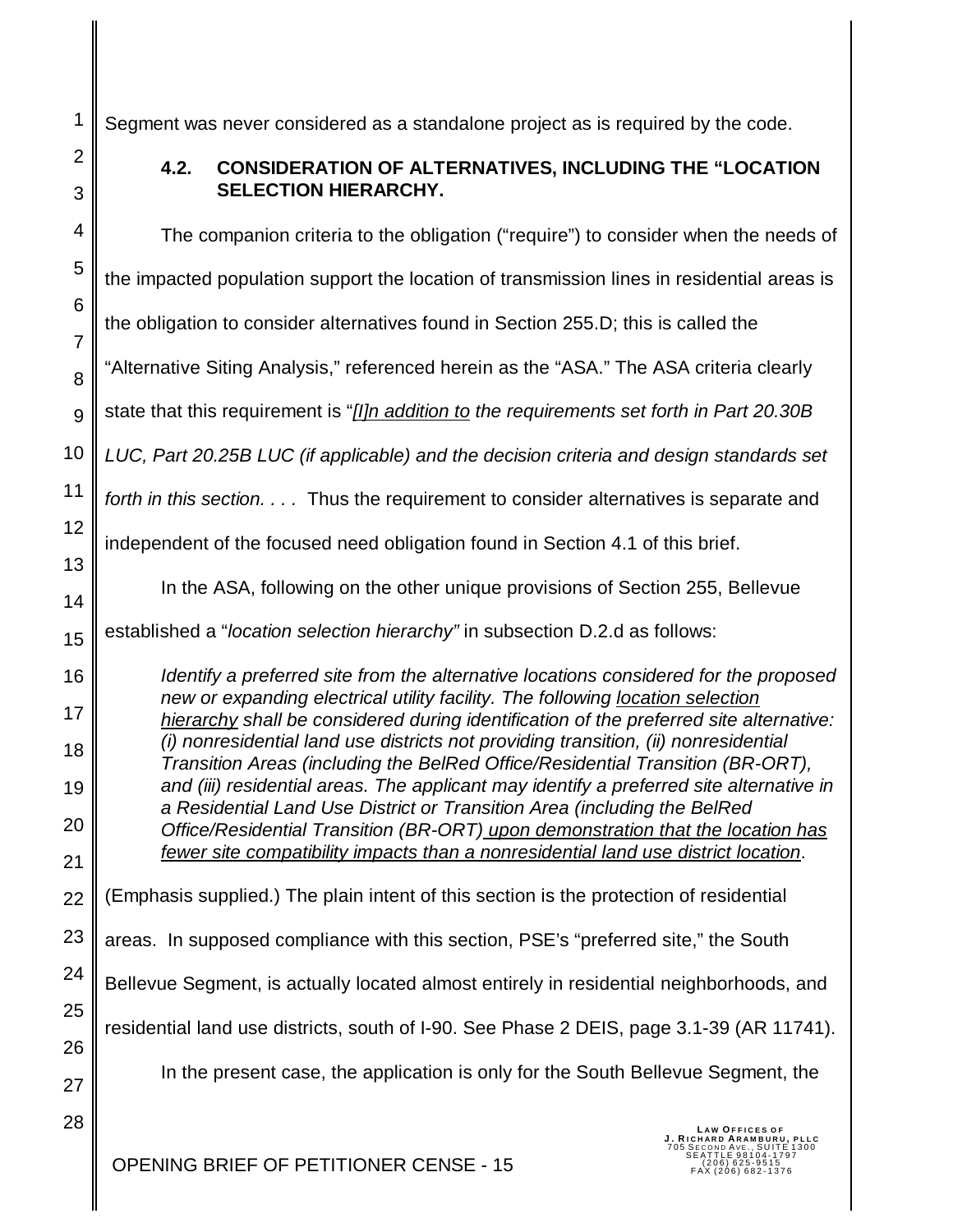1 2 3 4 5 6 7 8 9 10 11 12 13 14 15 16 17 18 19 20 21 22 23 24 25 3.3 mile line running from the south Bellevue city limits to a proposed new substation adjacent to the existing Lakeside substation, and excludes the remaining 5.2 miles of transmission originally proposed. See page 2-5 of the Phase 2 DEIS (AR 11663). The Bellevue City Council specifically found that the only application before it was for the South Bellevue Segment, not a longer line that may be built later. AR 3. **5. THE HEARING EXAMINER FAILED TO REQUIRE THE APPLICANT TO PROVIDE SIGNIFICANT INFORMATION RELEVANT TO MANDATORY CODE CRITERIA.** As described above, the critical element of Section 255 compliance is the question of "need." There are two broad elements of need in the ordinance. First, *"whether the operational needs of the applicant require location of the electrical utility facility in the district or area, . . ."*. Second, whether *an operational need exists that requires the location or expansion at the proposed site;*. . . Both criteria require a technical and specific showing of need. When the South Bellevue Segment application was assigned to Bellevue Hearing Examiner Gary McLean, CENSE filed a motion with the Examiner to compel PSE to provide information regarding "operational need." AR 1108. The motion was authorized by a recent amendment to the Bellevue Hearing Examiner Rules Section 1.4 that stated: B. Hearing Examiner Duties The examiner shall have the duty to conduct fair and impartial hearings, to take all necessary action to avoid delay in the disposition of proceedings, and to maintain order. The examiner shall have all powers necessary to that end, including the following: 1. To administer oaths and affirmations. 2. To issue subpoenas to compel witnesses to appear at the

hearing and/or the production of documents or materials.

(Emphasis supplied).

26

27

28

**LAW OFFICES OF<br><b>J. RICHARD ARAMBURU, PLLC**<br>705 SECOND AVE., SUITE 1300<br>SEATTLE 98104-1797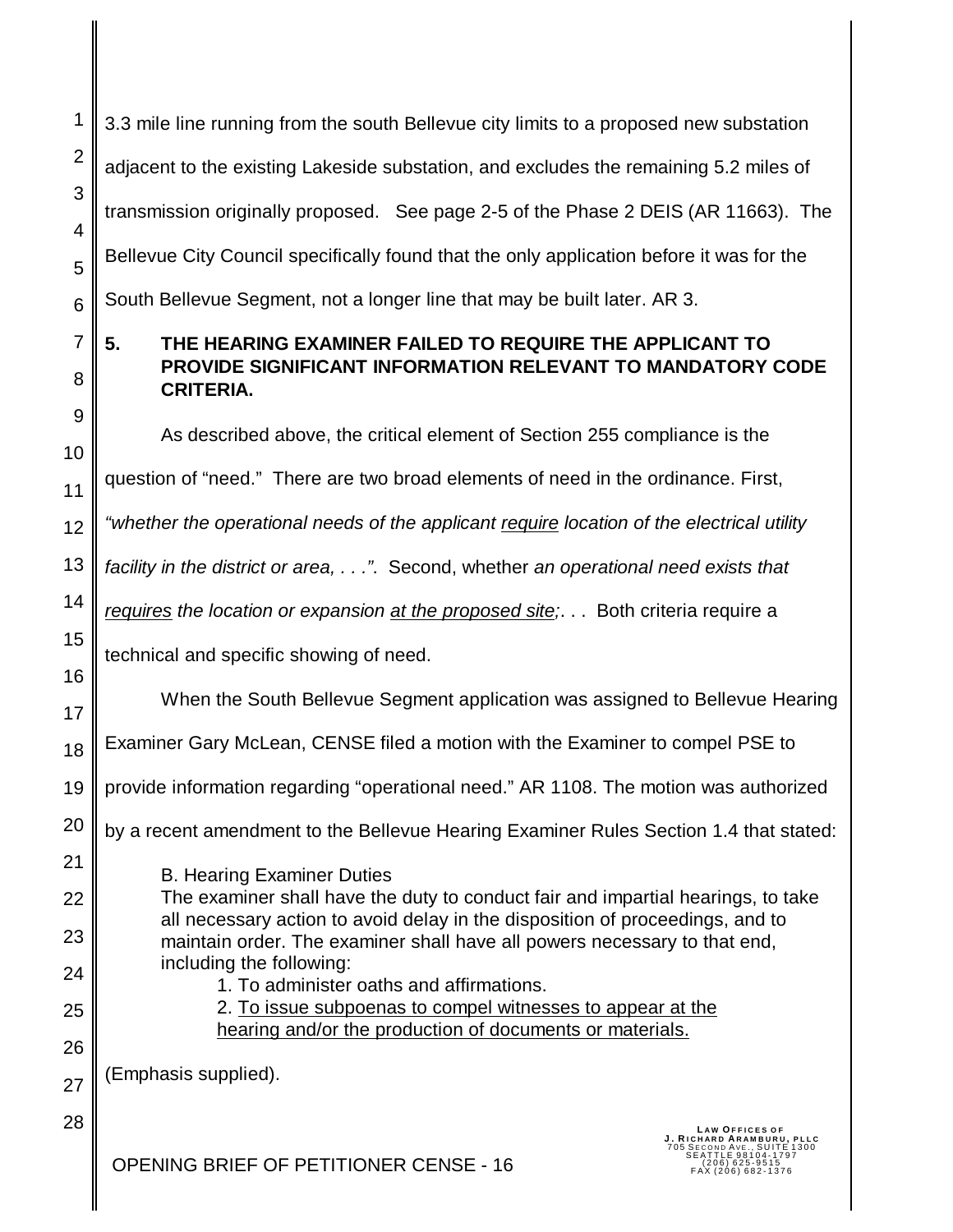The motion to compel specified the documents requested to be produced in an attachment. AR 1118-19. The requested documents included the actual data for electric consumption for substations located in the City of Bellevue that would show whether the "need" for electricity was really increasing in the community. The need for this data was supported by the Declaration of Richard Lauckhart, an expert in power supply planning. See his resume at AR 1148-51.

Of importance here is that all information concerning the actual consumption of electricity in the area to be served by its proposed transmission line is controlled exclusively by PSE. Because PSE is a privately held company, it is not subject to the Washington Public Records Act, Chapter 42.56 RCW.

PSE's objection to CENSE's motion was not that typically found in discovery. PSE did not argue the requested information did not exist, that it would be a hardship to produce it, that the material was irrelevant, that it is publicly available or otherwise objectionable. Rather PSE claimed that it was PSE that controlled the course of the proceedings.

First, at page 13 (AR 999) of its response to CENSE's motion at lines 21-23, PSE said, referencing the upcoming public hearing before the Hearing Examiner: In such a setting, there is no need for any order to compel PSE's production of evidence *beyond which the company believes is adequate* in order to proceed

with a Pre-Decisional hearing on their application.

(Emphasis supplied.)

Second, Adopting even a more imperious tone at page 16, lines 6-8 PSE claims

that: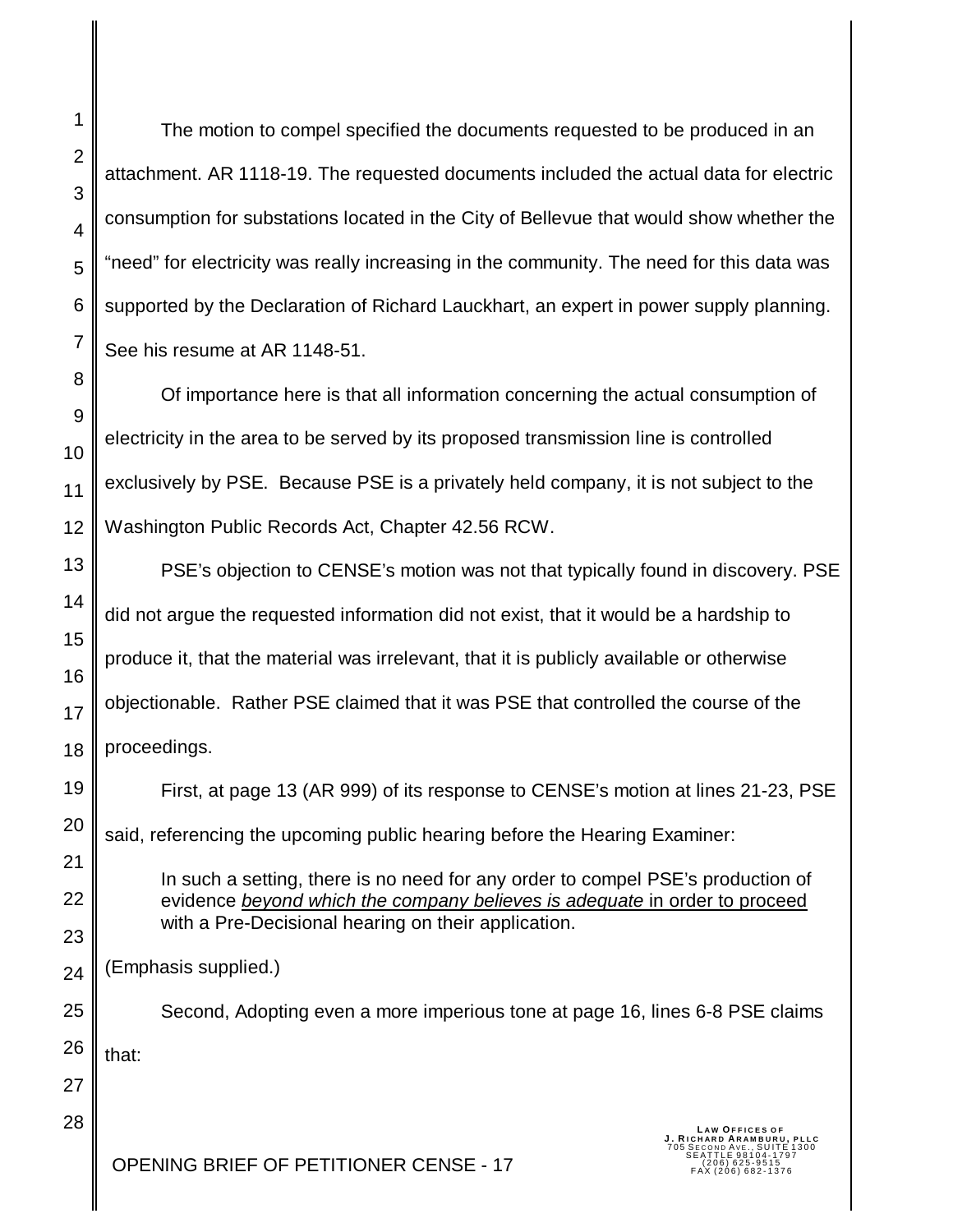1

2

3

4

The Hearing Examiner should decline the invitation to compel the disclosure of data to be used to *displace PSE's analysis* of project need--which was confirmed by the City and FERC as being consistent with federal planning standards–in a Pre-decisional Hearing.

(Emphasis supplied.) These statements contend that PSE alone gets to decide whether the criteria in the land use code are met because the City's required land use hearing is merely an "information gathering" process (PSE response at 11, line 3) in which PSE is the gatekeeper.

The Hearing Examiner's decision on these matters was a single page, without analysis or explanation of his reasoning. AR 1300. The Examiner's ruling, limiting information that is critical to meaningful participation in the public hearings required by Section 255, should be reversed and remanded with direction to provide the necessary information.

Because the PSE proposal is on a "sensitive site" that impacts residential

communities, a public hearing is required so that local residents can participate in the

decision making process. See LUC 20.35.337.A. The Hearing Examiner makes a

recommendation on the proposal after the public hearing pursuant to LUC 20.35.340.A:

**Criteria for Recommendation.**

The Examiner shall recommend approval or approval with conditions or modification if the applicant has demonstrated that the proposal complies with the applicable decision criteria of the Bellevue City Code. The applicant carries the burden of proof and must demonstrate that a preponderance of the evidence supports the conclusion that the application merits approval or approval with modifications. In all other cases, the Hearing Examiner shall recommend denial of the application.

Indeed the Section 255 "approval criteria" require at Subsection E.3 that: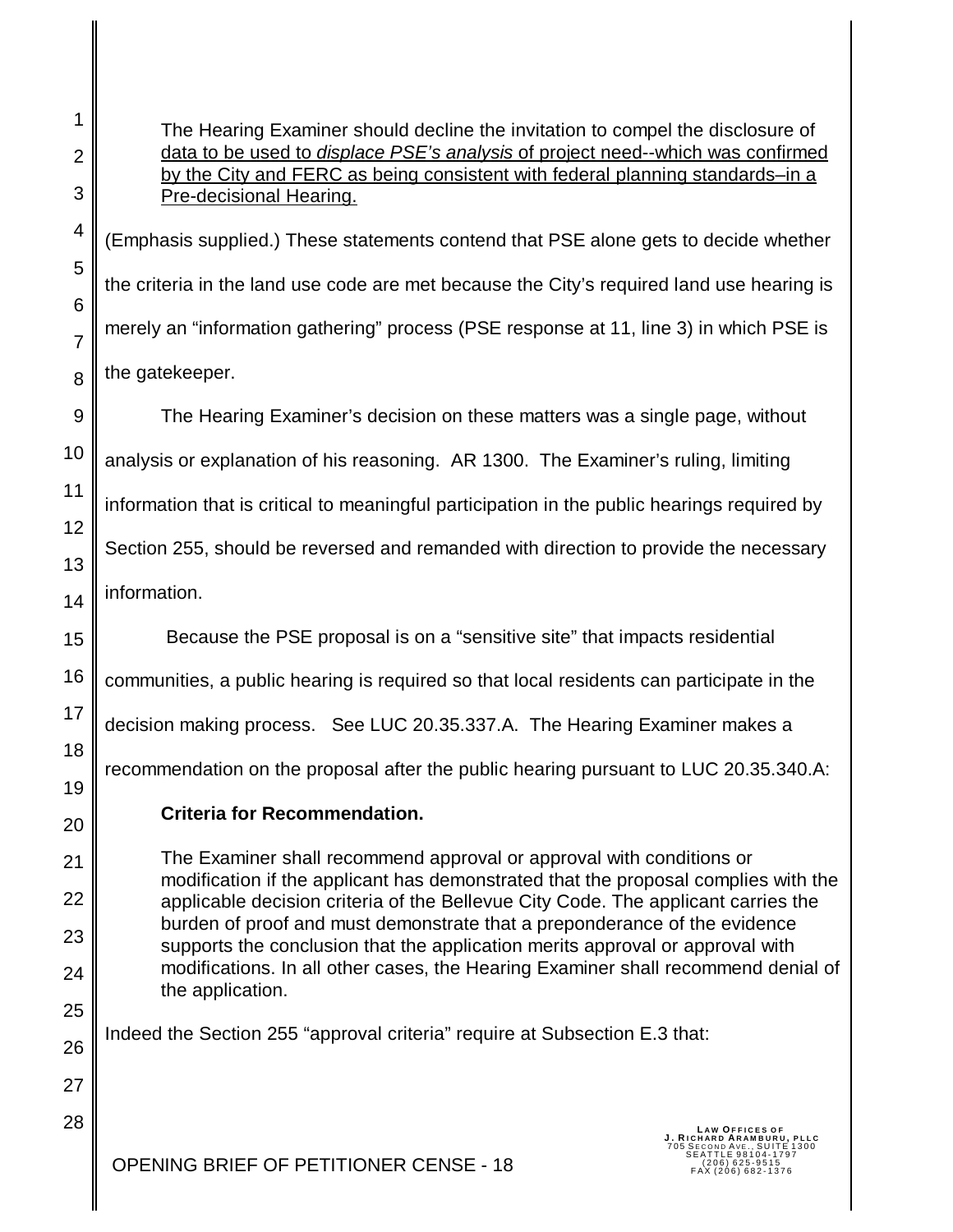The applicant shall demonstrate that an operational need exists that requires the location or expansion at the proposed site;

3 4 5 6 7 8 9 10 11 Accordingly, the burden of proof falls on the applicant to demonstrate "operational need" at a specific location. Nowhere in the code does it state that the demonstration of such need is limited to information PSE decides is appropriate. If that were the case, then no public hearing would be required. Public hearings have long had a special place in Washington law, as far back as 1969, when our court said: It is axiomatic that, whenever the law requires a hearing of any sort as a condition precedent to the power to proceed, it means a fair hearing, a hearing not only fair

12 13 14 15 16 17 18 19 20 21 22 in substance, but fair in appearance as well. A public hearing, if the public is entitled by law to participate, means then a fair and impartial hearing. When applied to zoning, it means an opportunity for interested persons to appear and express their views regarding proposed zoning legislation. *Schlagheck v. Winterfeld*, 108 Ohio App. 299, 161 N.E.2d 498 (1958); *Braden v. Much*, 403 Ill. 507, 87 N.E.2d 620 (1949). The term 'public hearing' then presupposes that all matters upon which public notice has been given and on which public comment has been invited will be open to public discussion, and that persons present in response to the public notice will be afforded reasonable opportunity to present their views, consistent, or course, with the time and space available. Where the law expressly gives the public a right to be heard--as distinguished from open sessions of the Congress or state legislatures or lesser legislative bodies which, although conducting their session in public, need not as a matter of law allow public participation--the public hearing must, to be valid, meet the test of fundamental fairness, for the right to be heard imports a reasonable expectation of being heeded. Just as a hearing fair in appearance but unfair in substance is no fair hearing, so neither is a hearing fair in substance but appearing to be unfair.

*Smith v. Skagit County*, 75 Wn.2d 715, 740, 453 P.2d 832 (1969). The *Smith* decision

24 gave rise to what has been referenced as the "appearance of fairness" doctrine. Indeed,

25 the Rules of the Bellevue Hearing Examiner at Section 1.7.I indicate that "every party in

any proceeding before the examiner shall have a right to the following: . . . I. Any other

27 28

26

23

1

2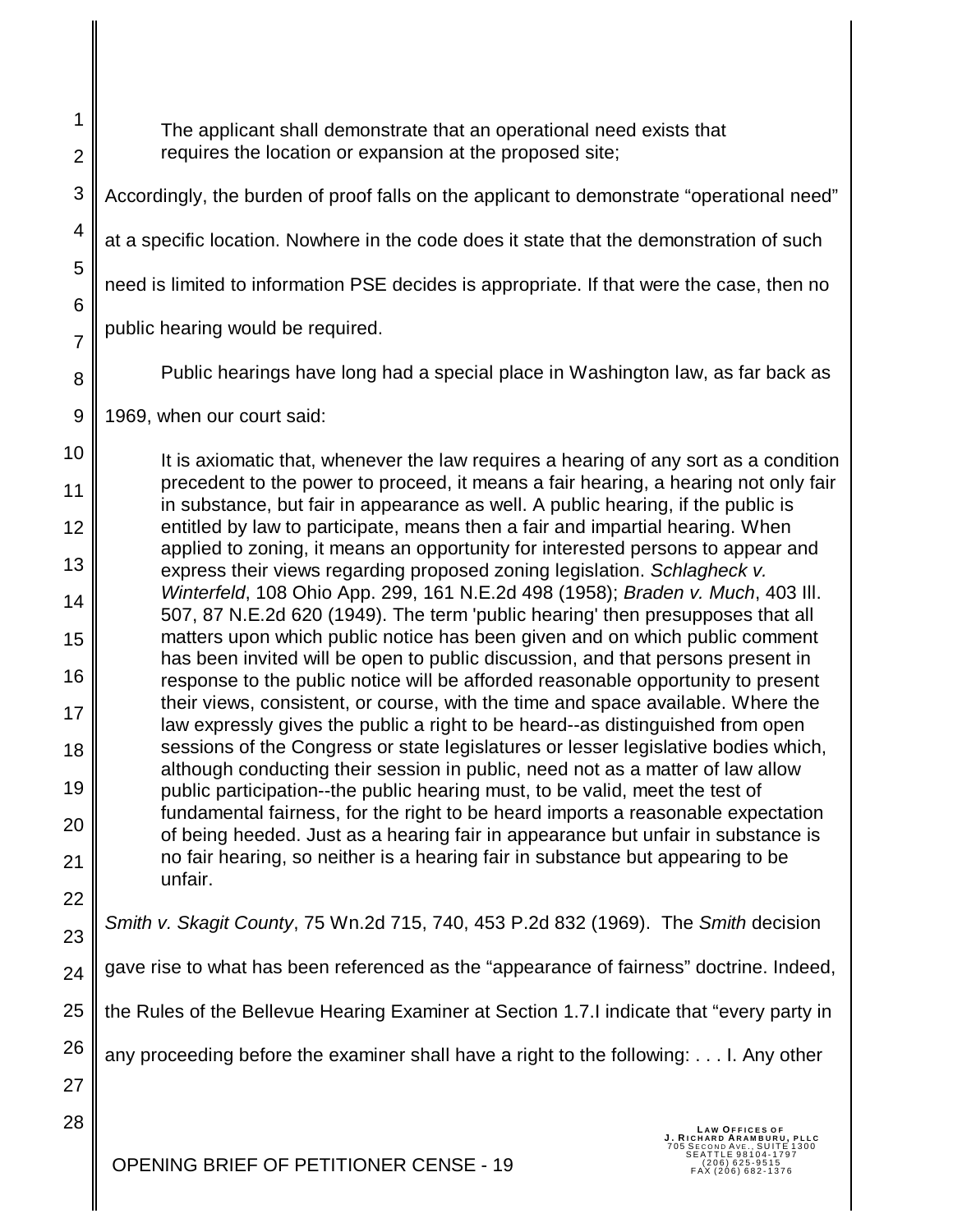rights essential to a fair hearing." This includes the following under Examiner Rule

### 1.11.D:

D. Submittal of Evidence

Except where mandatory pre-filing requirements were imposed or where objections to the admissibility of certain evidence have been granted, any party may seek to admit relevant evidence into the record during their direct, cross-examination and/or rebuttal portions of the hearing, provided appropriate foundation for such evidence has been presented by the offering party.

The Legislature has adopted Chapter 42.36 RCW, applying the appearance of fairness doctrine to quasi-judicial land use decisions. RCW 42.36.110 expressly provides that: "Nothing in this chapter prohibits challenges to local land use decisions

where actual violations of an individual's right to a fair hearing can be demonstrated."

The Examiner bent to the wishes of the applicant, without observing the fundamental rights of the public. Indeed, PSE objected to the introduction of "data to be used to displace PSE's analysis of project need." But the very point of the public hearing is to address issues of project need and the public is entitled to participate and raise objections. The Examiner's decision to limit the information available to the public violates the codes and standards providing for a fair public hearing.

A hearing cannot be fair in fact, or in appearance, if the applicant gets to decide what information is relevant to the proceeding and specifically is able to control the flow of data and material that is contrary to its position, as PSE has here. Accordingly, the denial of critical information to CENSE indicates that the hearing lacks minimal requirements for a public hearing. Under RCW 36.70C.130(1)(a) the Examiner failure to provide the requested information indicates he engaged in unlawful procedure and his decision was an erroneous interpretation of the law. Pursuant to RCW 36.70C.140, the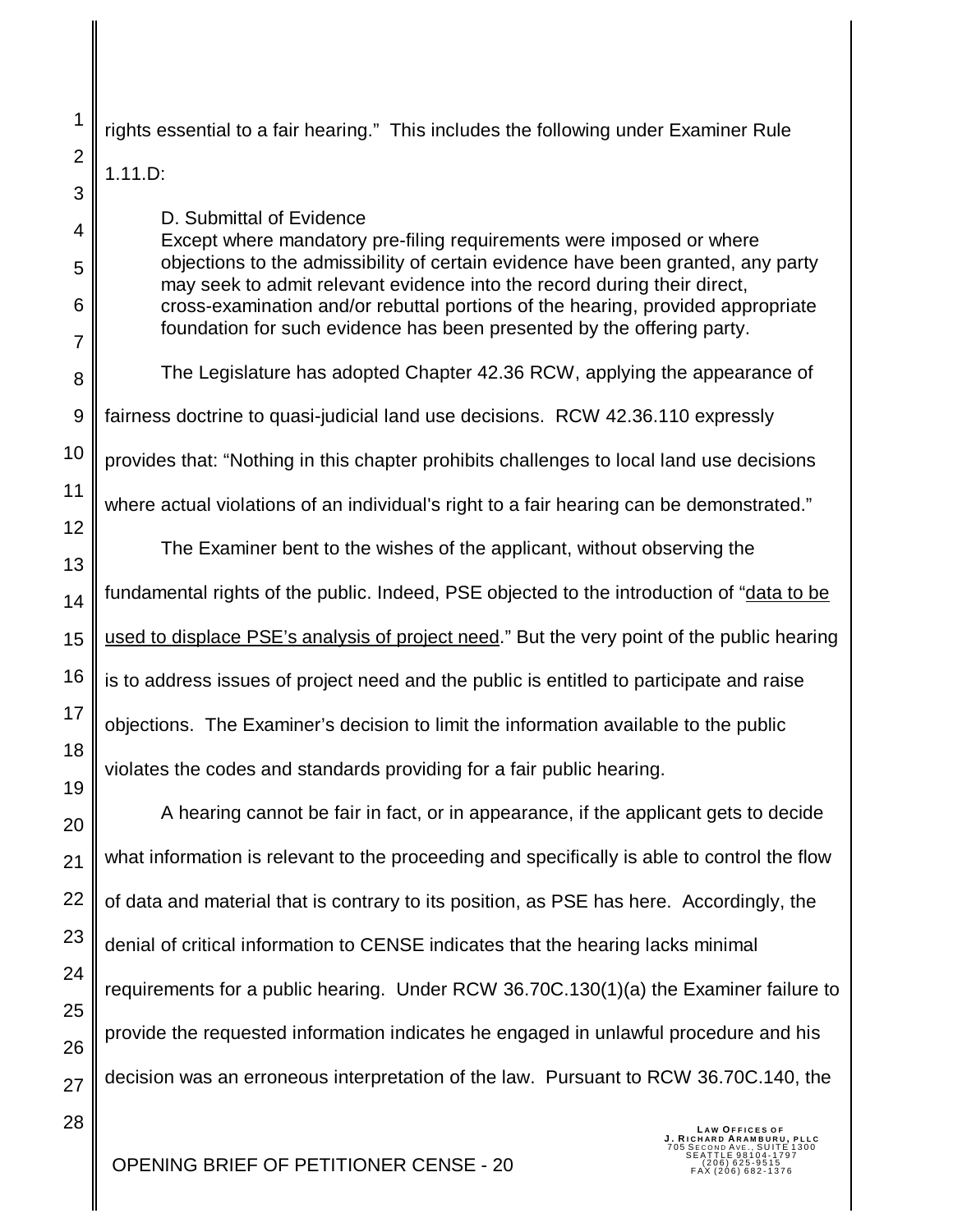decisions made by the City should be reversed and remanded to require the disclosure

of the critical "need" documentation.

1

2

3

4

5

6

8

9

10

17

18

19

20

24

25

26

27

# **6. THE CITY'S DECISIONS FAILED TO COMPLY WITH SECTION 255.**

As described above, the City adopted Section 255 in 2008, but did not include

PSE's proposed 230 kV transmission line as a "sensitive site" until it amended its

7 Comprehensive Plan in 2015. New Map UT7 (attached hereto as Attachment D, found at

page 139 of the Plan) documented the change for the PSE proposal.

As the 2015 Comprehensive Plan states at page 131, Map UT7:

11 12 13 14 15 16 identifies planned electrical facilities that have the potential to create significant incompatibilities with Bellevue neighborhoods. It reflects an analysis of planned facility locations and manner of expansion anticipated by Puget Sound Energy's system plan. Such sensitivity factors as proximity to residential neighborhoods, visual access, and expansion within or beyond an existing facility border were considered in identifying potential incompatibilities. The early screening represented in Figure UT.7 identifies a list of facilities that will require special regulatory siting scrutiny. This is intended to increase transparency of the siting process for Puget Sound Energy and the public, while also ensuring the utility's ability to meet system needs.

Because the CP designates the proposal as one that involves "sensitive siting,"

compliance with Section 255 is required.

Beginning even before the adoption of Map UT7, PSE and the City began an

21 expensive and lengthy process of environmental review, including Phase 1 and Phase 2

22 Draft Environmental Impact statements (AR 12465 and AR 11619). Each was

23 accompanied by lengthy "scoping" periods that were convened to determine the content

of the DEISs. There were also numerous meetings of citizen advisory committees

convened to hear from the selected members of the public. See AR 1563-64.

Throughout the SEPA process, review was limited to the construction of the

28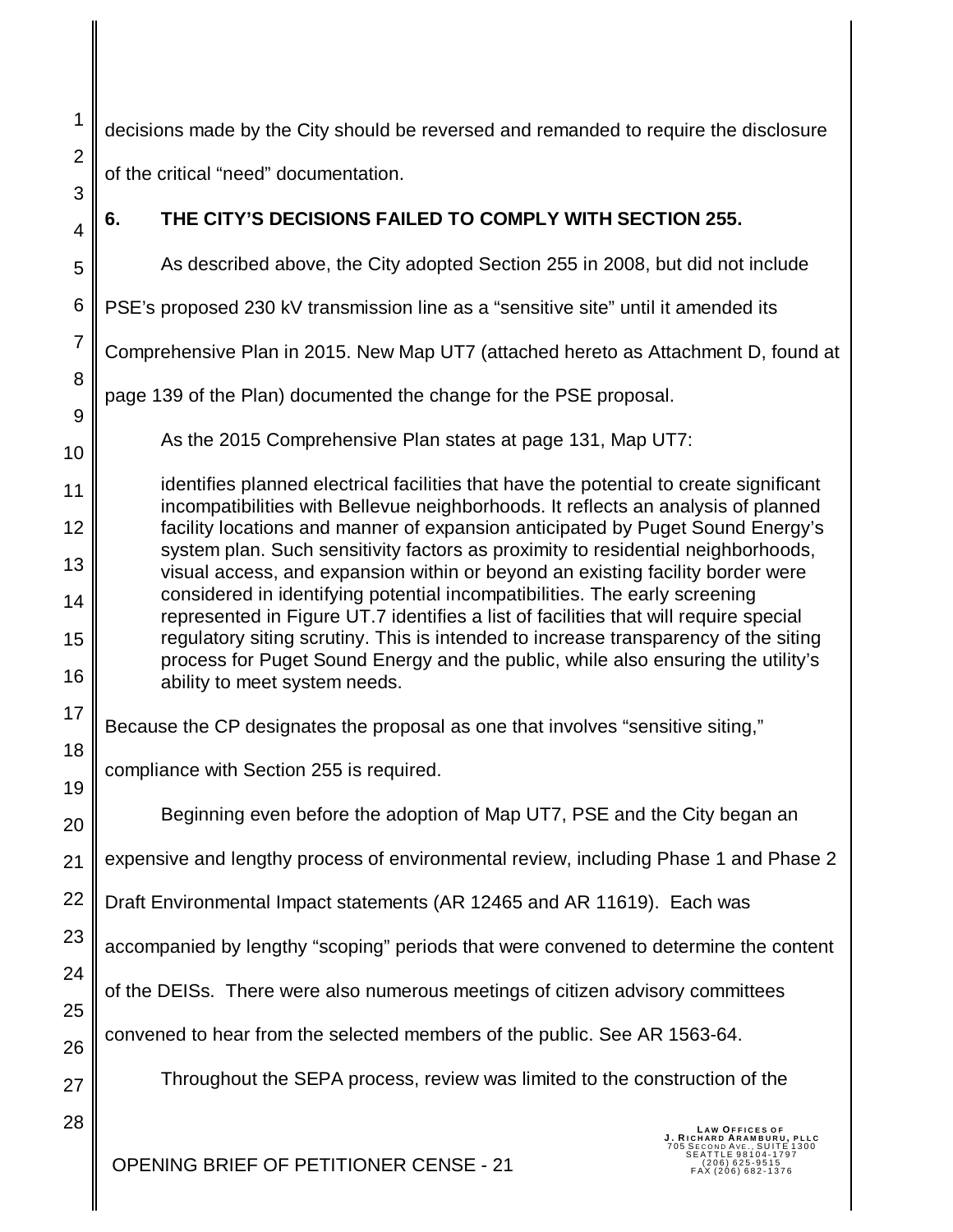| 1              | entire 16 mile transmission line. On page 1-1 of the Phase 1 DEIS (AR 11637), the                                                                                                                                                                      |
|----------------|--------------------------------------------------------------------------------------------------------------------------------------------------------------------------------------------------------------------------------------------------------|
| $\overline{2}$ | question was asked: "What is the project that is being evaluated in this draft EIS?" The                                                                                                                                                               |
| 3              | answer was simple, and direct:                                                                                                                                                                                                                         |
| $\overline{4}$ |                                                                                                                                                                                                                                                        |
| 5              | PSE is proposing to construct and operate a new 230 kV to 115 kV electrical<br>transformer served by approximately 18 miles of new high-capacity electric                                                                                              |
| 6              | transmission lines extending from Renton to Redmond.                                                                                                                                                                                                   |
| 7              | There was no discussion that the permitting process would be bifurcated or segmented                                                                                                                                                                   |
| 8              | into separate projects in Bellevue.                                                                                                                                                                                                                    |
| 9              |                                                                                                                                                                                                                                                        |
| 10             | Nonetheless, during scoping for the Phase 1 DEIS, comments were received                                                                                                                                                                               |
| 11             | regarding the possibility of disconnecting the overall line in central Bellevue to limit                                                                                                                                                               |
| 12             | electric load outside the Eastside, as a means to reduce the need for the project. At                                                                                                                                                                  |
| 13             | page 2-51 (11206), the Phase 1 DEIS said such a gap in the lines was "not considered                                                                                                                                                                   |
| 14             | viable for several reasons:"; one was that:                                                                                                                                                                                                            |
| 15             |                                                                                                                                                                                                                                                        |
| 16<br>17       | Being interconnected also allows economies of scale for both transmission and<br>generation facilities. Finally, the solution could reduce the supply of power to the<br>Eastside, necessitating additional conservation, generation or storage beyond |
|                | that considered in the other alternatives in the EIS                                                                                                                                                                                                   |
| 18             | In the third bullet point on the same page, the Phase 1 DEIS said:                                                                                                                                                                                     |
| 19             | Disconnecting the north and south sections of the route at a central Bellevue                                                                                                                                                                          |
| 20             | substation to prevent non-Eastside load from being carried on this line during<br>peak periods of demand on the Eastside would deprive the Eastside of power                                                                                           |
| 21<br>22       | supply needed during these (peak) periods. Separating the system in central                                                                                                                                                                            |
| 23             | Bellevue from the regional grid would also not meet FERC mandatory reliability<br>standards.                                                                                                                                                           |
| 24             | Id.                                                                                                                                                                                                                                                    |
| 25             | Following a comment period for the Phase 1 DEIS, the Phase 2 DEIS was issued                                                                                                                                                                           |
|                |                                                                                                                                                                                                                                                        |
| 26<br>27       | in May 2017. AR 11619. The project description was carried over, word-for-word, from                                                                                                                                                                   |
|                |                                                                                                                                                                                                                                                        |
| 28             | <b>LAW OFFICES OF</b><br>J. RICHARD ARAMBURU, PLLC<br>A I I L E 98104 - 1797<br><b>OPENING BRIEF OF PETITIONER CENSE - 22</b><br>206) 625-9515<br>$(206) 682 - 1376$                                                                                   |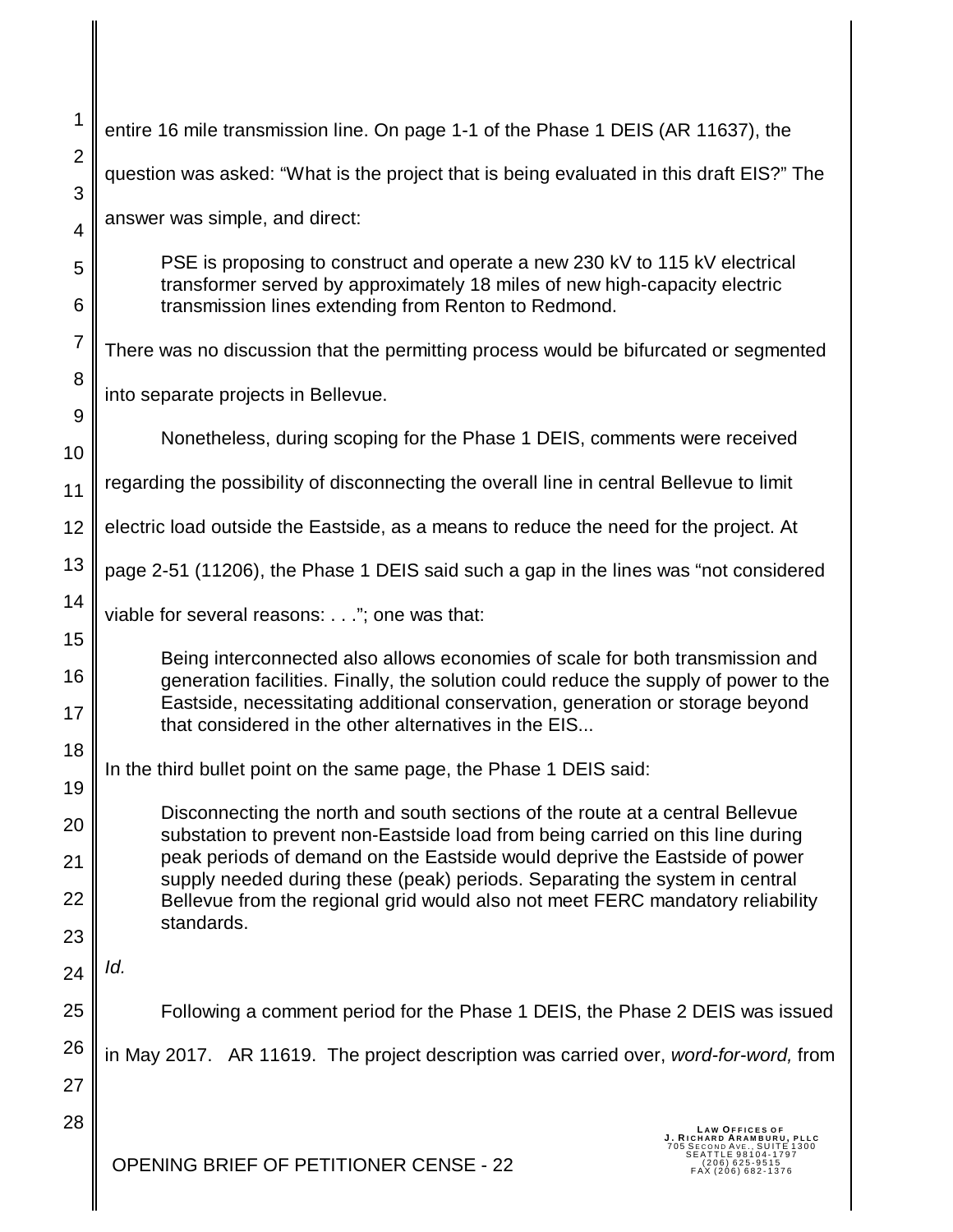1 2 3 4 5 6 7 8 9 10 11 12 13 14 15 16 17 18 19 20 21 22 23 24 25 26 27 28 the Phase 1 DEIS. See Fact Sheet, page 1 (AR 11630). On page 1-1, the "Energize Eastside" project was further defined as follows: PSE's analysis concluded that the most effective solution was to add a 230-115 kV transformer within the center of the Eastside to relieve stress on the existing 230-115 kV transformers that currently supply the area. This would need to be fed by new 230 kV transmission lines from the north and south. By having lines from two different directions, a substation can continue to be supplied even if one line goes down. The project being studied was set: 230 kV transmission lines stretching from Renton to Redmond, each connecting to a new substation (Richards Creek) in Bellevue. The lines would transverse across Bellevue, from the north city limits to the south. But, PSE had been coy about submitting an application. Though the Phase 1 and Phase 2 DEISs discussed only the entire Renton to Redmond line, there was no actual application for that project. Thus, to the surprise of all concerned, when PSE actually made its application in Bellevue (September, 2017), it was only for a small part of the transmission line proposed within the city: just the line running from the municipal boundary with Newcastle to a new substation (Richards Creek), a length of almost 3.3 miles, constituting of only about 37% of the line previously proposed within Bellevue (the proposed north segment would be approximately 5.2 miles). AR 1465-1480. In response to criticism that it was seeking a strategic advantage by retreating to the more bite-size, easy-to-swallow South Bellevue Segment, to avoid opposition from residents along the north line, PSE claimed that the application for the rest of the project was coming along right away, saying on their website: "PSE anticipates submitting permits for the northern portion in Bellevue and Redmond in late 2017–early 2018." But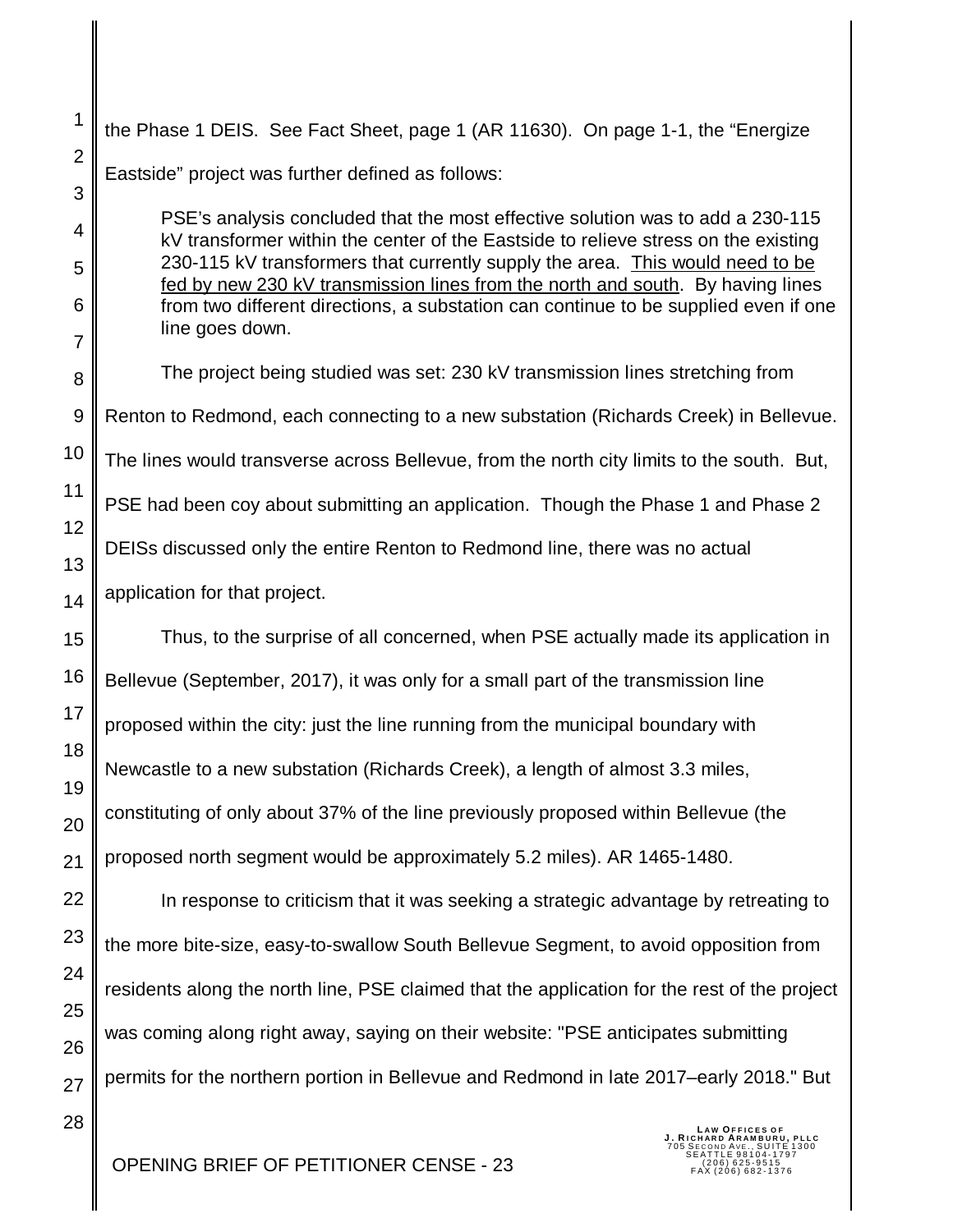| 1                   | at the end of 2017, PSE backtracked on permitting the North Bellevue Segment, and                                                                                     |
|---------------------|-----------------------------------------------------------------------------------------------------------------------------------------------------------------------|
| $\overline{2}$<br>3 | stated that: "Currently, we do not have a projected submittal date for the northern                                                                                   |
| 4                   | elements of the project." <sup>8</sup> As of February 2019, there has been no application for the                                                                     |
| 5                   | north segment and PSE's said it "cannot accurately estimate the timing of this                                                                                        |
| 6                   | submittal." See Declaration of Dan'l Koch in Support of PSE's Response to CENSE                                                                                       |
| $\overline{7}$      | Motion to Continue and Consolidate Hearings before the Bellevue Hearing Examiner                                                                                      |
| 8                   | (000114). Even in their brief before the Council, PSE stated "Applications for the North                                                                              |
| 9                   | Bellevue Segment have not yet been submitted." AR 99.                                                                                                                 |
| 10<br>11            | When the south segment was scheduled for hearing, the City staff report of                                                                                            |
| 12                  | January, 2019, disclosed, for the first time, why PSE had applied only for the south                                                                                  |
| 13                  | segment:                                                                                                                                                              |
| 14                  | The south segment of the Project provides additional capacity that addresses the                                                                                      |
| 15                  | Project need and could function whether or not the north segment is built. The<br>north segment would provide redundancy in the supply of 230 kV power to the         |
| 16                  | substation.                                                                                                                                                           |
| 17                  | Staff Report at 100 (AR 1413). After describing PSE's segmentation of the project, the                                                                                |
| 18<br>19            | <b>Staff Report continues:</b>                                                                                                                                        |
| 20                  | PSE's analysis supported and demonstrated that operationally the Project must                                                                                         |
| 21                  | include 230 kV transmission lines connecting the Talbot Hill substation in the<br>south to a new transformer in central Bellevue. The full build out of the "Energize |
| 22                  | Eastside" project will include a similar connection from the Sammamish<br>substation in the north to provide redundancy, but the south portion of the Project         |
| 23                  | that is the subject of PSE's current proposal can function independently.                                                                                             |
| 24                  | (AR 1424, emphasis supplied.) Indeed, because there was no indication of changed                                                                                      |
| 25                  | circumstances, it is clear that PSE (and the City of Bellevue) must have been aware that                                                                              |
| 26                  |                                                                                                                                                                       |
| 27                  | <sup>8</sup> See December 17, 2018 email, City of Bellevue to Loretta Lopez, AR 250.                                                                                  |
| 28                  | LAW OFFICES OF                                                                                                                                                        |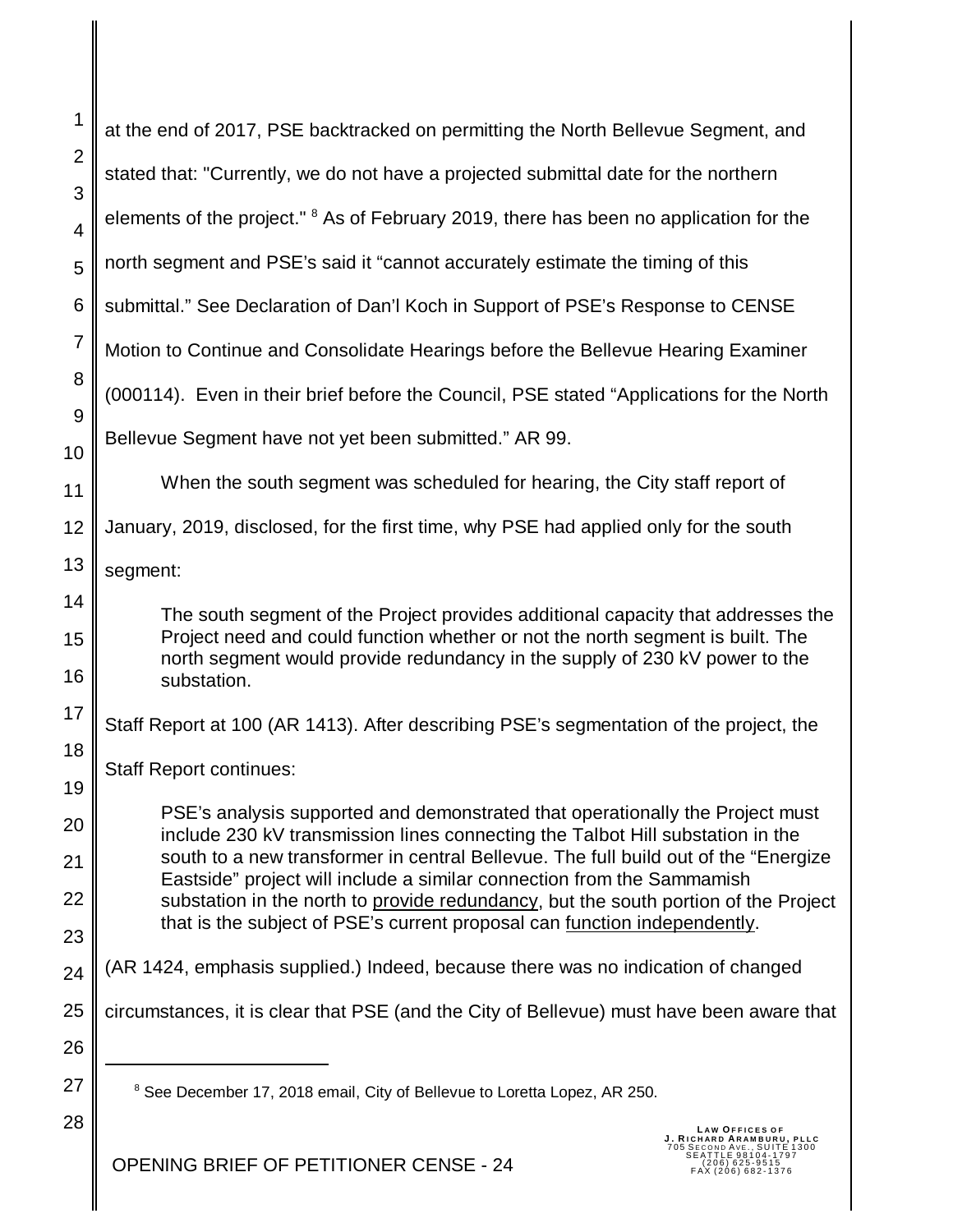the north segment would provide only "redundancy" and that the south segment can "function independently" since the date of PSE's original application in 2013, but failed to disclose that to the public. Staff did not identify which "PSE analysis" supports this statement and none appears in the record.

As described above, Section 255 requires that PSE "shall comply" with certain threshold issues for new EUFs like this transmission project. These include the following:

1) Section 255.D.2.c requires a description of alternate sites, requiring that for those within a "*Residential Land Use District*" the applicant *"shall describe whether the electrical utility facility location is a consequence of needs or demand for customers located within the district or area*."

2) Section 255.D.2.d requires a "*location selection hierarchy"* be employed so that a preferred site in a "*Residential Land Use District*" may be chosen only "*upon demonstration that the location has fewer site compatibility impacts than a nonresidential land use district location."* Any conclusion that sites are not practical must include "supporting information that justifies the conclusions reached. . ."

3) Section 255.E.3 requires that *"The applicant shall demonstrate that an operational need exists that requires the location or expansion at the proposed site;*" and

4) Section 255.E.4 requires that "*The applicant shall demonstrate that the proposed electrical utility facility improves reliability to the customers served and reliability of the system as a whole, as certified by the applicant's licensed engineer[.]*

In the present case, the "proposed electrical utility facility" that is under review is

**LAW OFFICES OF<br><b>J. RICHARD ARAMBURU, PLLC**<br>705 SECOND AVE., SUITE 1300<br>SEATTLE 98104-1797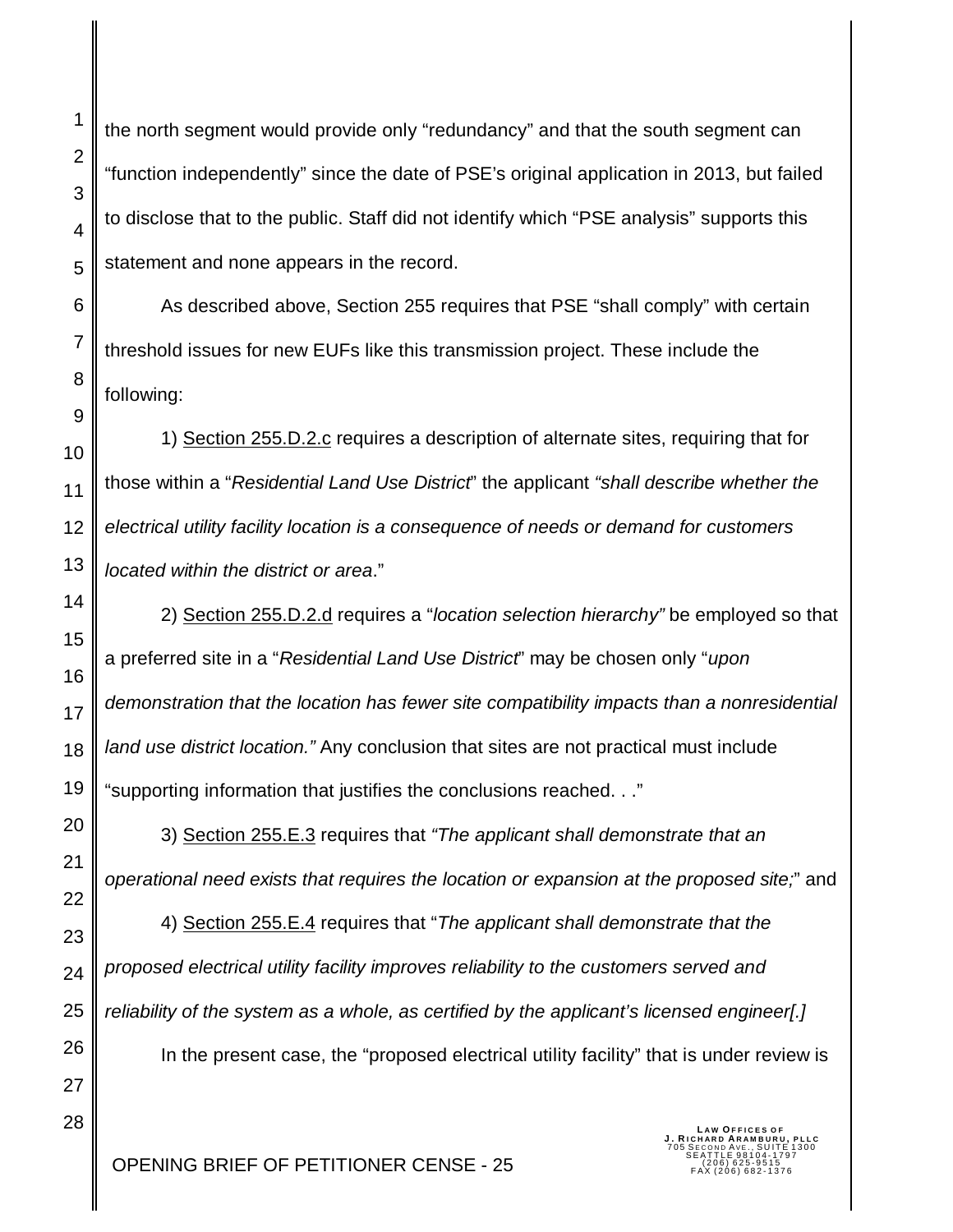| 1              | only the South Bellevue Segment, the truncated, dead-end line that is only 37% of the                                                                                                                                                                                                                                                                             |
|----------------|-------------------------------------------------------------------------------------------------------------------------------------------------------------------------------------------------------------------------------------------------------------------------------------------------------------------------------------------------------------------|
| $\overline{2}$ | original proposed line in Bellevue. More than 90% of the South Bellevue Segment is                                                                                                                                                                                                                                                                                |
| 3<br>4         | located in "Residential Land Use Districts" that require close and careful consideration                                                                                                                                                                                                                                                                          |
| 5              | by Section 255 under the Subsections discussed above. See Phase 2 DEIS at page 3.1-                                                                                                                                                                                                                                                                               |
| 6              | 39 (AR 11741) Notwithstanding the clear direction from the ordinance, substantially all                                                                                                                                                                                                                                                                           |
| 7              | of the studies, reports and two draft environmental impact statements prepared by PSE,                                                                                                                                                                                                                                                                            |
| 8              | including the ASA, do not analyze the South Bellevue Segment under the Section 255                                                                                                                                                                                                                                                                                |
| 9<br>10        | criteria, indeed most of them do not even mention it. <sup>9</sup> For example, Quanta's 2015                                                                                                                                                                                                                                                                     |
| 11             | Report, relied on by the Examiner (FOF 17, AR 000013), analyzes the full length of the                                                                                                                                                                                                                                                                            |
| 12             | project from the Sammamish substation to the Talbot Hill substation. The FEIS quoted                                                                                                                                                                                                                                                                              |
| 13             | Stantec:                                                                                                                                                                                                                                                                                                                                                          |
| 14             | PSE has concluded that the most effective and cost-efficient solution to meet its                                                                                                                                                                                                                                                                                 |
| 15<br>16       | objectives is to site a new 230 kV transformer in the center of the Eastside, which<br>would be fed by new 230 kV transmission lines from the north and south (Stantec,<br>2015).                                                                                                                                                                                 |
| 17             | AR 6816.                                                                                                                                                                                                                                                                                                                                                          |
| 18             | The justification offered for the failure to subject the South Bellevue Segment to                                                                                                                                                                                                                                                                                |
| 19             |                                                                                                                                                                                                                                                                                                                                                                   |
| 20             | Section 255 review was explained by PSE in its appeal memo to the Bellevue City                                                                                                                                                                                                                                                                                   |
| 21             | Council at pages 2-3. PSE states it:                                                                                                                                                                                                                                                                                                                              |
| 22             | has designed a two-phased construction and permitting approach to provide a                                                                                                                                                                                                                                                                                       |
| 23             | consistent source of electricity to the Lakeside switching station during all phases<br>of the transmission line upgrade.                                                                                                                                                                                                                                         |
| 24             |                                                                                                                                                                                                                                                                                                                                                                   |
| 25             |                                                                                                                                                                                                                                                                                                                                                                   |
| 26<br>27       | <sup>9</sup> PSE did prepare a "PSE South Bellevue Segment C.U.P. Analysis. AR 1912. However when that<br>"Analysis" addressed whether "an operational need exists that requires the location or expansion at the<br>proposed site," there was no discussion of the South Bellevue Segment, only reference back to the<br>Sammamish to Talbot Hill line. AR 1937. |
| 28             |                                                                                                                                                                                                                                                                                                                                                                   |
|                | LAW OFFICES OF<br>J. RICHARD ARAMBURU, PLLC<br>705 SECOND AVE., SUITE 1300<br>SEATTLE 98104-1797<br>DETITIONED OFNIO                                                                                                                                                                                                                                              |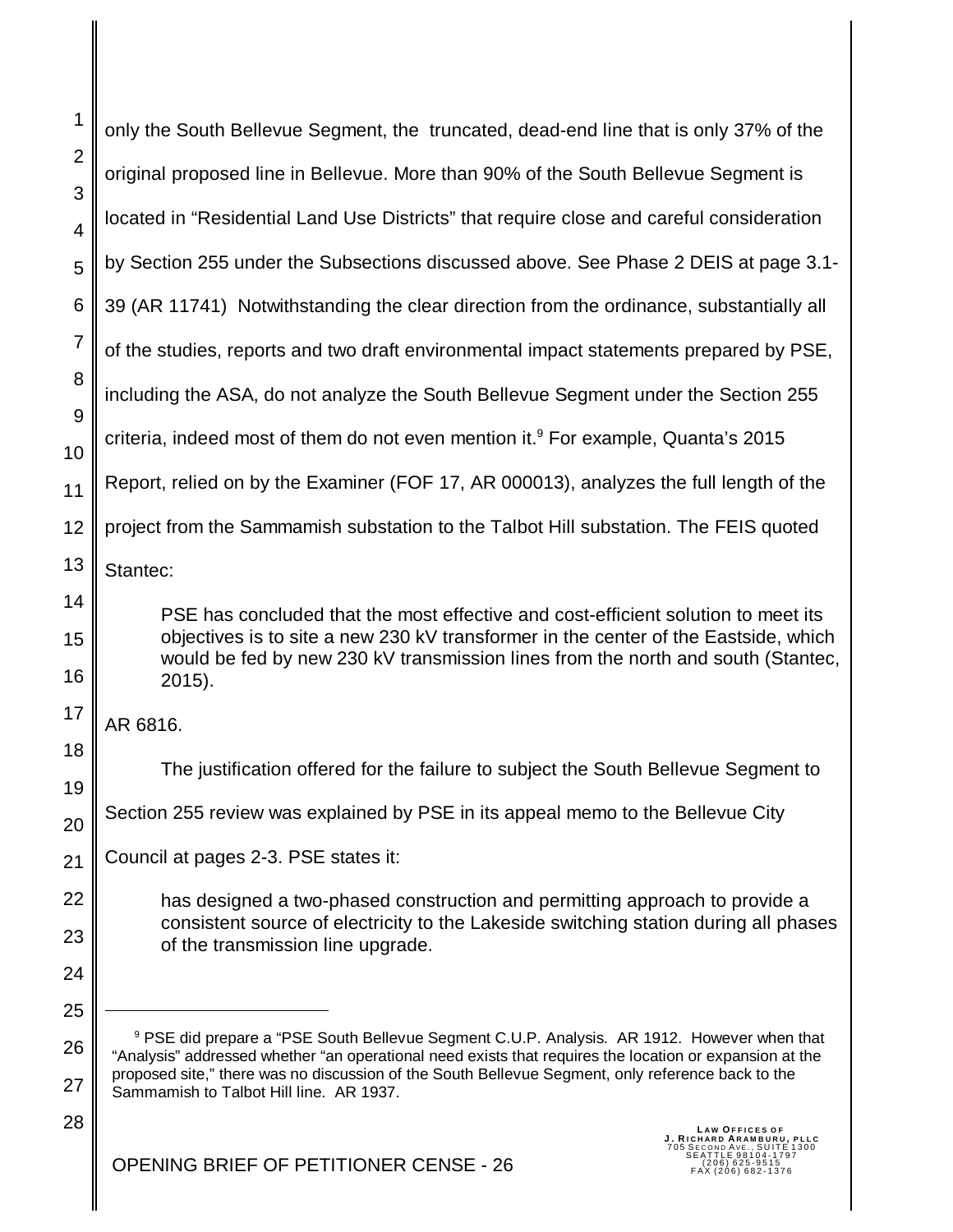| 1              | AR 100. The basis for the "two phased permitting approach?" PSE says that they need                                                                                                                   |
|----------------|-------------------------------------------------------------------------------------------------------------------------------------------------------------------------------------------------------|
| $\overline{2}$ | to maintain power to the Lakeside substation at all times to keep the power on:                                                                                                                       |
| 3<br>4         | The project is expected to be built in phases, starting with the south end (from the                                                                                                                  |
| 5              | Talbot Hill substation to the proposed Richards Creek substation) being the first<br>phase, followed by the north phase as soon as design, permitting, and                                            |
| 6              | energization of the south phase would allow.                                                                                                                                                          |
| $\overline{7}$ | Id. As discussed above, the project:                                                                                                                                                                  |
| 8              | needs to be built in two construction phases to keep the Lakeside substation<br>energized, thereby keeping the transmission system on-line to serve customers.                                        |
| 9              | ld.                                                                                                                                                                                                   |
| 10             | It is understood that the linearity of electric lines requires construction that does                                                                                                                 |
| 11             |                                                                                                                                                                                                       |
| 12             | not unplug the circuit at both ends. <sup>10</sup> But construction is not permitting and no reason is                                                                                                |
| 13             | presented as to why permitting must be in phases. More importantly, no reason is stated                                                                                                               |
| 14             | why the construction phasing means that long time Bellevue code requirements for                                                                                                                      |
| 15<br>16       | analysis of pending projects should be scrapped.                                                                                                                                                      |
| 17             | The Hearing Examiner rejected concerns about the South Bellevue Segment in his                                                                                                                        |
| 18             | decision at Finding 47:                                                                                                                                                                               |
| 19             | 47. Opposition arguments that challenged the pending application as improper                                                                                                                          |
| 20             | segmentation", "piecemealing", an undisclosed last-minute change, a strategic<br>surprise, and the like, are factually incorrect. The Final EIS used to inform the                                    |
| 21             | public and decision makers in reviewing the pending application fully discloses<br>that the South Bellevue Segment can function independently, and that the new                                       |
| 22             | transmission line will be developed in phases. It also explains a public benefit<br>rationale for PSE's proposed phased construction schedule for the Energize                                        |
| 23<br>24       | Eastside Project – keeping the transmission system on-line to serve customers<br>during construction.                                                                                                 |
| 25             |                                                                                                                                                                                                       |
| 26             | <sup>10</sup> In comparison with a large commercial building, the installation of the new transmission is relatively                                                                                  |
| 27             | simple, digging a foundation for a new tower (1-3 days), setting the new tower (1 day) and stringing lines<br>between the towers (1-2 days), as described in the Phase 2 DEIS at page 2-47. AR 11691. |

28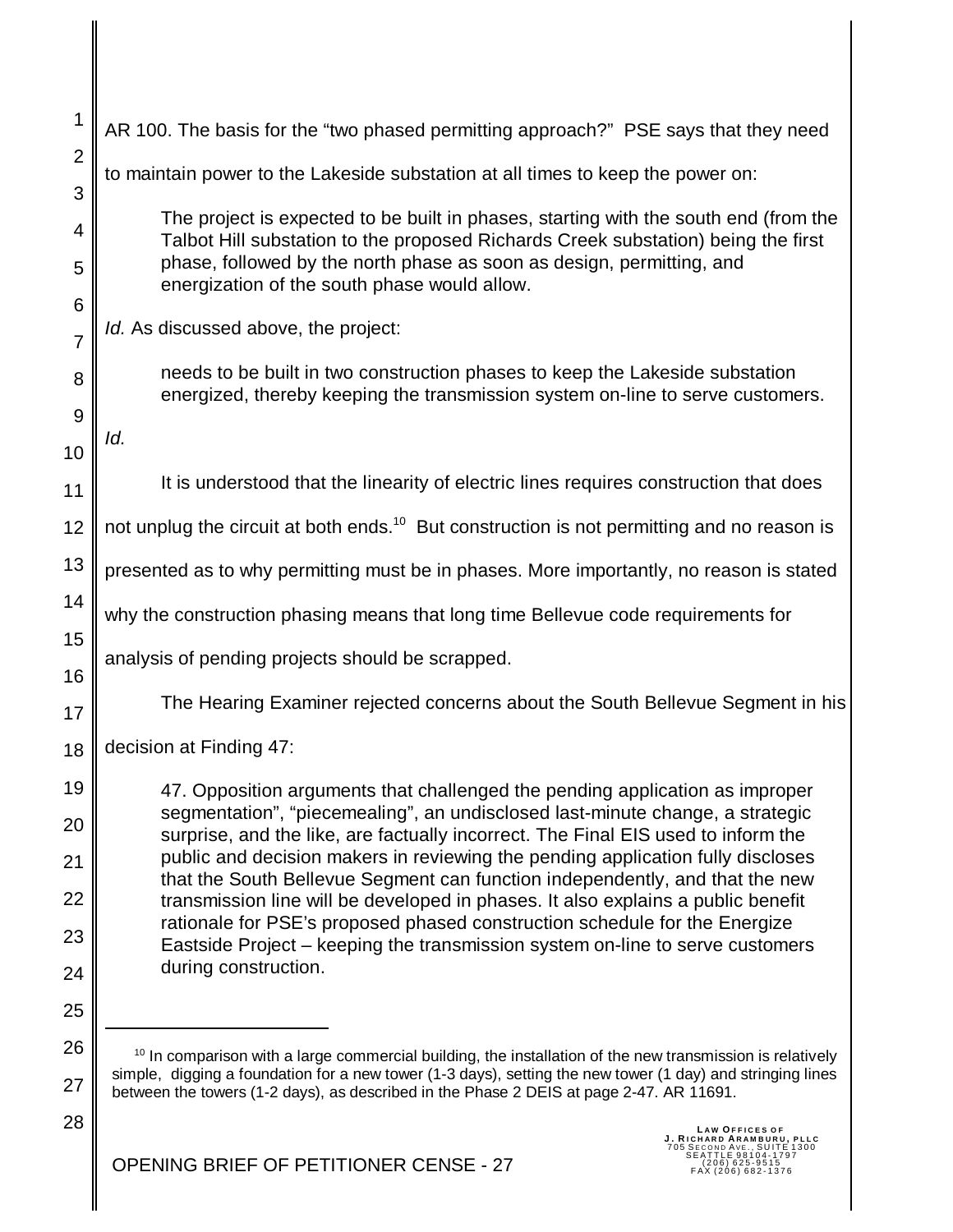AR 22.

1

2

3

4

5

6

7

8

9

The PSE plan is clearly stated by its counsel: the south phase is first, "followed by the north phase as soon as design, permitting and energization of the south phase will allow." AR 99 at lines 17-18. The north phase comes only when the south phase is done and, as PSE admits: "Applications for the North Bellevue Segment have not yet been submitted." *Id.* at 12.<sup>11</sup> Given the South Bellevue Segment was applied for nearly three years ago (September 2017) doubt exists as to whether it will ever be built.

10 11 12 13 14 15 16 But even if PSE does intend to build the North Bellevue Segment, the bifurcated permitting proposed, whether deliberate or not, means that the North Segment approval will be a *fait accompli* for the hundreds of Bellevue residents that have homes and businesses along its 5.2 mile length. With the time and money invested in the South Bellevue Segment (and its new substation) the momentum to approve the North Bellevue Segment will be irresistible.

17 18 19 20 21 22 23 24 25 Even during the Phase 2 DEIS, PSE recognized that it was facing problems with approval of their preferred routing of a North Bellevue Segment because of the East Bellevue Community Council (EBCC). EBCC is a community council established in 1969 as a part of annexation to the City. EBCC has the authority under RCW 35.14.040 to overrule conditional use permits issued by the City within its jurisdiction. Indeed EBCC had previously disapproved a different PSE transmission line within its jurisdictional area. PSE sued EBCC, ultimately leading to an unpublished decision by Division I of the Court of Appeals in *Puget Sound Energy v. East Bellevue Community Council*, Nos. 74464-0-I,

26

27

28

 $11$  The North Bellevue Segment is proposed to have less than 50 new poles as shown at page A-8 and A-9, of Appendix A to the Phase 2 DEIS (AR 12199).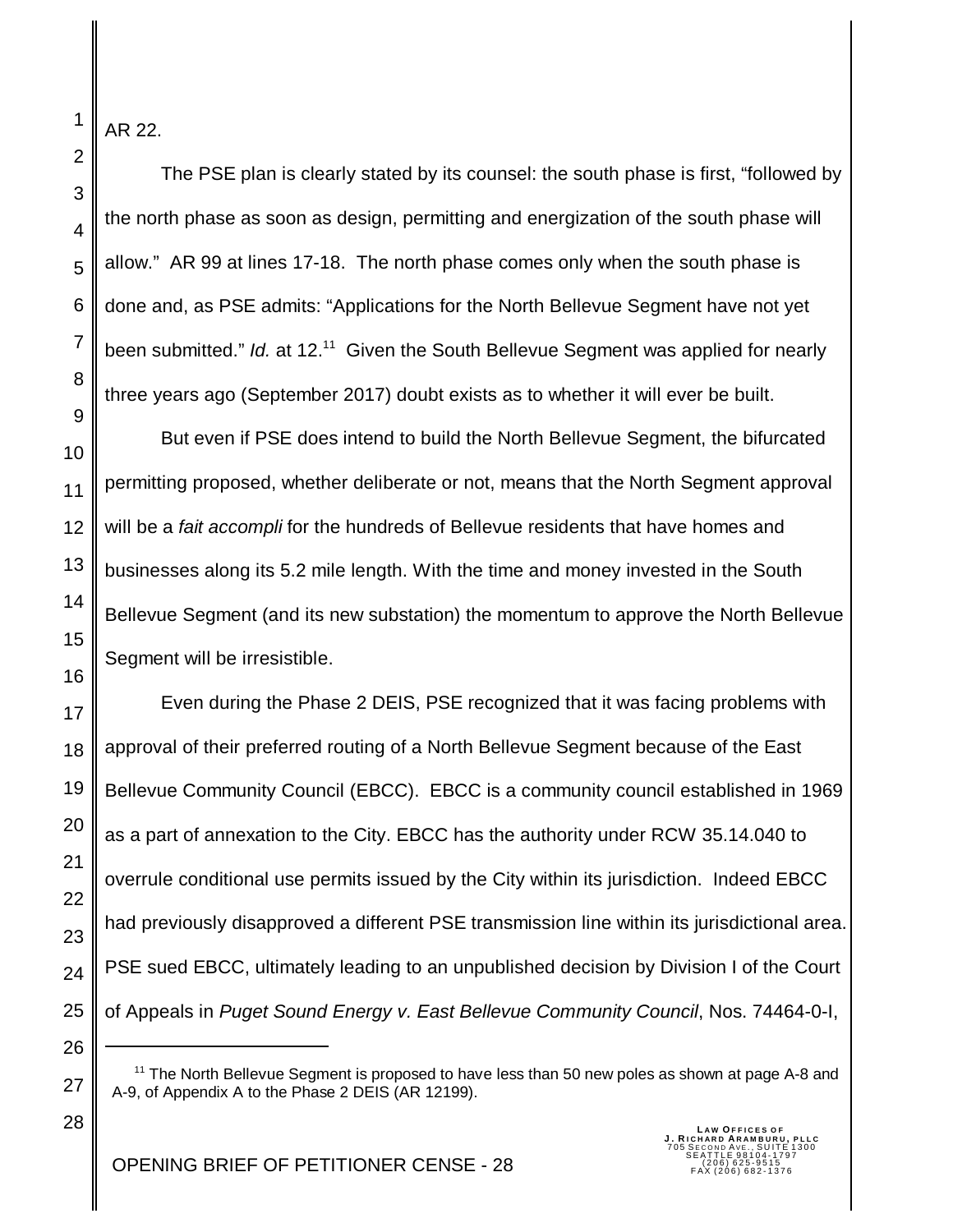1 2 3 4 5 6 7 8 9 10 11 12 13 14 15 16 17 18 19 20 21 22 23 24 25 26 27 28 74465-8-I (January 30, 2017). See Attachment E hereto. Though the Court of Appeals granted PSE's appeal, and reversed EBCC's disapproval, PSE also argued that EBCC's action was improper as to its jurisdictional limits, claiming that: "the EBCC 'asserts the right to unilaterally affect the reliability of power to Bellevue homeowners outside its territory' because the rejected transmission line would have served parties outside EBCC's corporate territory." However, the Court did not decide the issue, saying: Because we hold that PSE has met its burden to show that the EBCC's resolution is improper, we need not also decide whether the resolution violates the geographical limitations of this statute. Accordingly, that is an issue left for decision another day. See page 21 of Attachment E. When PSE published its Phase 2 DEIS, just five months after the Court of Appeals decision, it expressed concern regarding EBCC's potential disapproval of its current proposal, which also runs through EBCC's jurisidiction. PSE went so far as to design a whole different route to avoid EBCC, saying: **Route Options for the Bellevue Central Segment** In addition to the Existing Corridor Option of the Bellevue Central Sement, PSE has identified for environmental analysis two options that would bypass the East Bellevue Community Council boundaries, recognizing that the EBCC could deny a permit and thus delay or preclude PSE's preferred alternative. The two bypass options would not require approval by the EBCC. If EBCC denied approval, PSE would seek permit approval of one of the bypass options from the City of Bellevue. The bypass options are not PSE's preferred alignment, but have been included for analysis in the Phase 2 Draft EIS at PSE's request. AR 11676. The circuitous "bypass" option is mapped at AR 11681. However, PSE now appears to have abandoned the "bypass" option as it did not advance for consideration **LAW OFFICES OF<br><b>J. RICHARD ARAMBURU, PLLC**<br>705 SECOND AVE., SUITE 1300<br>SEATTLE 98104-1797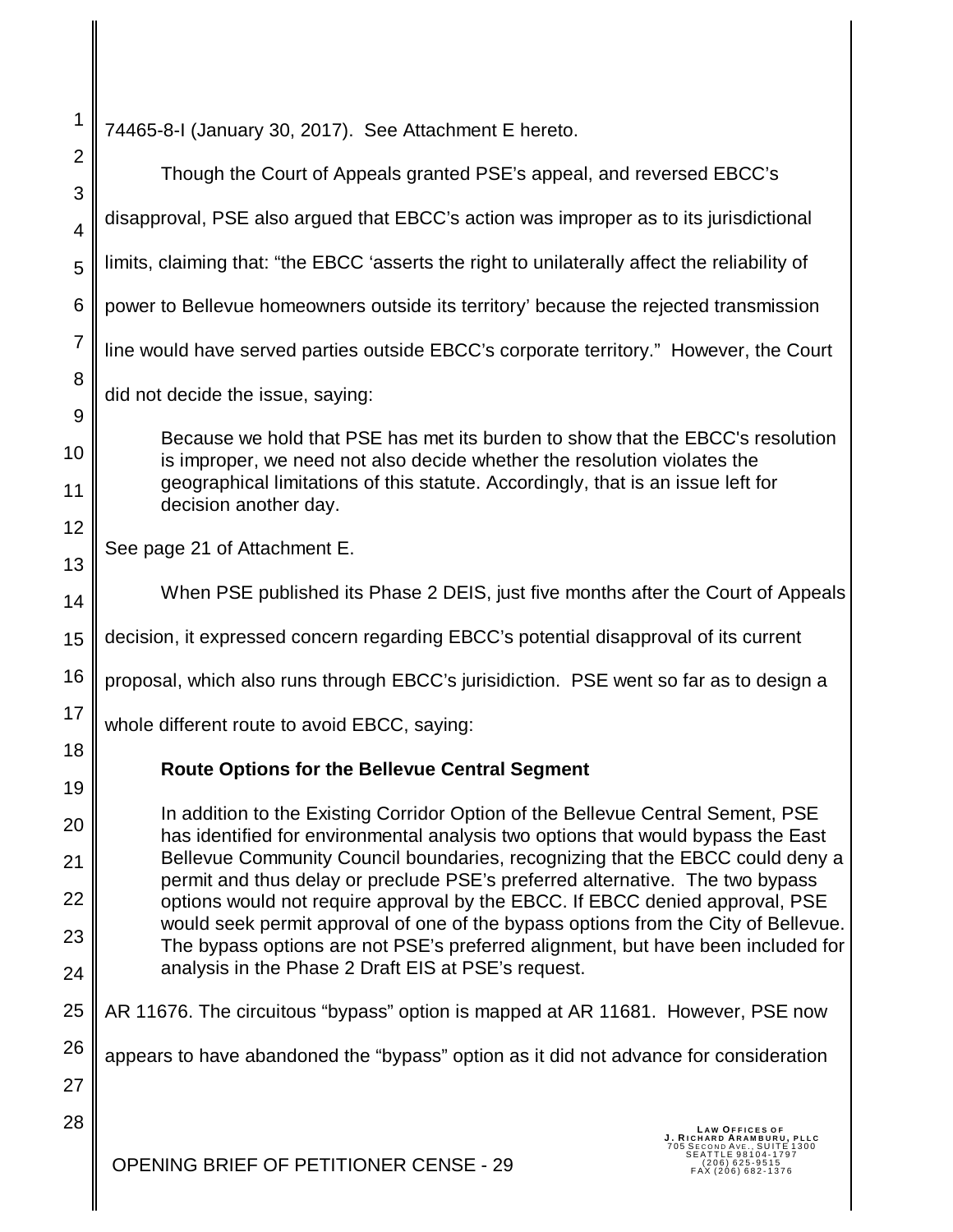28

1

2

3

in the FEIS. However, because the EBCC boundary along PSE's preferred route is only a mile north of where the South Bellevue Segment ends, the argument concerning extraterritorial effect of any future EBCC disapproval would again be ripe for judicial review.

Not only would fixing the northerly point of the South Bellevue Segment impact EBCC, it would impact other residential communities along the North Bellevue Segment (5.2 miles) who would have to face the end of a completed project aimed at them. Much of the North Bellevue Segment is also located in "Residential Land Use Districts" as shown on Phase 2 DEIS pages 3.1-24 to 3.1-27 (AR 11726-29).

The South Bellevue Segment requires careful review under Section 255 because it has been identified as a project with independent utility. As described above, the City of Bellevue Staff report states the South Bellevue Segment "addresses project need and could function whether or not the north segment is built" stressing a few pages later that "the south portion of the Project that is the subject of PSE's current proposal (the South Bellevue Segment) can function independently." Moreover Bellevue Staff indicates that the "north segment would provide redundancy in the supply of 230 kV power to the substation," repeating the same finding later, "...similar connection from the Sammamish substation in the north to provide redundancy."

As noted above, in all the years of study of the PSE proposal, there has never been a recognition of the "independent/redundant" dichotomy now addressed in the Staff Report, though Bellevue staff states "PSE's analysis supported and demonstrated" the dichotomy.

These understandings further demonstrate that Bellevue erred in approving the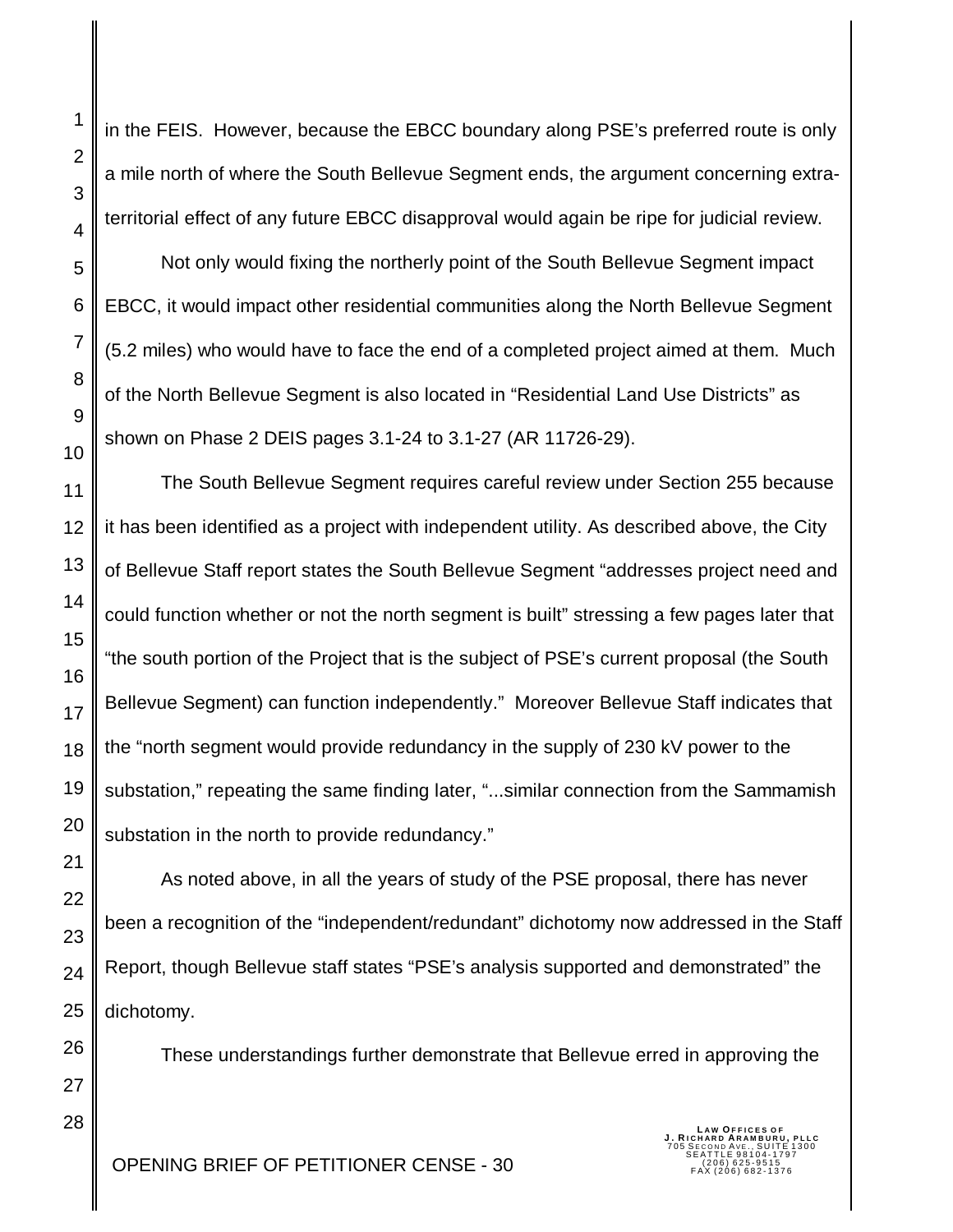| 1                   | South Bellevue Segment without insisting that the specific proposal demonstrate                                                                                |
|---------------------|----------------------------------------------------------------------------------------------------------------------------------------------------------------|
| $\overline{2}$<br>3 | compliance with detailed standards of Section 255. The code unequivocally requires                                                                             |
| $\overline{4}$      | examination of the site proposed for new electrical facilities. In this case, PSE made a                                                                       |
| 5                   | conscious choice to apply for only the South Bellevue Segment, not the longer segment                                                                          |
| 6                   | reviewed in environmental and land use documents. The city codes should not be read                                                                            |
| $\overline{7}$      | to allow special treatment for PSE that would allow the South Bellevue Segment to avoid                                                                        |
| 8                   | Section 255 review.                                                                                                                                            |
| 9<br>10             | This long established rule is set forth in State ex rel. Ogden v. Bellevue, 45                                                                                 |
| 11                  | Wash.2d 492, 495, 275 P.2d 899 (1954):                                                                                                                         |
| 12                  | The acts of administering a zoning ordinance do not go back to the questions of                                                                                |
| 13                  | policy and discretion which were settled at the time of the adoption of the<br>ordinance. Administrative authorities are properly concerned with questions of  |
| 14                  | compliance with the ordinance, not with its wisdom.                                                                                                            |
| 15                  | The Ogden case was also cited in Eastlake Community Council v. Roanoke Associates,                                                                             |
| 16                  | Inc., 82 Wn.2d 475, 482, 513 P.2d 36 (1973) where, in describing the administration of                                                                         |
| 17                  | the Seattle zoning code, the court said:                                                                                                                       |
| 18<br>19            | The code is positive in its requirements and contains no exceptional procedures                                                                                |
| 20                  | like those employed here; hence, no city officer was authorized to permit its<br>violation. The duty of those empowered to enforce the codes and ordinances of |
| 21                  | the city is to insure compliance therewith and not to devise anonymous<br>procedures available to the citizenry in an arbitrary and uncertain fashion.         |
| 22                  | In the present case, the City decided that PSE did not have to analyze the project before                                                                      |
| 23                  | it, the South Bellevue Segment, apparently because PSE had stated that it would - at                                                                           |
| 24                  | some indefinite time in the future $-$ be filing for other permits to finish the larger proposal.                                                              |
| 25<br>26            | The ordinance in question was specifically adopted for electrical utility facilities on                                                                        |
| 27                  |                                                                                                                                                                |
| 28                  | <b>LAW OFFICES OF</b>                                                                                                                                          |
|                     | J. RICHARD ARAMBURU, PLLC<br>ATTLE 98104-1797<br>OPENING BRIEF OF PETITIONER CENSE - 31<br>206) 625-9515<br>AX (206) 682-1376                                  |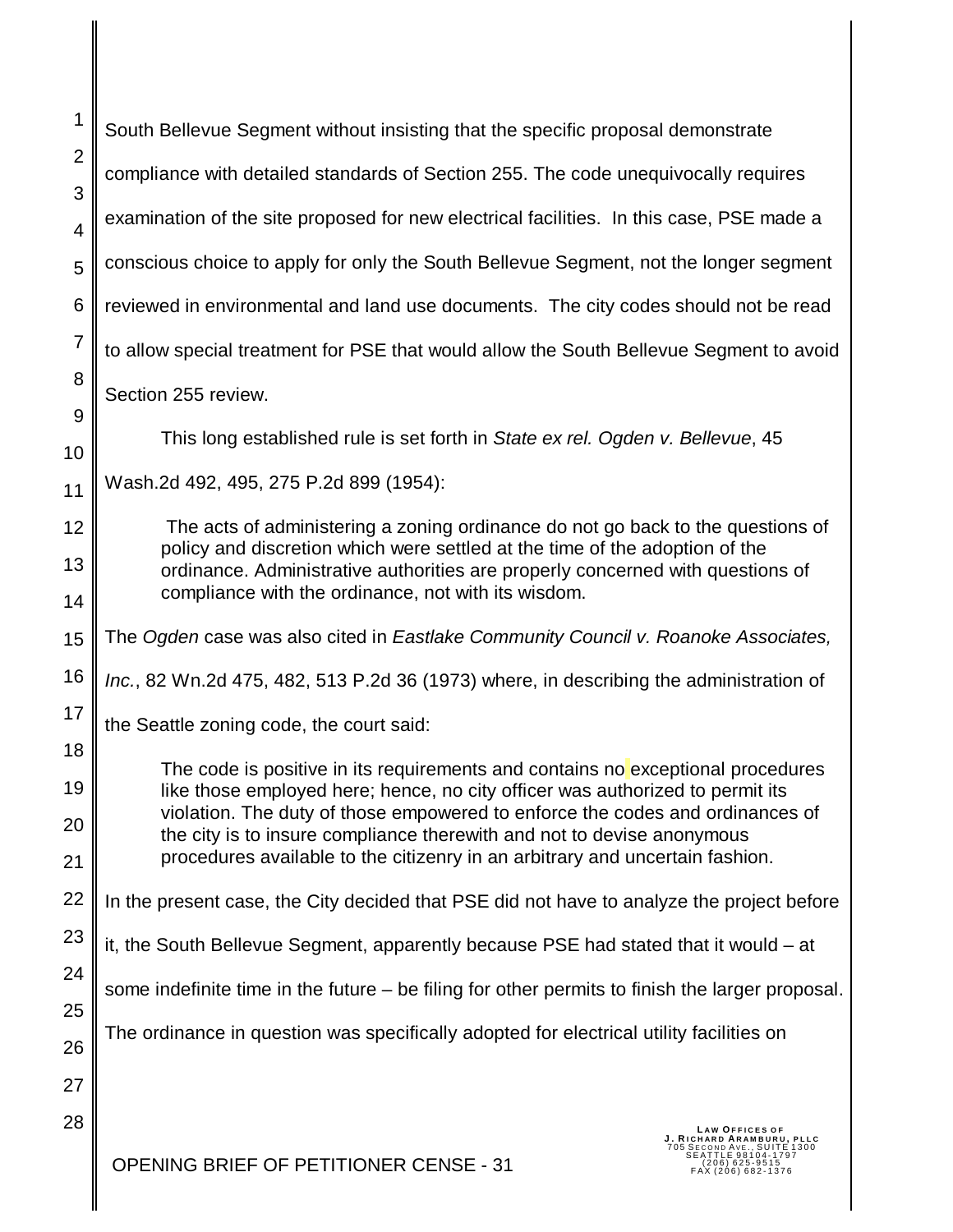"sensitive sites" to protect homeowners and residents in "Residential Land Use Districts" whether along the North or South Bellevue Segment.

Of particular importance to CENSE is that if the much shorter South Bellevue Segment "provides additional capacity that addresses the project need" then a careful analysis of the "range of technologies" required by Section 255.D.3 could yield potential technologies that may not have been effective for the longer line.

Further, the actions of the City result in the improper segmentation of the full project within the City of Bellevue. As noted above, PSE states it intends to construct the longer project, but is only applying for part of it now because it needs to build the project in two construction stages. No exemption or exception exists in Section 255 for such procedure. Indeed, Section 255 indicates PSE "shall demonstrate" its proposal "improves reliability to the system as a whole" but it has only applied for about 37% of the line that it says it wishes to build in Bellevue.

The process proposed by PSE, and accepted by Bellevue, violates the long standing rule that segmentation of a single project into separate elements for project approval is not permitted. In *Merkel v. Port of Brownsville*, 8 Wn.App. 844, 509 P.2d 390 (1973), the Port sought permits for the upland portion of a marina project for parking and boat repair, but also required a permit under the Shorelines Management Act for the waterfront portion of the project. The Court of Appeals entered injunctive relief that prohibited work on the upland part of the project until the Shoreline Act permits (for the waterfront portion) were processed.

The Port argued that it could proceed with the upland portion of the project: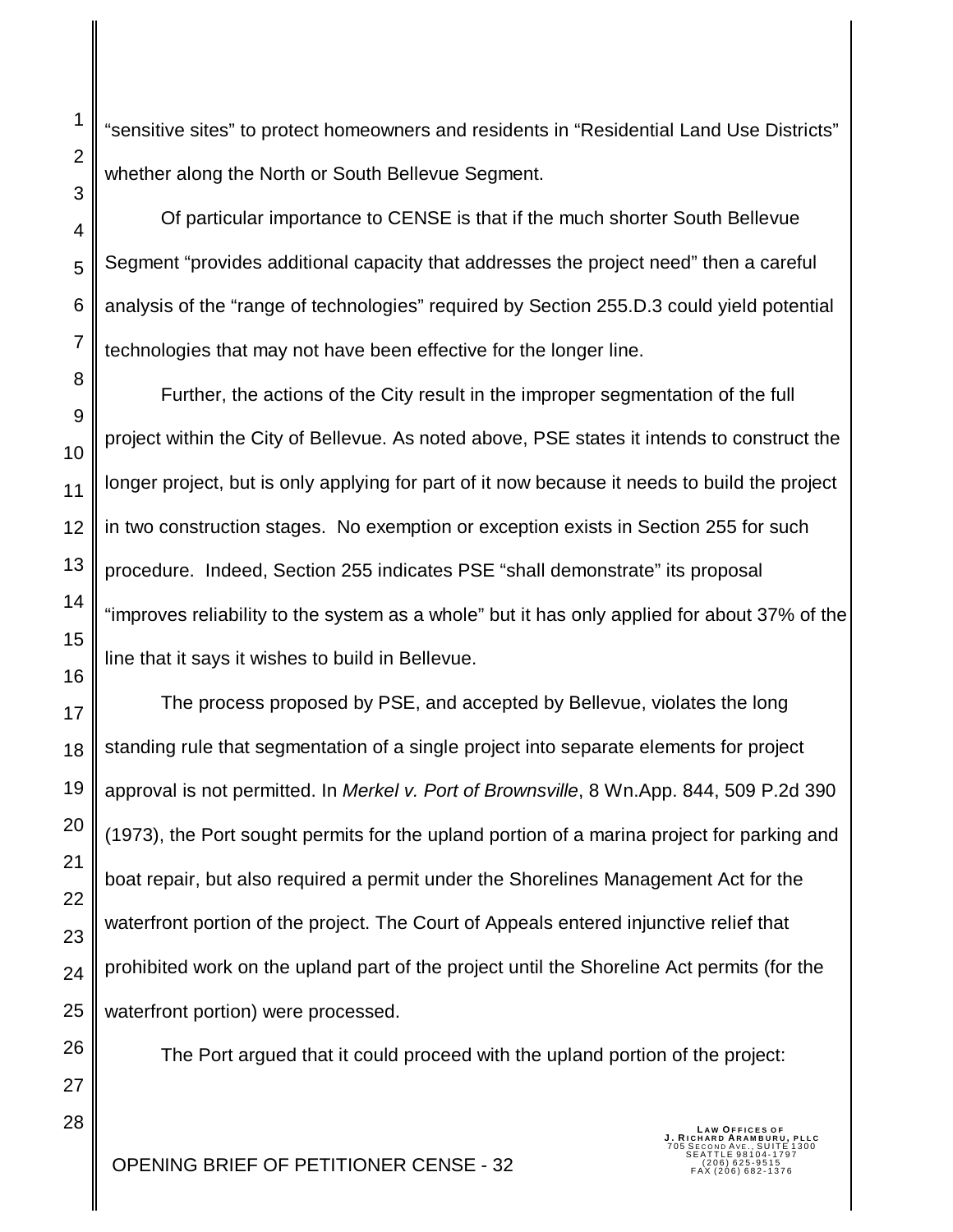It is the position of the Port of Brownsville that SEPA governs the entire project and that, once having complied with its provisions, the Port may proceed to cut the trees and clear the uplands without regard to whether or not the permits required by SMA have been issued.

8 Wn.App. at 850. The Court rejected this contention:

There is nothing in the record before us to indicate that the contemplated construction has ever been anything but one project. The question, therefore, is whether the Port may take a single project and divide it into segments for purposes of SEPA and SMA approval. The frustrating effect of such piecemeal administrative approvals upon the vitality of these acts compels us to answer in the negative.

8 Wn.App. 850-51.

1

2

3

4

5

6

7

8

9

10

27

28

11 12 13 14 15 16 17 18 19 In the present case, when the permit proceedings were occurring before the Bellevue Hearing Examiner, CENSE made a motion to the Examiner to consolidate review of the South Bellevue Segment and the North Bellevue Segment into a single proceeding and postpone consideration of the South Bellevue Segment until permits were filed for the North Bellevue Segment. AR 1108. PSE vigorously contested the motion. AR 970. Ultimately, the Examiner denied the motion, though providing no analysis or reasoning, and the hearing proceeded on the South Bellevue Segment only. AR 1300.

20 21 22 23 24 25 26 The reasoning of *Merkel* is dispositive here. Indeed, PSE asserts that its transmission project is a "single project," but has divided it into two segments for review. And, like *Merkel*, PSE has declined to apply for the North Bellevue Segment, even though nearly three years have passed since its application for the South Bellevue Segment. Indeed, PSE still has not said when the North Bellevue Segment application might be filed.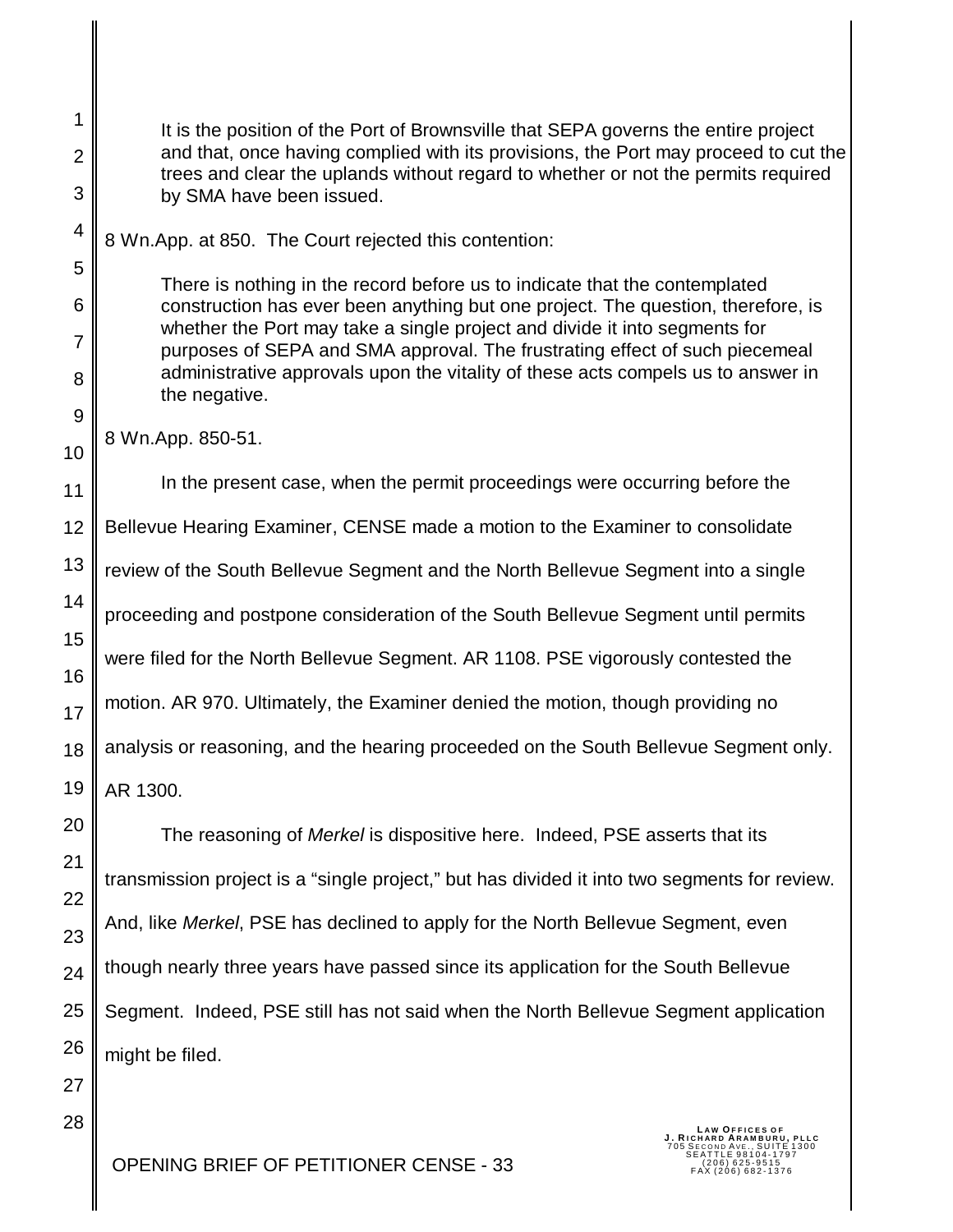2 3 4 5 6 7 8 9 10 11 12 13 14 15 16 17 18 19 the other is obvious." 8 Wn.App. at 851. PSE would construct and energize the South Bellevue Segment before applying for the North Bellevue Segment. The residents along the North Bellevue Segment would find themselves with a fully completed transmission line – costing millions and millions of dollars – pointing right at them, fixing the beginning point for the North Bellevue Segment. PSE cannot have it both ways. The whole 8.5 mile project within the City must be considered as the single project it is and the proposal to segment it into two must be rejected. If this bifurcation is somehow acceptable, then the South Bellevue Segment must be reviewed as the proposal, requiring full compliance with Section 255. The City and PSE have engaged in "unlawful procedure or failed to follow a prescribed process" under RCW 36.70C.130(1)(a), in this case the failure to follow the procedures and requirements of Section 255. This failure follows from the city's "erroneous interpretation of the law," here Section 255 under RCW 36.70C.130(1)(b). In either case, the decision of the city should be reversed and remanded to require that the South Bellevue Segment be carefully reviewed and analyzed pursuant to Section 255.

**7. ENVIRONMENTAL IMPACT STATEMENTS PREPARED FOR THE PROJECT ARE INADEQUATE AND INSUFFICIENT BECAUSE THEY DID NOT CONSIDER THE SOUTH BELLEVUE SEGMENT.**

Like *Merkel*, the "coercive effect the construction of one segment would have upon

Alternatives are at the heart of SEPA analysis and "reasonable alternatives" must be evaluated in an EIS. A "reasonable alternative" is one that is capable of attaining or approximating the proposal's objective, but at a "lower environmental cost or decreased level of environmental degradation." See WAC 197-11-786. As stated in the premier

**LAW OFFICES OF<br><b>J. RICHARD ARAMBURU, PLLC**<br>705 SECOND AVE., SUITE 1300<br>SEATTLE 98104-1797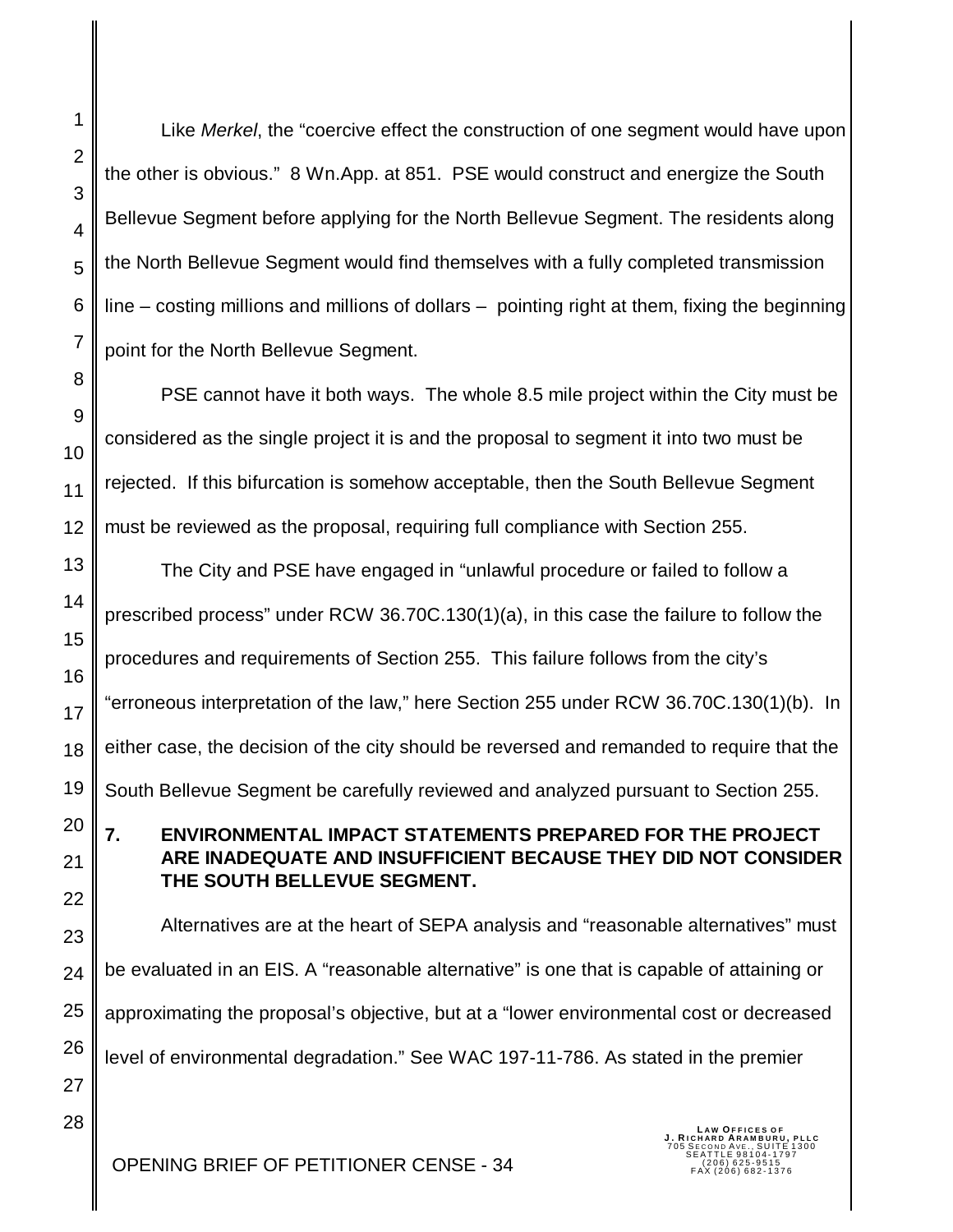source on SEPA:

Open-minded, imaginative design and consideration of alternative courses of agency action is crucial to SEPA's ultimate quest – environmentally enlightened governmental decision making. Unless agencies venture beyond their traditional modes of operation, the mere preparation of impact statements environmentally analyzing customary agency conduct would be little more than costly ritual without practical effect.

Richard Settle, The Washington State Environmental Policy Act, Section 14.01[2][b]

(2013).

1

2

3

4

5

6

7

8

9

12

As discussed above, the extensive environmental review prepared for the

10 proposal, though imposing in length, never considered the alternative of building the

11 South Bellevue Segment as a standalone proposal. This grew from the fact that the

13 South Bellevue Segment never materialized as a proposal until the application for it was

14 filed in September, 2017. Significantly, the comment and review period for the Phase 2

15 DEIS expired on June 21, 2017 (AR 11620), just weeks before the application for the

16 South Bellevue Segment was made in September, 2017. Accordingly, agencies and the

17 public were never aware during SEPA comment periods that PSE was planning to apply

18 19 for just the South Bellevue Segment.

SEPA requires careful consideration of alternatives:

23 The State Environmental Policy Act of 1971 (SEPA) directs that "alternatives to the proposed action" be included in an EIS. RCW 43.21C.030(c)(iii). Under the Washington Administrative Code, consideration by the County Council of reasonable alternatives is mandatory. WAC 197-11-440(5)(b). SEPA rules define "reasonable alternatives" as less environmentally costly action that "could feasibly attain or approximate a proposal's objectives." WAC 197-11-786.

25 *King County v. Central Puget Sound Growth Management Hearings Bd.*, 138 Wn.2d 161,

26 182, 979 P.2d 374 (1999). The Court elaborated on the requirement to consider

27 28

20

21

22

24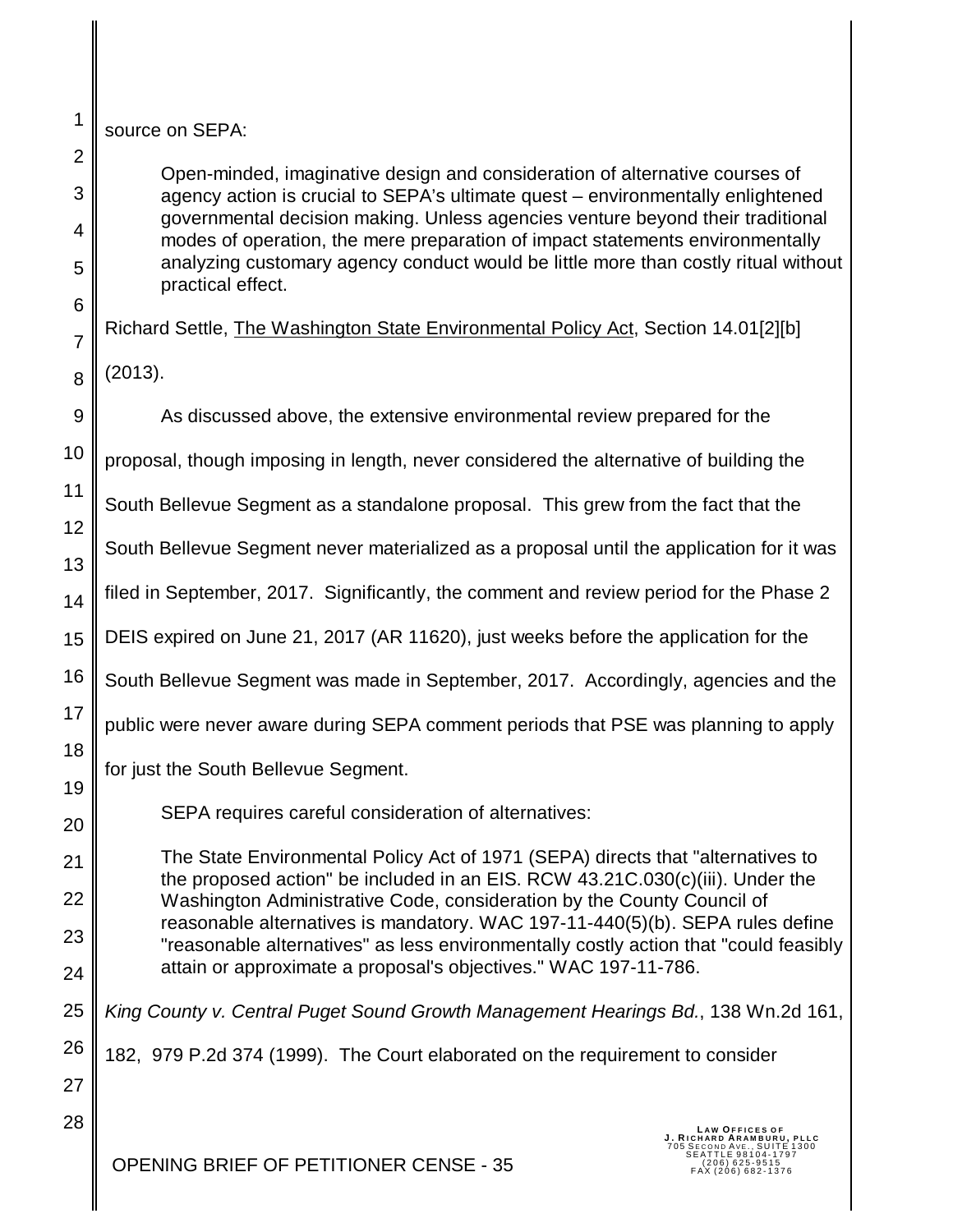alternatives at pages 183-84:

1

2

3

4

5

6

7

8

10

28

An alternative considered for purposes of an EIS need not be certain or uncontested, it must only be reasonable. As stated above, under WAC 197-11-440(5)(b), a reasonable alternative is one that could feasibly attain or approximate a proposal's objectives at a lower cost to the environment.

Because these issues implicate SEPA and the SEPA rules:

"Interpretation and application of the administrative code is a legal question that we review de novo. *Girton v. City of Seattle*, 97 Wash.App. 360, 363, 983 P.2d 1135 (1999).

9 *Public Utility Dist. No 1 of Clark County v. Pollution Control Hearings Bd.*, 137 Wn.App.

150, 160, 151 P.3d 1067 (2007).

11 12 13 14 Thus, is the South Bellevue Segment a "reasonable alternative" that should have been considered in the environmental impact statements? The short answer is yes, for either of two fundamental reasons.

15 16 17 18 19 20 21 22 23 24 25 26 27 First, it was a "reasonable alternative" because it was actually selected by PSE as the project that would be the subject of its application. PSE decided that it would apply for that project, as opposed to the whole 18 mile proposal that was the subject of its several impact statements, or even the entire 8.5 mile line within Bellevue. Notably, PSE, as early as January, 2015, was asserting imminent need for the project, indicating that "demand for reliable power on the Eastside will exceed capacity as early as the winter of 2017/18" and that without substantial upgrades" there would be the "risk of more disruptive and longer outages for as many as 60,000 customers." AR 1879. Not withstanding this expression, as late as the proceeding before the Bellevue Council in late 2019, PSE stated: "Applications for the North Bellevue Segment have not yet been submitted." AR 99.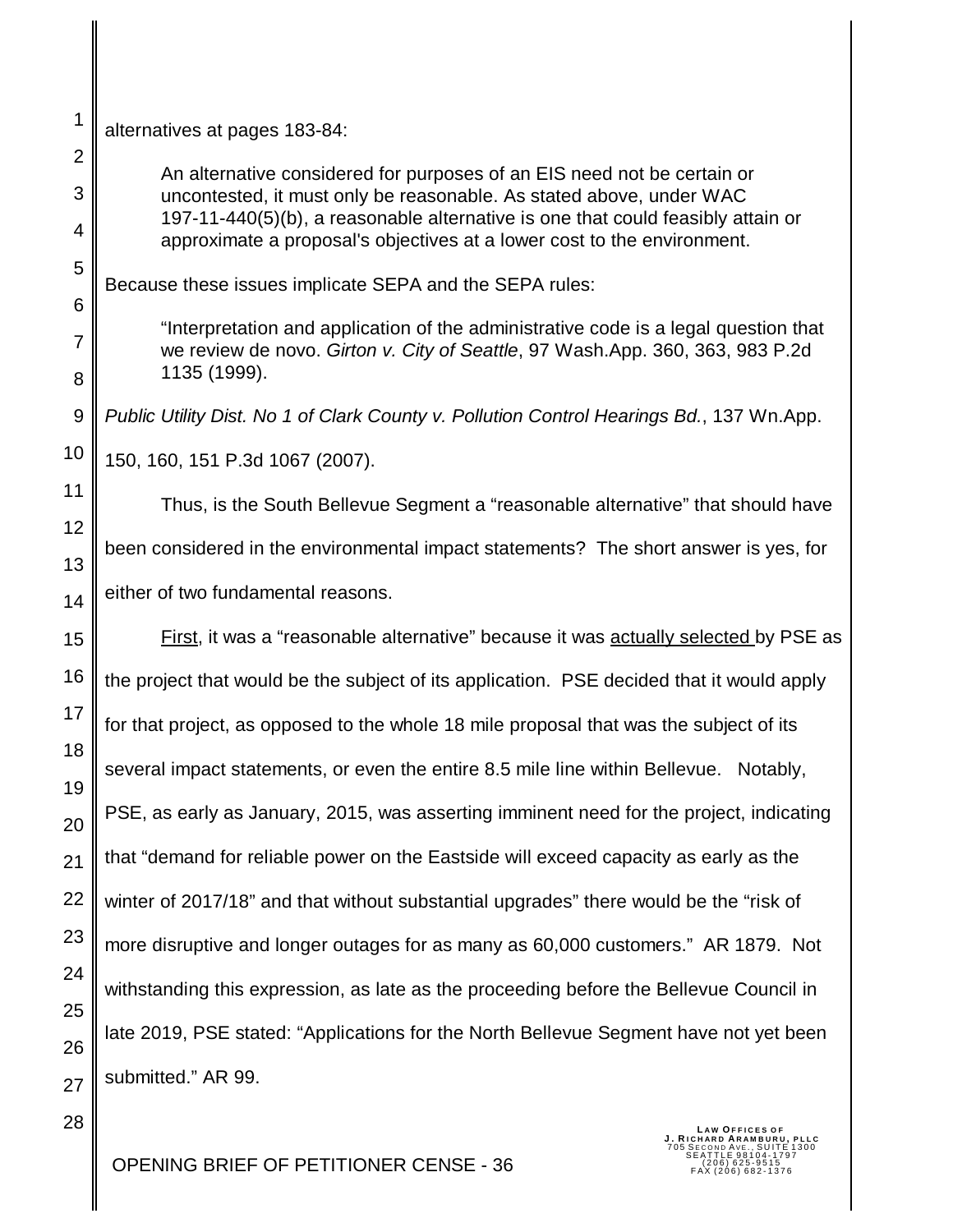| 1                                 | Second, as described above, the staff report for the South Bellevue Segment                                                                                                                                                                                                                                                                                                                                                                                                                                |
|-----------------------------------|------------------------------------------------------------------------------------------------------------------------------------------------------------------------------------------------------------------------------------------------------------------------------------------------------------------------------------------------------------------------------------------------------------------------------------------------------------------------------------------------------------|
| $\overline{2}$                    | stated:                                                                                                                                                                                                                                                                                                                                                                                                                                                                                                    |
| 3                                 |                                                                                                                                                                                                                                                                                                                                                                                                                                                                                                            |
| 4                                 | The south segment of the Project provides additional capacity that addresses the<br>Project need and could function whether or not the north segment is built.                                                                                                                                                                                                                                                                                                                                             |
| 5                                 | Per the staff report, this conclusion came, just as did the South Bellevue Segment                                                                                                                                                                                                                                                                                                                                                                                                                         |
| $6\phantom{1}6$<br>$\overline{7}$ | application itself, from PSE:                                                                                                                                                                                                                                                                                                                                                                                                                                                                              |
| 8<br>9<br>10<br>11                | PSE's analysis supported and demonstrated that operationally, the Project must<br>include the 230 kV transmission lines connecting the Talbot Hill substation in the<br>south to a new transformer in central Bellevue. The full build out of the "Energize"<br>Eastside" project will include a similar connection form the Sammamish substation<br>to the north to provide redundancy, but the south portion of the Project that is the<br>subject of PSE's current proposal can function independently. |
| 12                                | (Emphasis supplied.) Is the South Bellevue Segment alone "a reasonable alternative"                                                                                                                                                                                                                                                                                                                                                                                                                        |
| 13                                | that could feasibly attain or approximate a proposal's objectives" under WAC                                                                                                                                                                                                                                                                                                                                                                                                                               |
| 14                                | 197-11-440(5)(b)? Clearly, yes. In the words of the staff report, it would attain or                                                                                                                                                                                                                                                                                                                                                                                                                       |
| 15<br>16                          | approximate a proposal's objective because: "it provides additional capacity that                                                                                                                                                                                                                                                                                                                                                                                                                          |
| 17                                | addresses the Project need." Would the construction of the South Bellevue Segment                                                                                                                                                                                                                                                                                                                                                                                                                          |
| 18                                | attain/approximate project objectives "at a lower cost to the environment?" Again, clearly                                                                                                                                                                                                                                                                                                                                                                                                                 |
| 19                                | yes. If only the South Bellevue Segment were constructed, instead of the combined                                                                                                                                                                                                                                                                                                                                                                                                                          |
| 20                                | project, it would eliminate 5.2 miles of transmission lines in Bellevue for the North                                                                                                                                                                                                                                                                                                                                                                                                                      |
| 21<br>22                          | Bellevue Segment.                                                                                                                                                                                                                                                                                                                                                                                                                                                                                          |
| 23                                | Even PSE, in its very first DEIS prepared by the City and PSE in January, 2016                                                                                                                                                                                                                                                                                                                                                                                                                             |
| 24                                | emphasized the importance of properly defining a proposal:                                                                                                                                                                                                                                                                                                                                                                                                                                                 |
| 25                                | As outlined in WAC 197-11-060(3)(a), it is the responsibility of the lead agency to                                                                                                                                                                                                                                                                                                                                                                                                                        |
| 26                                | make certain that proposal this is the subject of environmental review is properly<br>defined. The process of defining the proposal includes an understanding of the                                                                                                                                                                                                                                                                                                                                       |
| 27                                | need for the project, to enable a thorough understanding the project's objectives                                                                                                                                                                                                                                                                                                                                                                                                                          |
| 28                                | <b>LAW OFFICES OF</b><br>RICHARD ARAMBURU<br>SUITE 1300<br>EATTLE 98104-1797<br>OPENING BRIEF OF PETITIONER CENSE - 37<br>206) 625-9515<br>(206) 682-1376                                                                                                                                                                                                                                                                                                                                                  |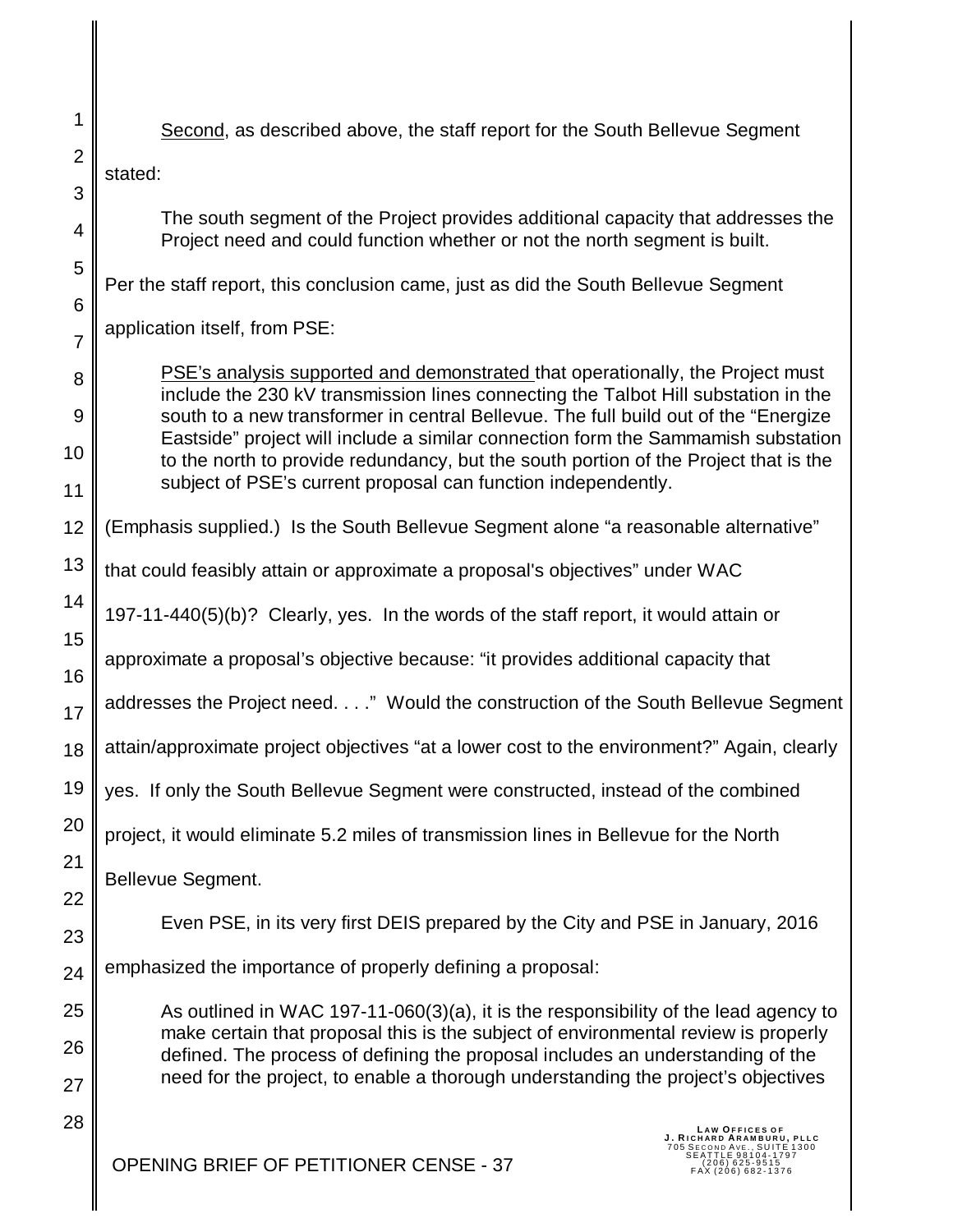(see Section 1.8 of the Phase 1 Draft EIS) and technical requirements, and in order to accurately identify feasible and reasonable project alternatives for consideration in the EIS. As noted in WAC 197-11-060(3)(a)(iii), proposals should be described in ways that encourage considering and comparing alternatives, and agencies are encouraged to describe proposals in terms of objectives rather than preferred solutions. An understanding of the need for the project helps in clarifying the objectives that have been used to develop project alternatives.

FEIS pages 1-4 and 1-5 (AR 6815-16).

The complete consideration of alternatives is critical to SEPA review, allowing a measured and deliberate selection of different courses of action that protect the environment. The environmental impact statements prepared by PSE certainly are long on length (and weight), but deficient in the most important question: consideration of the alternative that PSE actually selected as its proposal, the South Bellevue Segment. The court should determine that the environmental impact statement was insufficient for failure to consider alternatives and remand for revision of the environmental documents to fully consider the South Bellevue Segment.

# **8. CONCLUSION.**

 The land use decision approving PSE's South Bellevue Segment should be reversed and remanded to the City under RCW 36.70C.140 for the following reasons.

 First, the City cut off interested citizens from having a fair hearing by allowing PSE to control the flow of information on the key Section 255 issue, whether the project is needed.

 Second, the City failed to actually analyze PSE's proposal, the South Bellevue Segment, under Section 255, instead accepting the improper segmentation of the proposal.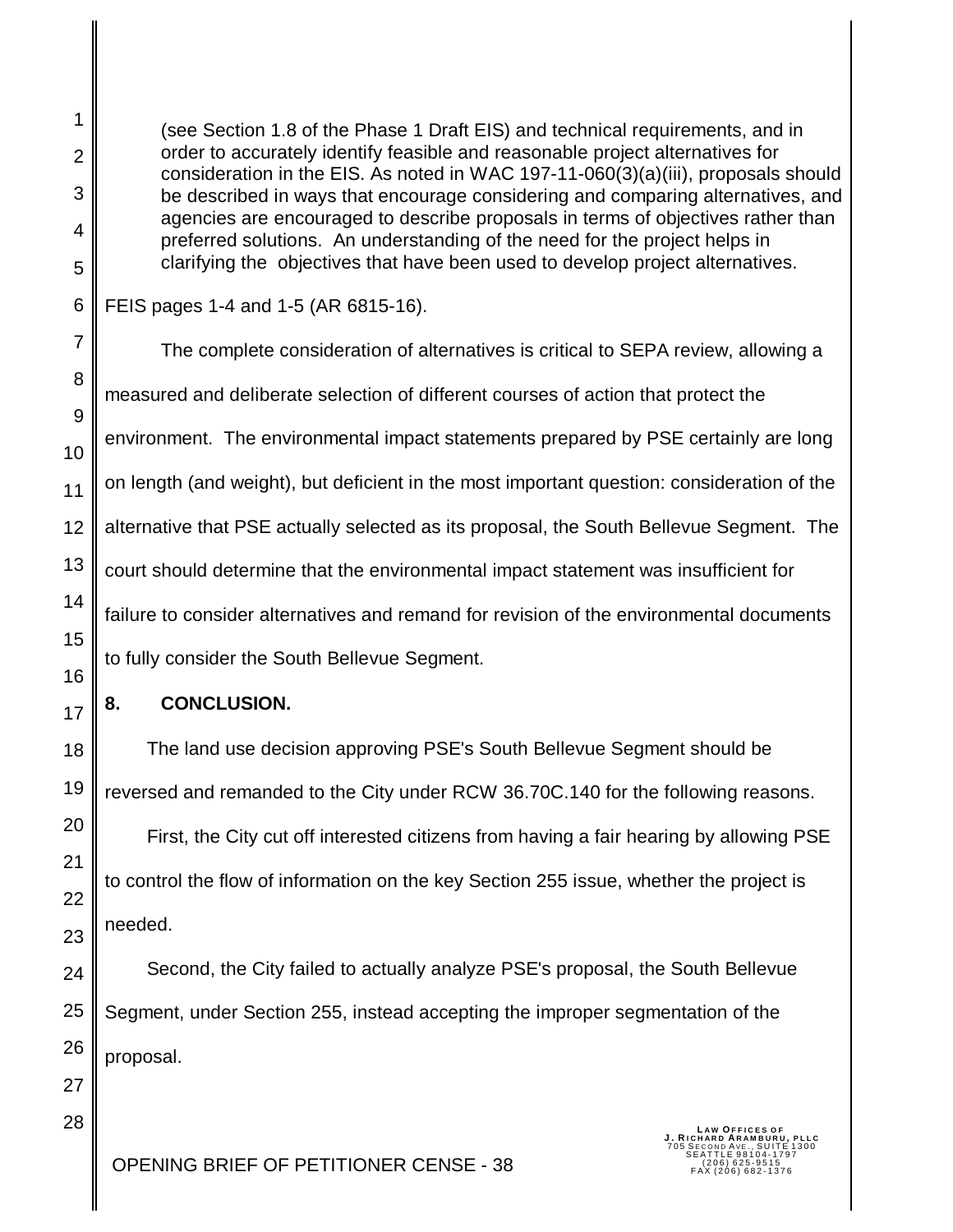| 1              | Third, the environmental impact statements for the proposal were deficient because                      |
|----------------|---------------------------------------------------------------------------------------------------------|
| $\overline{2}$ | they failed to consider the South Bellevue Segment as either the project proposal or as a               |
| 3<br>4         | "reasonable alternative" under SEPA.                                                                    |
| 5              | The land use decision approving PSE's South Bellevue Segment should be                                  |
| $\,6$          | reversed and remanded under RCW 36.70C.140.                                                             |
| 7              | Respectfully submitted this 21 <sup>st</sup> day of April, 2020.                                        |
| 8              |                                                                                                         |
| 9              |                                                                                                         |
| 10             | /s/<br>J. Richard Aramburu, WSBA #466                                                                   |
| 11             | Law Offices of J. Richard Aramburu, PLLC                                                                |
| 12             |                                                                                                         |
| 13             |                                                                                                         |
| 14             |                                                                                                         |
| 15             |                                                                                                         |
| 16             |                                                                                                         |
| 17             |                                                                                                         |
| 18             |                                                                                                         |
| 19             |                                                                                                         |
| 20             |                                                                                                         |
| 21             |                                                                                                         |
| 22             |                                                                                                         |
| 23             |                                                                                                         |
| 24             |                                                                                                         |
| 25             |                                                                                                         |
| 26             |                                                                                                         |
| 27             |                                                                                                         |
| 28             | <b>LAW OFFICES OF</b><br>J. RICHARD ARAMBURU, PLLC<br>705 SECOND AVE., SUITE 1300<br>SEATTLE 98104-1797 |
|                | OPENING BRIEF OF PETITIONER CENSE - 39<br>$(206)$ 625-9515<br>FAX (206) 682-1376                        |